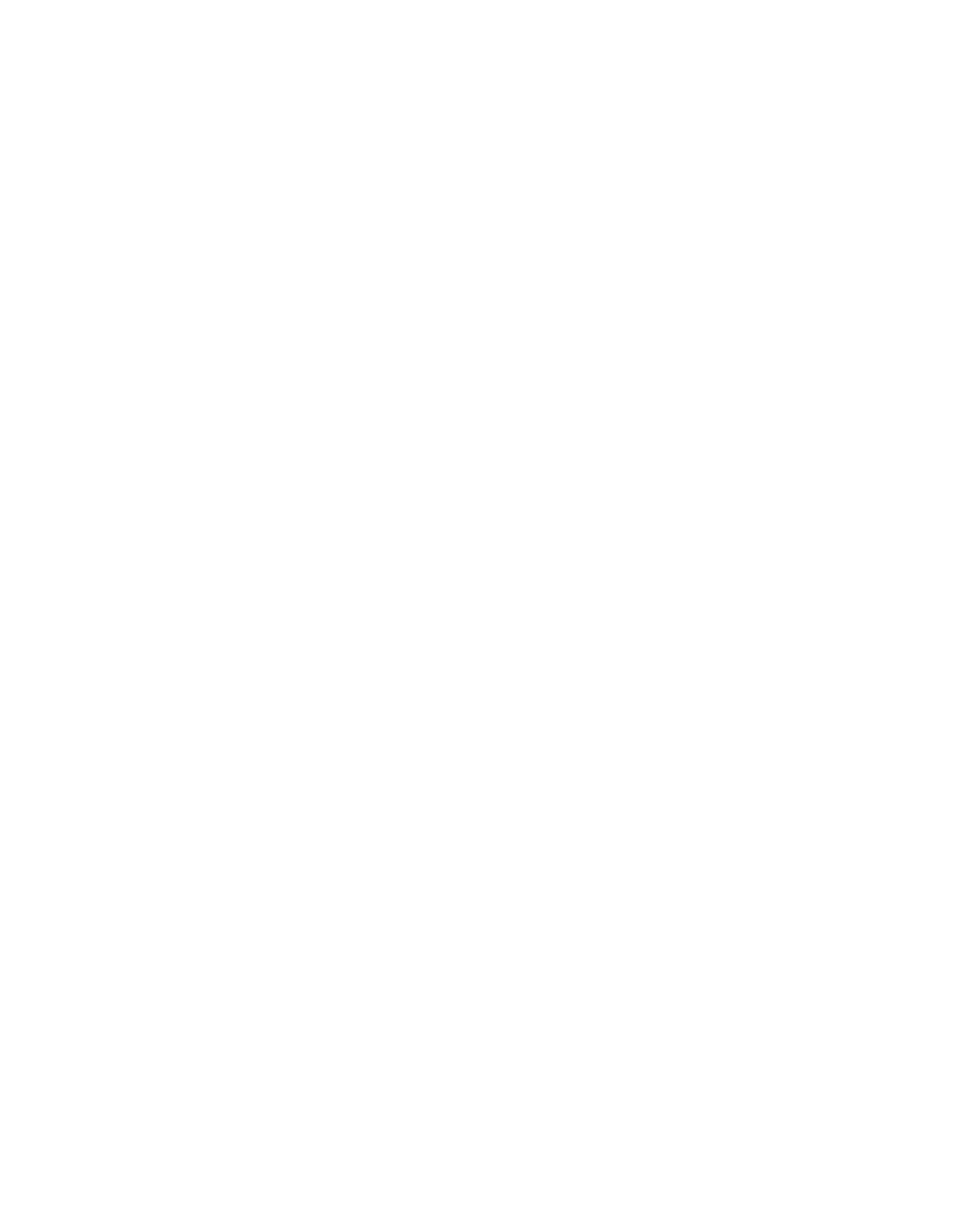## **CONTENTS:**

|              | 1 Introduction<br>1                                                                                                  |                                                                            |  |  |
|--------------|----------------------------------------------------------------------------------------------------------------------|----------------------------------------------------------------------------|--|--|
| $\mathbf{2}$ | <b>Installation</b><br>2.1<br>2.2<br>2.3<br>2.4<br>2.5                                                               | $\overline{\mathbf{3}}$<br>3<br>3<br>$\overline{4}$<br>$\overline{4}$<br>5 |  |  |
| $3^{\circ}$  | <b>PyHDX</b> web application<br>3.1<br>3.2<br>3.3<br>3.4<br>G Fit<br>3.5<br>3.6<br>3.7<br>3.8<br>3.9<br>3.10<br>3.11 | 7<br>7<br>8<br>8<br>9<br>10<br>10<br>10<br>11<br>11<br>11<br>11            |  |  |
|              | 4 Examples<br>4.1<br>4.2                                                                                             | 13<br>13<br>17                                                             |  |  |
| 5            | <b>Citing and Resources</b><br>5.1<br>5.2<br>5.3                                                                     | 27<br>27<br>28<br>28                                                       |  |  |
| 6            | <b>Module Documentation</b><br>6.1<br>6.2<br>6.3<br>6.4<br>6.5<br>6.6                                                | 29<br>29<br>38<br>42<br>44<br>46<br>47                                     |  |  |
| 7            | <b>Web Application Reference</b><br>7.1                                                                              | 49<br>49                                                                   |  |  |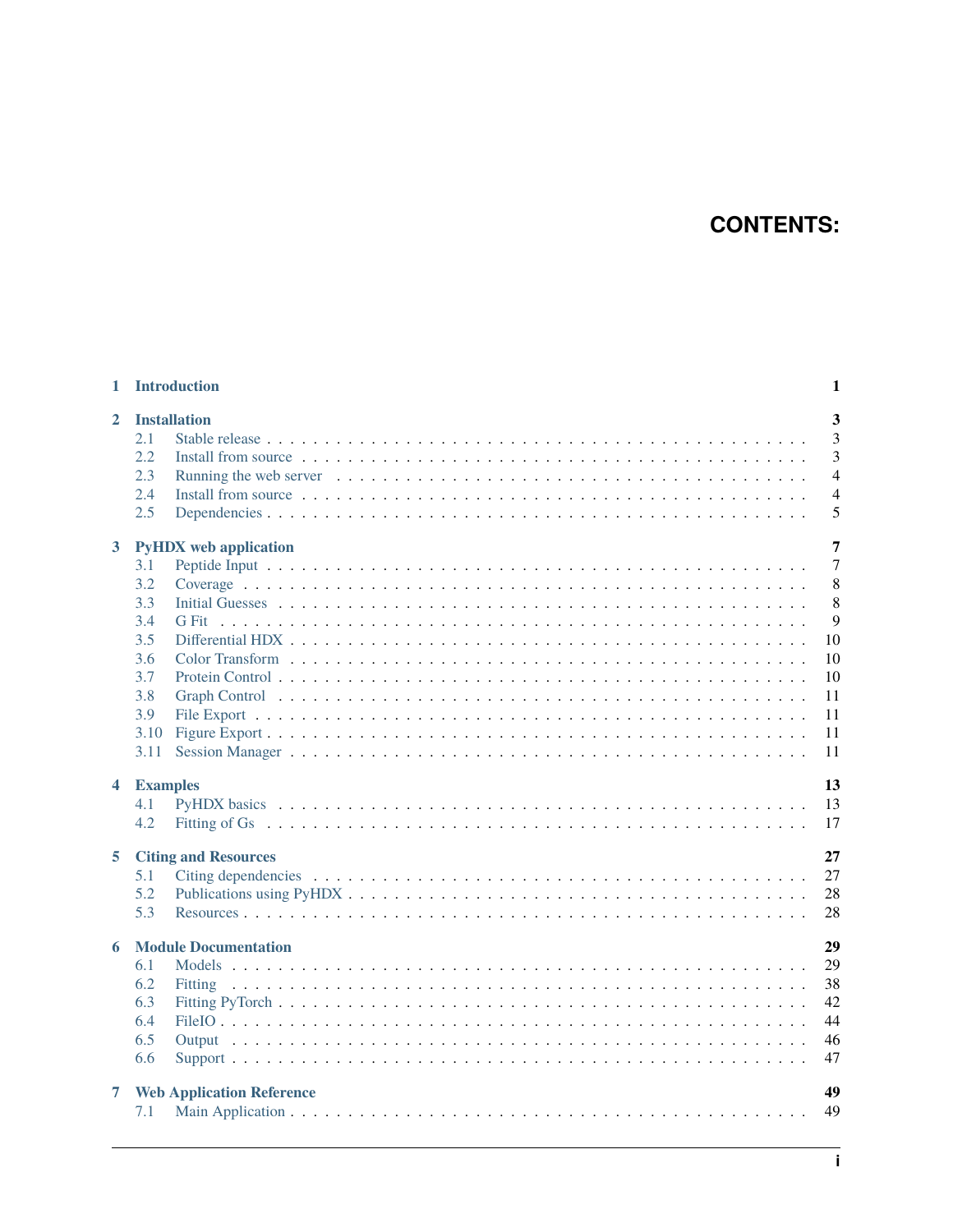| 8 Indices and tables       | 59 |
|----------------------------|----|
| <b>Python Module Index</b> | 61 |
| <b>Index</b>               | 63 |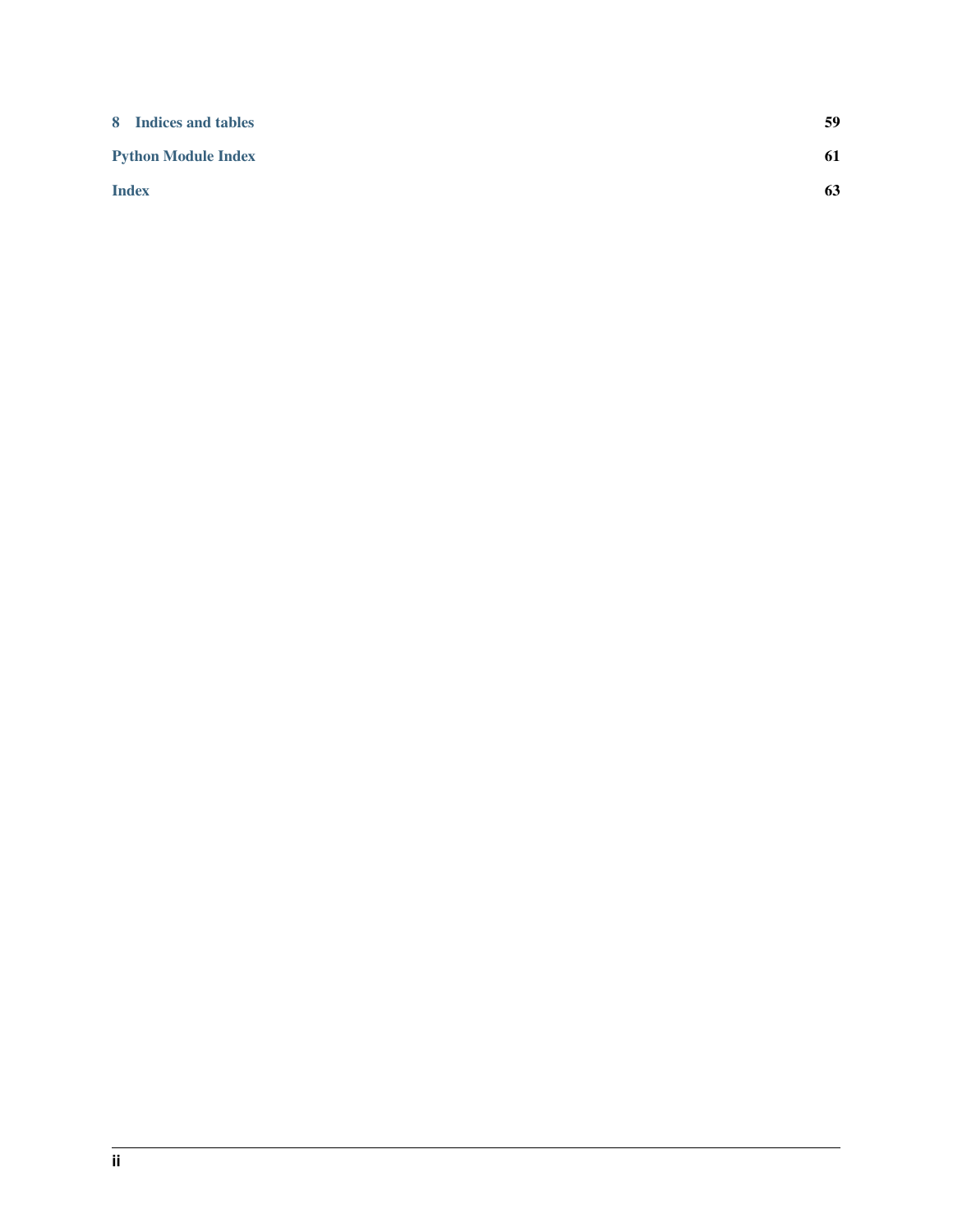### **CHAPTER**

## **INTRODUCTION**

<span id="page-4-0"></span>PyHDX is software to extract H/D exchange kinetics from HDX-MS data sets in terms of Gibbs free energy of exchange (G) at the residue level.

An interactive web server is available where users can upload HDX-MS data and obtain G values. Please refer to the [GitHub](https://github.com/Jhsmit/PyHDX) page for up-to-date links to the web server. How to use the web app is described in *[PyHDX web application](#page-10-0)*.

PyHDX analysis can also be ran headless from python scripts. The 'templates' directory on GitHub lists several examples. Further examples can be found in the section *[Examples](#page-16-0)*.

For more information, please have a look at our manuscript on [bioRxiv.](https://doi.org/10.1101/2020.09.30.320887)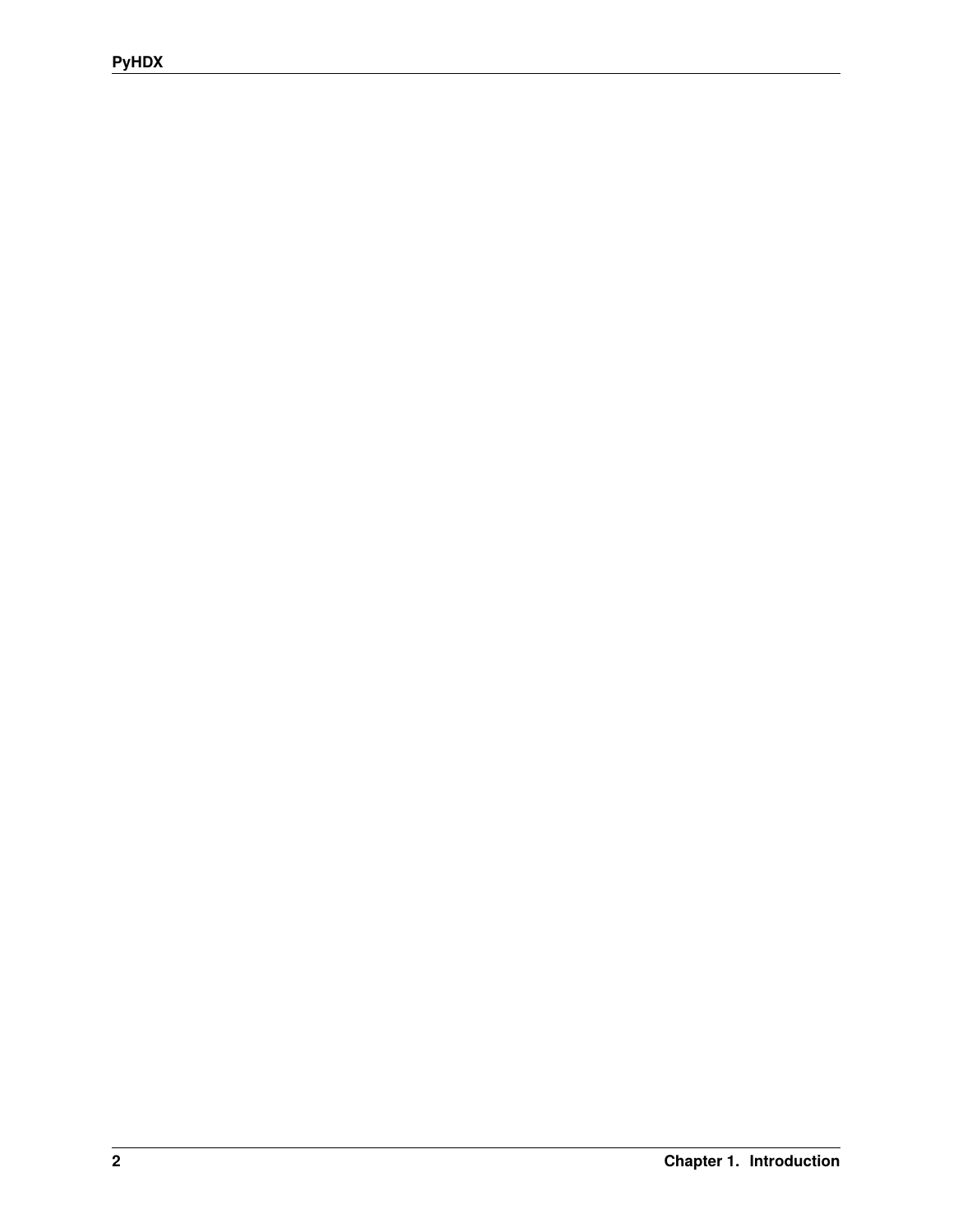### **CHAPTER**

**TWO**

### **INSTALLATION**

<span id="page-6-0"></span>Currently the recommended version to use is the latest beta release (v0.4.0bx)

## <span id="page-6-1"></span>**2.1 Stable release**

Installation with *conda*:

\$ conda install -c conda-forge pyhdx

Installation with *pip*:

\$ pip install pyhdx

To install with web application:

\$ pip install pyhdx[web]

To install with pdf output:

\$ pip install pyhdx[pdf]

## <span id="page-6-2"></span>**2.2 Install from source**

Create a new conda environment:

```
$ conda create --name py38_pyhdx python=3.8
# conda activate py38_pyhdx
```
Clone the github repository:

```
$ git clone https://github.com/Jhsmit/PyHDX
$ cd PyHDX
```
Generate conda requirements files from *setup.cfg*:

```
$ python _requirements.py
```
Install the base dependencies and optional extras. For example, to install PyHDX with web app: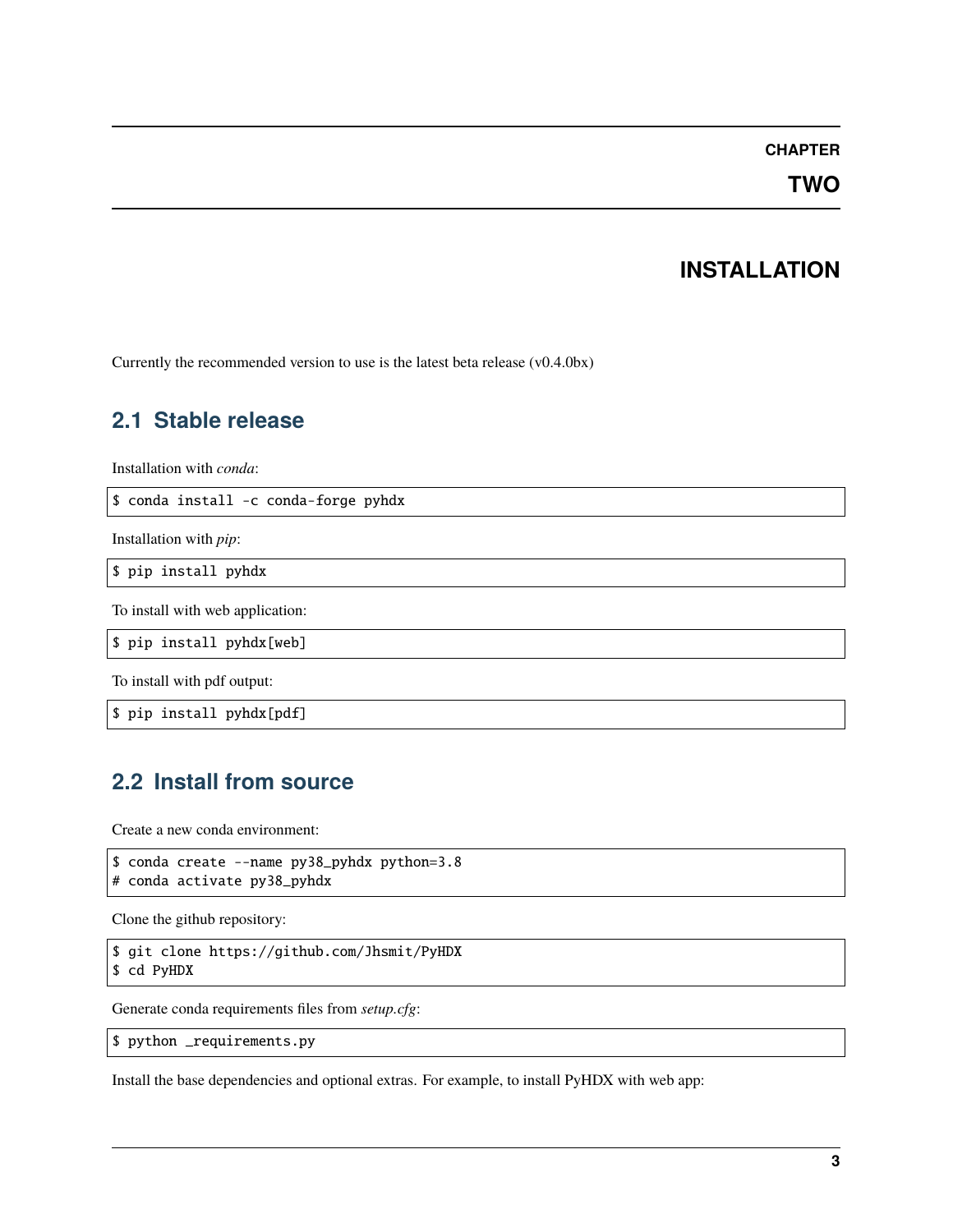\$ conda install --file \_req-base.txt --file \_req-web.txt

To run the web application:

\$ python pyhdx/web/serve.py

This runs the pyhx web application without a Dask cluster to submit jobs to, so submitting a fitting job will give an error.

To start a dask cluster separately, open another terminal tab and run:

python local\_cluster.py

### <span id="page-7-0"></span>**2.3 Running the web server**

PyHDX web application can be launched from the command line using pyhdx command with below options,

To run PyHDX server using default settings on your local server:

\$ pyhdx serve

To run PyHDX server using the IP address and port number of your dask cluster:

\$ pyhdx serve --scheduler\_address <ip>:<port>

If no dask cluster is found at the specified address, a LocalCluster will be started (on localhost) using the specified port number.

To start a dask cluster separately, open another terminal tab and run:

python local\_cluster.py

This will start a Dask cluster on the scheduler address as specified in the PyHDX config. (user dir / .pyhdx folder)

### <span id="page-7-1"></span>**2.4 Install from source**

Clone the github repository:

```
$ git clone https://github.com/Jhsmit/PyHDX
$ cd PyHDX
```
You can use one of the files in 'dev/deps/pinned' to install a pretested set of pinned dependencies.

With *pip*:

\$ pip install -r dev/deps/pinned/py38\_windows\_pip.txt

Or use 'py38\_linux\_pip.txt', which should be the same.

With *conda*:

\$ conda env create -f dev/deps/pinned/py38\_windows\_conda.yml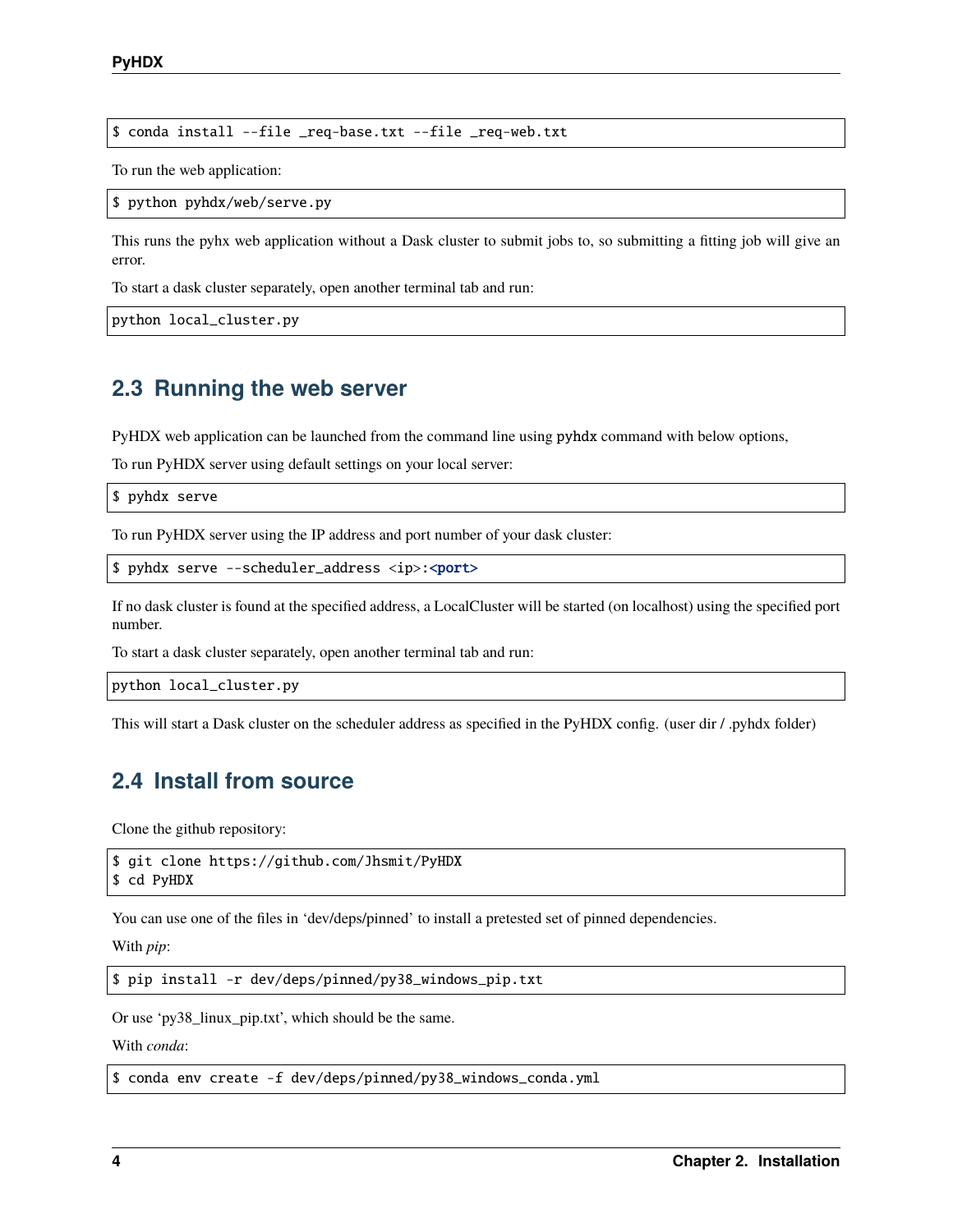Otherwise, you try your luck with the latest versions of the dependencies. If you would like a specific PyTorch version to use with PyHDX (ie CUDA/ROCm support), you should install this first. Installation instructions are on the [Pytorch](https://pytorch.org/) website.

Then, install the other base dependencies and optional extras.

Create a new conda environment:

\$ conda create --name py38\_pyhdx python=3.8 # conda activate py38\_pyhdx

To install all dependencies:

\$ conda install --file req-all.txt

Or choose which extras to install by using the 'req-<extra>.txt' files.

Install PyHDX in develop/editable mode

conda develop .

To run the web application:

\$ python pyhdx/web/serve.py

This runs the pyhx web application without a Dask cluster to submit jobs to, so submitting a fitting job will give an error.

To start a dask cluster separately, open another terminal tab and run:

python local\_cluster.py

### <span id="page-8-0"></span>**2.5 Dependencies**

The requirements for PyHDX and its extras are listed in setup.cfg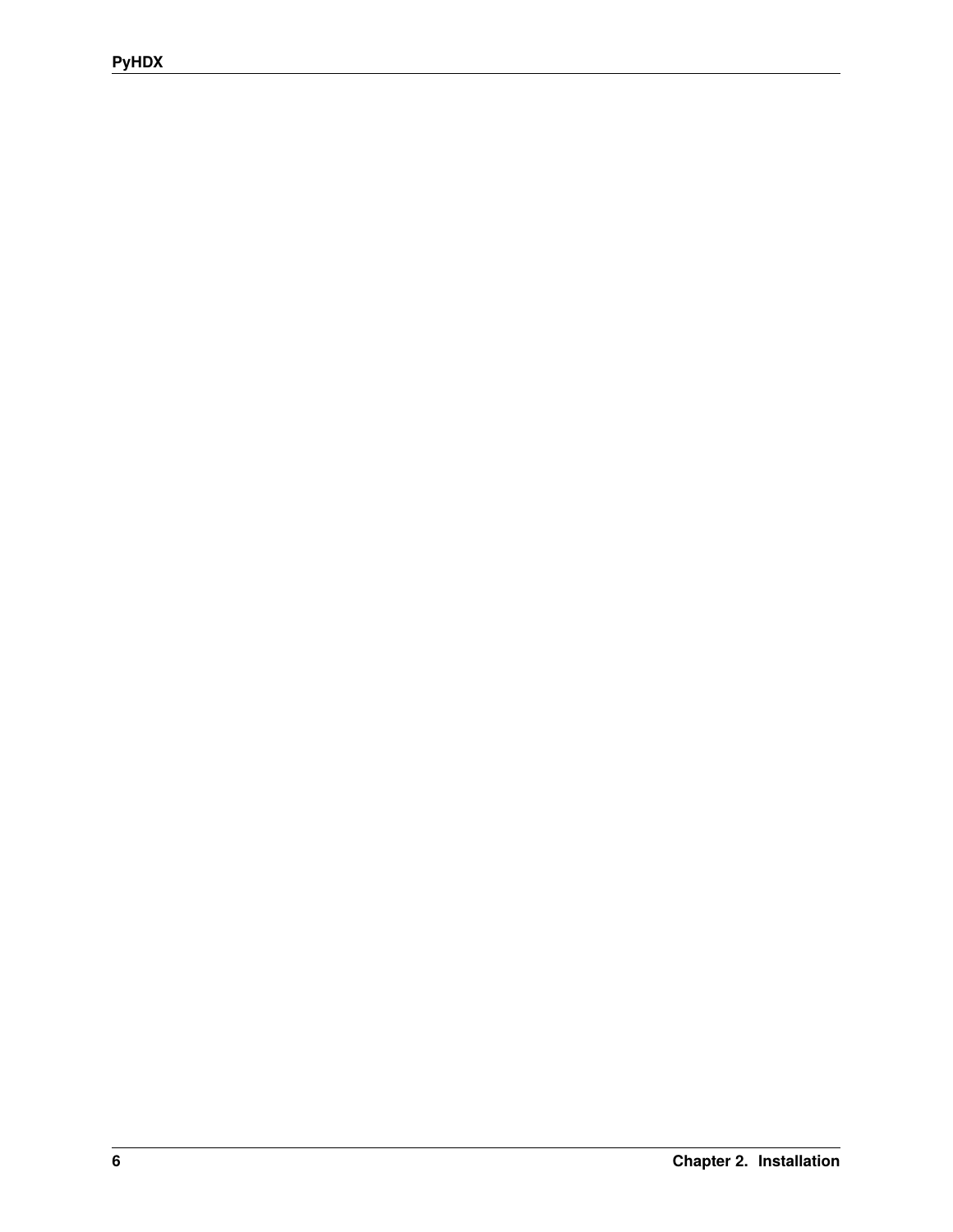### **CHAPTER**

### **THREE**

### **PYHDX WEB APPLICATION**

<span id="page-10-0"></span>This section will describe a typical workflow of using the main web interface application. Detailed information on each parameter can be found in the web application reference docs *[Web Application Reference](#page-52-0)*. The web application consists of a sidebar with controls and input, divided into sections, and a main view area with graphs and visualization. We will go through the functionality of the web interface per section.

## <span id="page-10-1"></span>**3.1 Peptide Input**

Peptide d-uptake data can be added into the web application either in 'Batch' or 'Manual' mode. Use *Input Mode* to switch between input modes.

When using 'Batch', multiple measurements can be added quickly through an *yaml* file specification. An example of an *yaml* file can be found in 'tests/test-data' on GitHub.

When using 'Single', each measurement and experimental metadata must be input manually. Use the *Browse* button to select peptide data files to upload. These should be 'peptide master tables' which is **long format** data where each entry should at least have the entries of:

- start (inclusive residue number at which the detected peptide starts, first residue  $= 1$ )
- stop (inclusive residue number at which the detected peptide stops)
- sequence (sequence of the peptide in one letter amino acid codes)
- exposure (time of exposure to deuterated solution)
- uptake (amount/mass (g/mol) of deuterium taken up by the peptide)
- state (identifier to which 'state' the peptide/protein is in (ie ligands, experimental conditions)

Currently the only data format accepted is exported 'state data' from Waters DynamX, which is .csv format. Exposure time units is assumed to be minutes. Other data format support can be added on request (eg HDExaminer).

Multiple files can be selected after which these files will be combined. Make sure there are no overlaps/clashes between 'state' entries when combining multiple files.

Choose which method of back-exchange correction to use. Options are either to use using a fully deuterated sample or to set a fixed back-exchange percentage for all peptides. The latter method should only be used if no FD sample is available. A percentage to set here can be obtained by running a back-exchange control once on your setup.

When selecting *FD Sample*, use the fields *FD State* and *FD Exposure* to choose which peptides from the input should be used as FD control. Note that these peptides will be matched to the ones in the experiment and peptides without control will not be included.

Use the fields *Experiment State* to choose the 'state' of your experiment. In 'Experiment Exposures' you can select which exposure times to add include the dataset.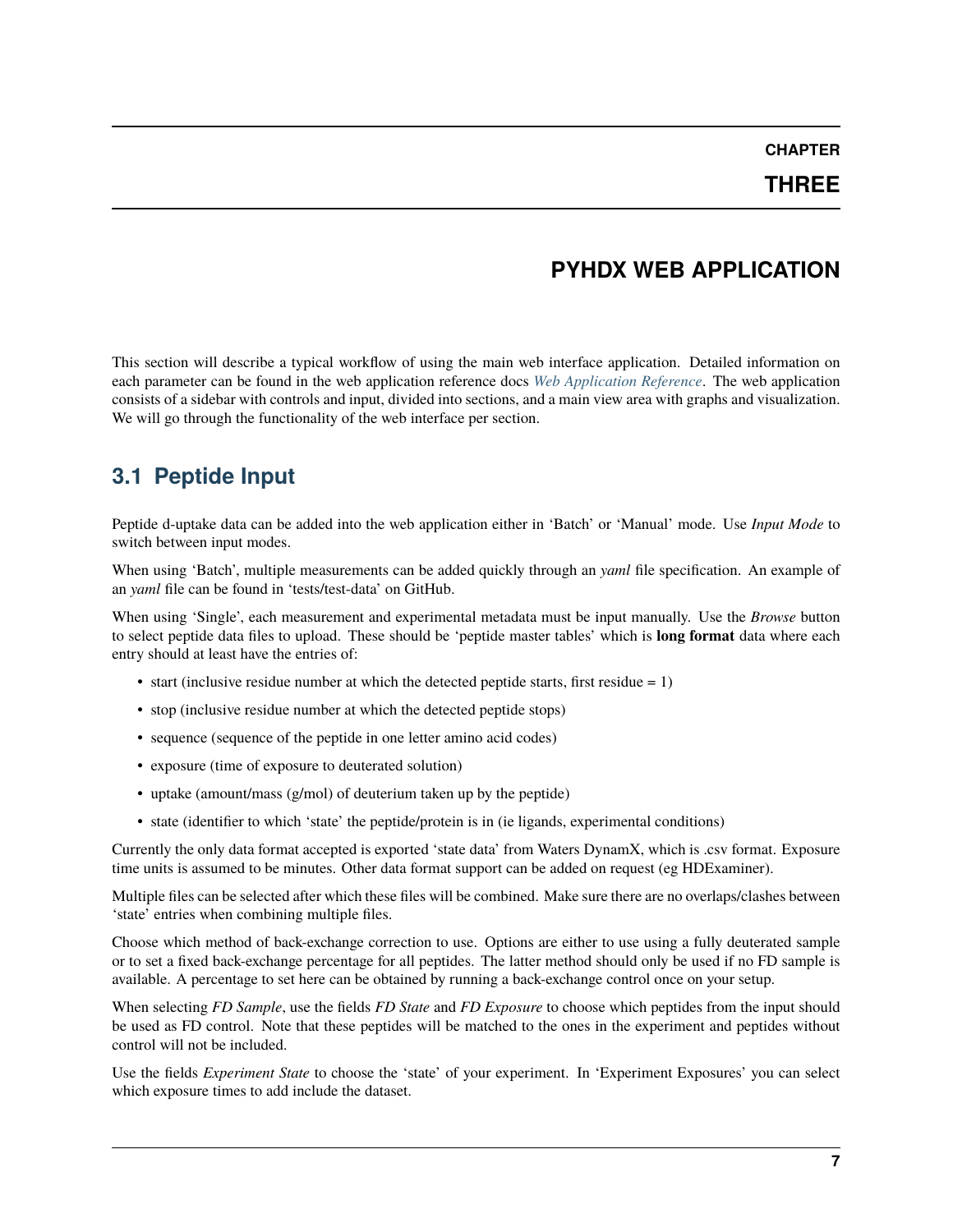In the *Drop first*'` entry the number of N-terminal residues for each peptides can be chosen which should be ignored when calculating the maximum uptake for each peptide as they are considered to fully exchange back. Prolines are ignored by default as they do not have exchangeable amide hydrogens.

Next, specify the percentage of deuterium in the labelling solution in the field *Deuterium percentage*. This percentage should be as high as possible, typically >90%.

Use the fields *Temperature (K)* and *pH read* to specify the temperature and pH at which the D-labelling was done. The pH is the value as read from the pH meter without any correction.

The next fields *N term* and *C term* specify the residue number indices of the N-terminal and C-terminal residues, respectively. For the N-terminal this value is typically equal to 1, but if N-terminal affinity tags are used for purification this might be a negative number. The value specified should match with the residue indices used in in the input .csv file. The C-term value tells the software at which index the C-terminal of the protein is, as it is possible that the protein extends beyond the last residue included in any peptide and as the C-term exhibits different intrinsic rates of exchanges this needs to be taken into account. A sequence for the full protein (in the N-term to C-term range as specified) can be added to provide additional sequence information, but this is optional.

Finally, specify a name of the dataset, by default equal to the 'state' value and press 'Add dataset' to add the dataset. Datasets currently cannot be removed, if you want to remove datasets, press the browser 'refresh' button to start over.

## <span id="page-11-0"></span>**3.2 Coverage**

The 'Coverage' figure in the main application area rectangles show corresponding to the peptides of a single timepoint. Peptides are only included if they are in both all the timepoints as well as in the fully deuterated control sample.

By hovering the mouse over the peptides in the graph, more information is shown about each peptide:

- peptide\_id: Index of the peptide per timepoint starting at the first peptide at 0
- start, end: Inclusive, exclusive interval of residue numbers in this peptide (Taking N-terminal resiudues into account)
- RFU: Relative fraction uptake of the peptide
- D(corrected): Absolute D-uptake, corrected by FD control
- sequence: FASTA sequence of the peptide. Non-exchanging N-terminal reisues marked as 'x' and prolines in lower case.

## <span id="page-11-1"></span>**3.3 Initial Guesses**

As a first step in the fitting procedure, initial guesses for the exchange kinetics need to be derived. This can be done through two options (*Fitting model*): 'Half-life' (fast but less accurate), or 'Association' (slower but more accurate).

Using the 'Association' procedure is recommended. This model fits two time constants the the weighted-averaged uptake kinetics of each residue. At *Lower bound* and *Upper bound* the bounds of these rate constants can be specified but in most cases the autosuggested bounds are sufficient. The bounds can be changed per dataset by using the *Dataset* field or for all datasets at the same time by ticking the *Global bounds* checkbox. Rarely issues might arise when the initial guess rates are close to the specified bounds at which point the bounds should be moved to contain a larger interval. This can be checked by comparing the fitted rates *k1* and *k2* (*File Export*  $\rightarrow$  *Target dataset*  $\rightarrow$  *rates*) Both rates and associated amplitudes are converted to a single rate value used for initial guesses. To calcualte guesses, select the model in the drop-down menu, assign a name to these initial guesses and the press 'Calculate Guesses'. The fitting is done in the background. When the fitting is done, the obtained rate is shown in the main area in the tab 'Rates'. Note that these rates are merely an guesstimate of HDX rates and these rates should not be used for any interpretation whatsoever but should only function to provide the global fit with initial guesses.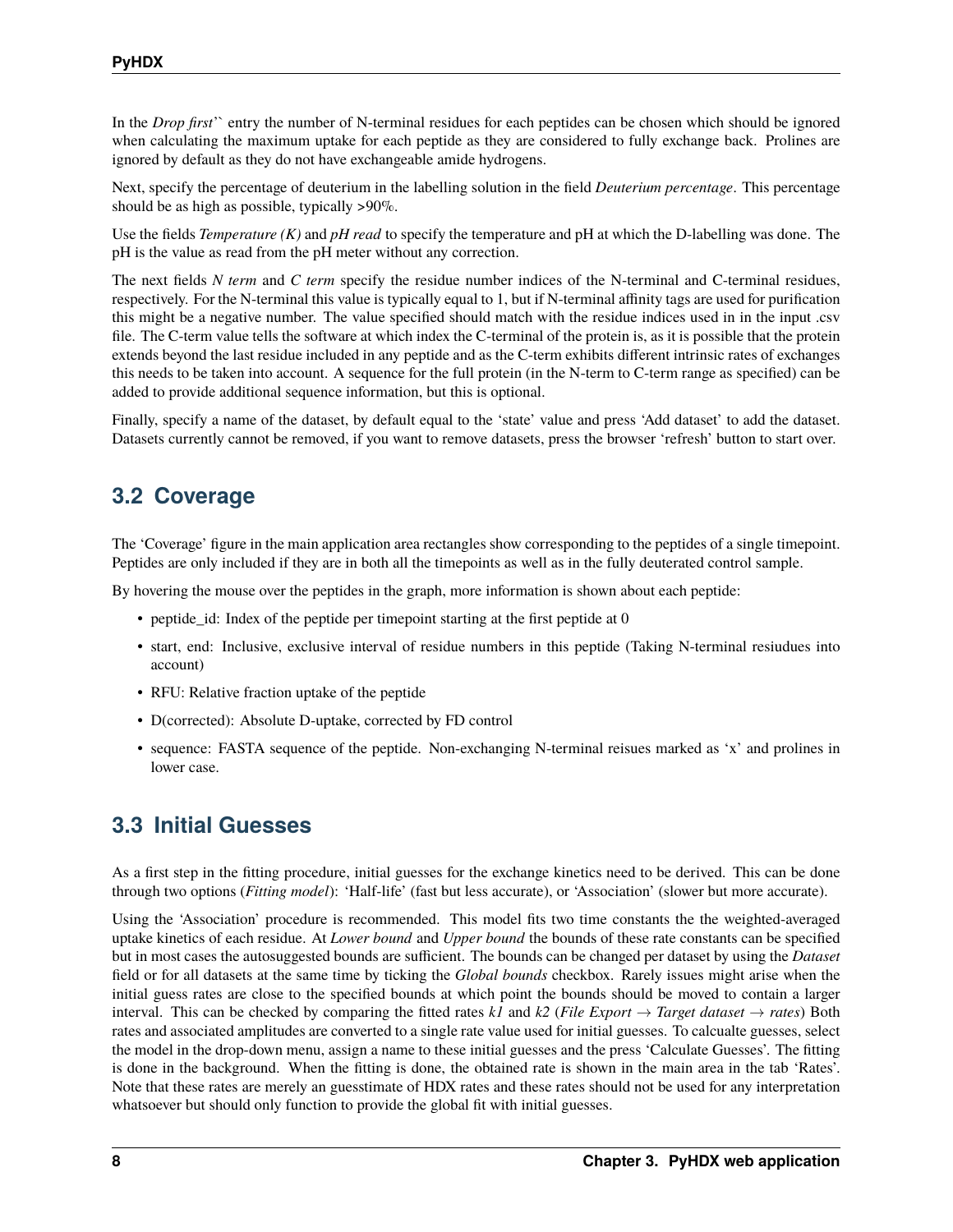## <span id="page-12-0"></span>**3.4 G Fit**

After the initial guesses are calculated we can move on the the global fit of the data. Details of the fitting equation can be found the PyHDX publication (currently **`\_ACS`\_**).

At *Initial guess*, select which dataset to use for initial guesses (typically 'Guess\_1'). Both previous fits (G values) or estimated HX rates can be used as initial guesses. The initial guesses can be applied as 'One-to-one', where each protein state gets initial guesses derived from that state, or 'One-to-many', where one protein state is use as initial guesses for all states. Users can switch between both modes using *Guess mode*.

At *Fit mode*, users can choose either 'Batch' or 'Single' fitting. If only one datasets is loaded, only 'Single' is available. If 'Single' is selected, PyHDX will fit G values for each datasets individually using the specified settings. In 'Batch' mode all data enters the fitting process at the same time. This allows for the use of a second regularizer between datasets. Note that when using 'Batch' mode, the relative magnitudes of the Mean Squared error losses and regularizer might be different, such that 'Batch' fitting with r2 at zero is not identical to 'Single' fits.

The fields *Stop loss* and *Stop patience* control the fitting termination. If the loss improvement is less than *Stop loss* for *Stop patience* epochs (fit iterations), the fitting will terminate. *Learning rate* controls the step size per epoch. For typical a dataset with 62 peptides over 6 timepoints, the learning rate should be 50-100. Smaller datasets require larger learning rates and vice versa.

*Momentum* and *Nesterov* are advanced settings for the Pytorch SGD optimizer.

The maximum number of epochs or fit iterations is set in the field *Epochs*.

Finally, the fields *Regualizer 1* and *Regualizer 2* control the magnitude of the regualizers. Please refer to our **`\_ACS`\_** publication for more details. In short, r1 acts along consecutive residues and affects as a 'smoothing' along the primary structure. Higher values give a more smoothed result. This prevents overfitting or helps avoid problems in the 'nonidentifiability' issue where in unresolved (no residue-level overlap) regions the correct kinetic components can be found (Gs of residues given correct choice of timepoints) but it cannot confidently be assigned to residues as resolution is lacking. The regualizer *r1* biases the fit result towards the residue assignment choice with the lowest variation along the primary structure. Typical values range from 0.01 to 0.5, depending on size of the input data.

*r2* acts between samples, minimizing variability between them. This is used in differential HDX where users are interested in G differences (G). When measuring HD exchange with differing experimental conditions, such as differences in peptides detected, timepoints used or D-labelling temperature and pH, the datasets obtained will have different resolution, both 'spatially' (degree of resolved residues) and 'temporally' (range/accuracy of Gs). This can lead to artefactual differences in the final G result, as features might be resolved in out dataset and not in the other, which will show up as G. The penalty from *r2* can be calculated either with respect to a selected reference state (

Specify a unique name at *Fit name* and press *Do Fitting* do start the fit. The *Info log* in the bottom right corner displays information on when the fit started and finished. The fitting runs in the background and multiple jobs can be executed at the same time when processing multiple protein states with *Fit mode* set to 'Single'. However, please take into account that these fits are computationally intensive and currently if multiple users submit too many jobs it might overwhelm our/your server.

The output G values are shown in the 'G' graph.

See also the *[Fitting example](#page-20-0)* section for more details on fitting and the effect of regualizers.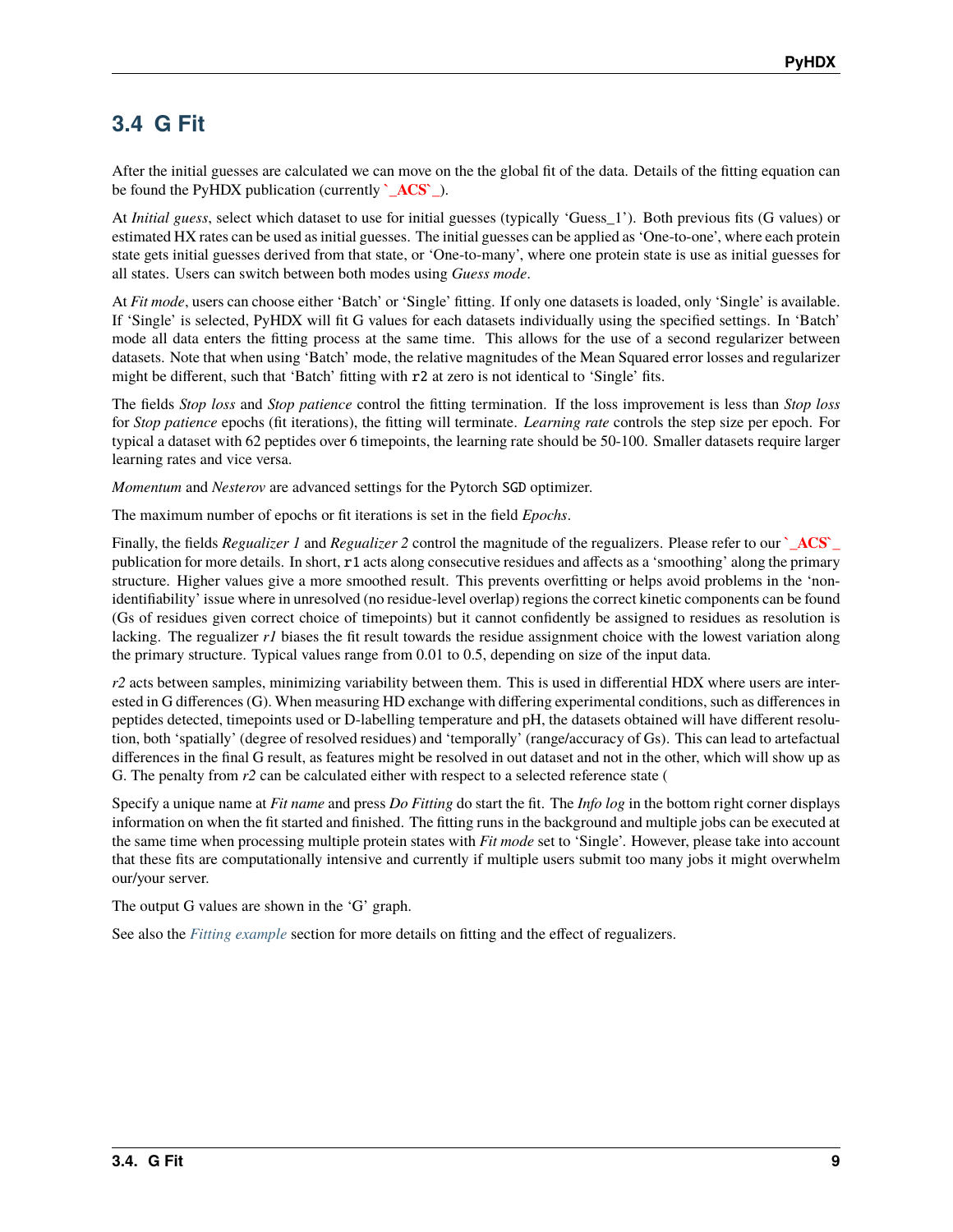## <span id="page-13-0"></span>**3.5 Differential HDX**

This control panel can be used to generate differential HDX datasets. Select the fit to use with *Fit\_ID*, then choose which state should be the reference state with *Reference state*. Assign a name to the new comparison and then click *Add comparison* to calculate G values. The values are calculated by taking each state and subtracting the reference from them (Test - Reference). Therefore if the test if more flexible (lower G) compared to the test, G value are negative and appear on the top of the G figure, by default colored green. Rigids parts are colored purple and are on the bottom of the graph. (note that the y axis is inverted as for the G figure) When adding a comparison, RFU values are automatically calculated, independent of the selected *Fit\_ID*

## <span id="page-13-1"></span>**3.6 Color Transform**

The color transform panel can be used to update color transforms for each data quantity (rfu, drfu, dG, ddG). Select which quantity to update with *Target Quantity*. When selecting data quantities, the name of the current color map is shown below the selector.

*Mode* can be used to select between the available color modes; *Colormap*, *Continuous* and *Discrete*. *Discrete* splits the G values in *n* categories, which are all assigned the same color. When using *Continuous*, *n* color 'nodes' can be defined, where color values are interpolated between these nodes. *Color map* allows users to choose a colormap from either the PyHDX defaults, user defined color maps, or from matplotlib or colorcet.

The number of categories can be set with *Number of colours*. When using *Discrete* coloring, the thresholds of the categories can be automatically determined by pressing the *Otsu* button (using Otsu's method). Use the button *Linear* to distribute threshold values automatically with equal distances between them, and the extrema at the largest/smallest data values. A color for residues which are covered by peptides can be chosen at *No coverage*.

Assign an unique name using *Color transform name* and press *Update color transform* to create or update the color transform.

The colors for the color groups or nodes can be chosen at the bottom of the controllers, as well as the exact position of the thresholds. These values must be input such that they are always in decreasing order.

## <span id="page-13-2"></span>**3.7 Protein Control**

Selected datasets can be directly visualized on a protein structure using the built in [PDBeMolStar](https://github.com/molstar/pdbe-molstar) protein viewer. Use the selector *Input mode* to either directly download a PDB file from the RCSB PDB (specify *Pdb id*) or to upload a local .pdb file from your computer.

The *Table* selector can be used to choose which of the data tables to use to assign colors to the 3D structure (RFU, RFU, G or G values). *Visual Style* and *Lighting* can be used to tweak the appearance.

Use the buttons and menu on the protein viewer itself to export the current image to .png format.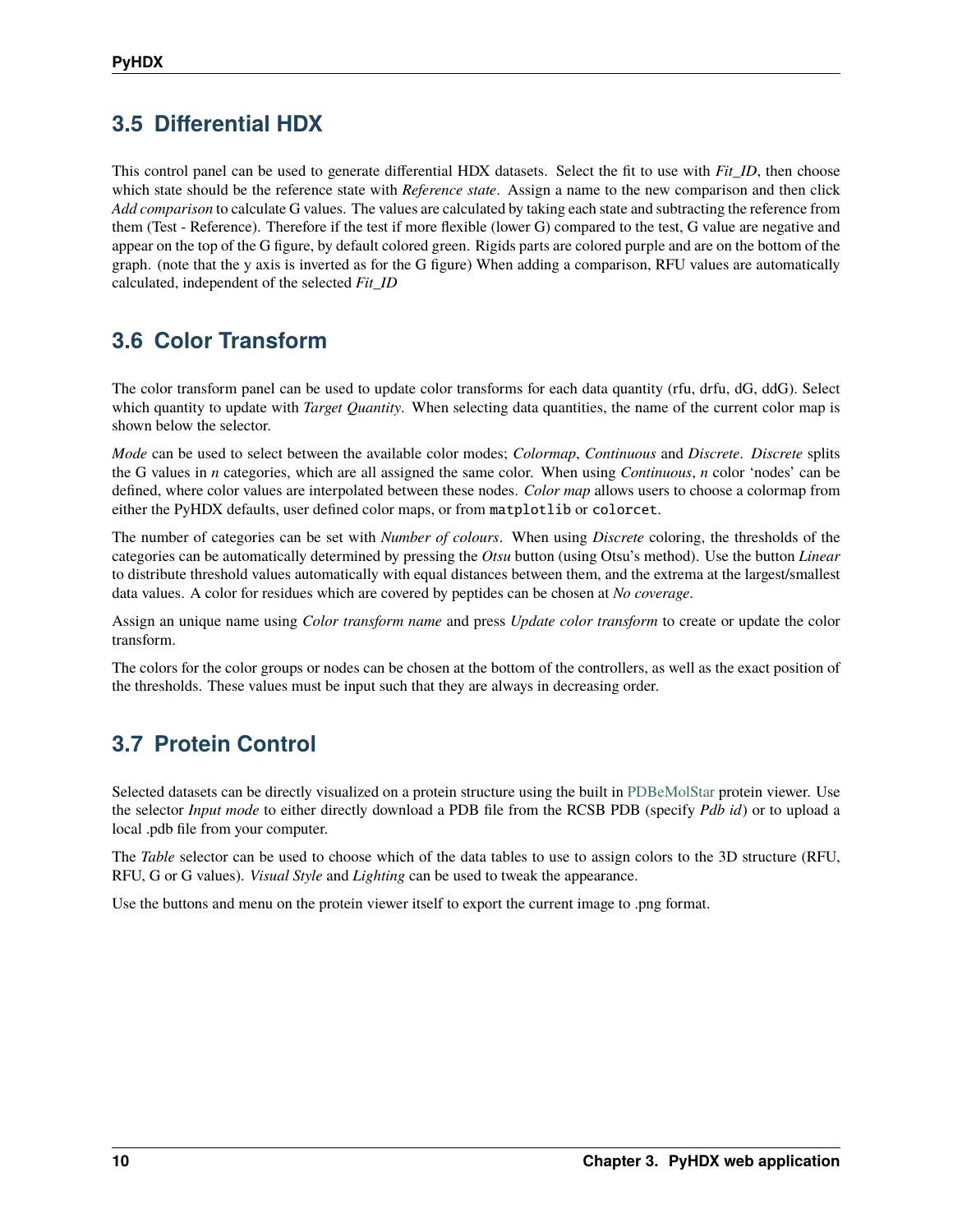## <span id="page-14-0"></span>**3.8 Graph Control**

This section is used to control which dataset is currently show in the graphs. Use the selector *Fit id* to switch between fit results. The selector *State name* is used to switch between experimental states and *exposure* to switch between exposure times. The selector *peptide id* is used to choose which peptide uptake curve and corresponding fit to show in the Peptide graph. All corresponding graphs and selector options will update when changing these settings, including the protein view.

We can use these control to inspect the quality of the fit obtained. First, at *Losses* (bottom right) the progress of the fit can be inspected. This should show a rapid decrease of the 'mse' loss, followed by a mostly flat plateau. If this is not the case, extend the number of epochs (*epochs* or *stop\_loss* and *Stop patience*) or increase *Learning rate*.

The graph 'Peptide MSE' shows the total mean squared error of all timepoints per peptide. The color scale adjust automatically so yellow colors do not necessarily reflect a poor fit, but highlight the worst fitted peptides in your dataset. Hover over the peptide with the mouse to find the index of the peptide and select the peptide with *Peptide index*.

## <span id="page-14-1"></span>**3.9 File Export**

All tables which underlie the graphs in the PyHDX web application can be downloaded directly. Choose the the desired dataset with *Target dataset*. The data can be exported in machine-readable .csv files or human-readable .txt (pprint) file by setting *Export format*. Make sure to download at least the .csv file for further.

When selecting a dataset with an assigned color transform, the data can not only be download as a .csv file but also as (a zip file of) .pml files which contain pymol scripts to directly apply the color map to a structure in pymol, or as .csv/.txt files with hexadecimal color codes.

## <span id="page-14-2"></span>**3.10 Figure Export**

This panel can be used to export publication quality figures of G or G values. Figure options are scatterplot, linear bars or rainbowclouds and export filetypes can be .png, .pdf, .svg or .eps.

Use the selector *Reference* to set a reference state. This will then export the figures with G values. If set to *None*, figures are exported with G values.

Some parameters of the output figure format (number of columns, aspect ratio, figure width) can be tuned before generating the figure.

## <span id="page-14-3"></span>**3.11 Session Manager**

From here .zip files can be downloaded which contain all underlying data tables used in the current view. Click *Export session* to generate the .zip file. This file can then later be uploaded to recover the current session. At the moment, this only reproduces the data in the figures. It is not possible to calculate additional G fits after reloading a session. However, exporting figures is possible. Use *Browse*, select your PyHDX session .zip file and click *Load session* to reload your session.

The button *Reset session* can be used to clear all data. But its probably better to just use the refresh button in the browser (F5).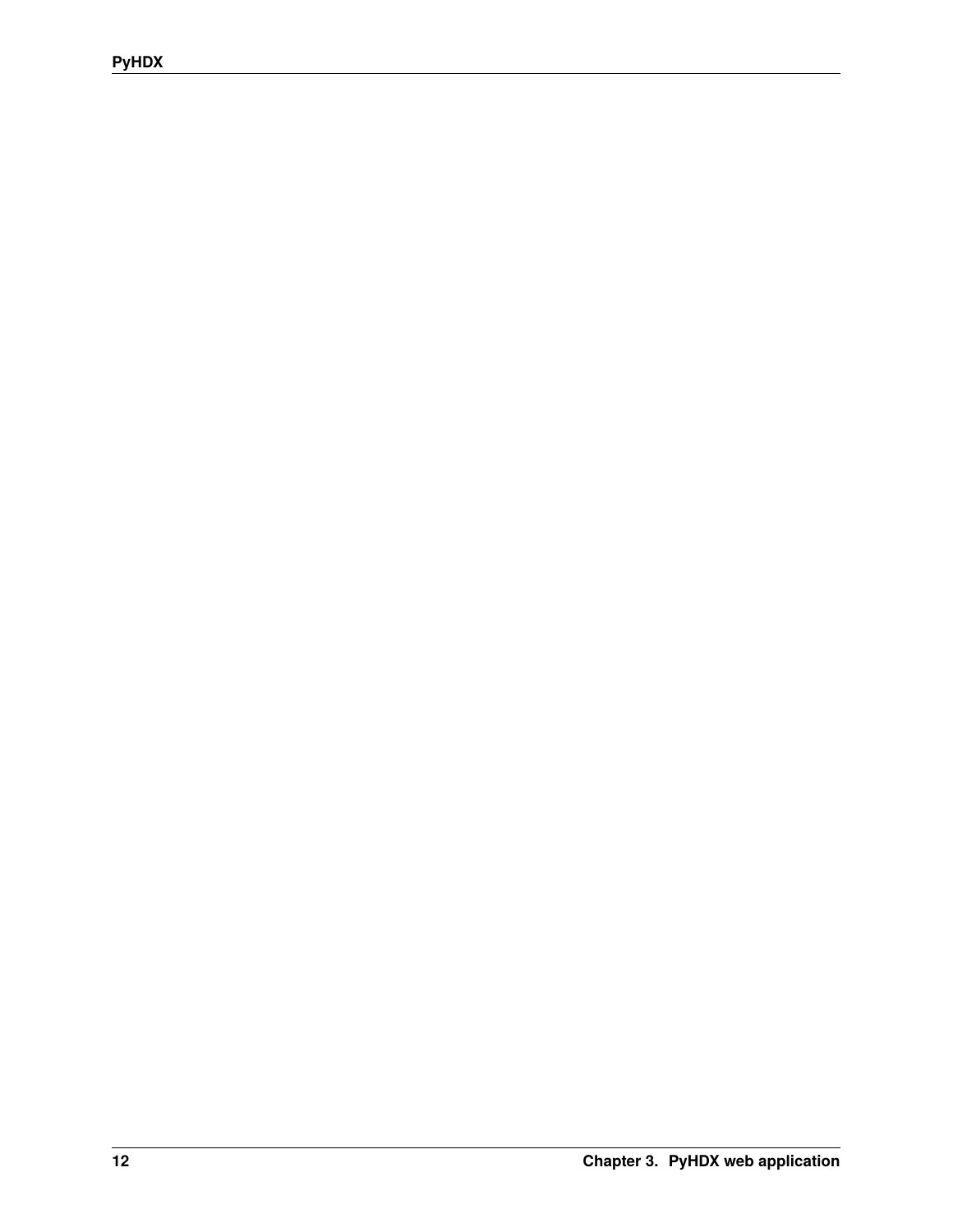### **CHAPTER**

### **FOUR**

### **EXAMPLES**

### <span id="page-16-1"></span><span id="page-16-0"></span>**4.1 PyHDX basics**

```
[10]: from pyhdx import PeptideMasterTable, read_dynamx, HDXMeasurement
      from pyhdx.plot import peptide_coverage
     import matplotlib.pyplot as plt
     import proplot as pplt
     from pathlib import Path
```
We can use the read\_dynamx function to read the input DynamX state file. Exposure times in the .csv files are in the field exposure, and we specify the unit with the time\_unit keyword argument. The exposure time units are converted to seconds.

This function returns a numpy structured array where each entry corresponds to one peptide, in this example 567 peptides.

```
[3]: fpath = Path() / '..' / '..' / 'tests' / 'test_data' / 'input' / 'eeSecB_apo.csv'data = read_dynamx(fpath, time_unit='min')
    data.size
```

```
[3]: 9072
```
This array is loaded into the PeptideMasterTable class, which is the main data entry class. The parameter drop\_first determines how many N-terminal residues are considered to be fully back-exchanged, and therefore is subtracted from the total amount of exchangable D per peptide. The parameter ignore\_prolines is controls whether the number of Prolines residues in the peptide should be subtracted from the total amount of exchangable and should generally be set to True.

The final number of exchangable residues is found in the 'ex\_residues' field.

```
[4]: master_table = PeptideMasterTable(data, drop_first=1, ignore_prolines=True)
    master_table.data['ex_residues'][:50]
[4]: 0 8.0
    2 8.0
    1 8.0
    3 8.0
    4 8.0
    5 8.0
    6 8.0
    7 8.0
    8 8.0
                                                                     (continues on next page)
```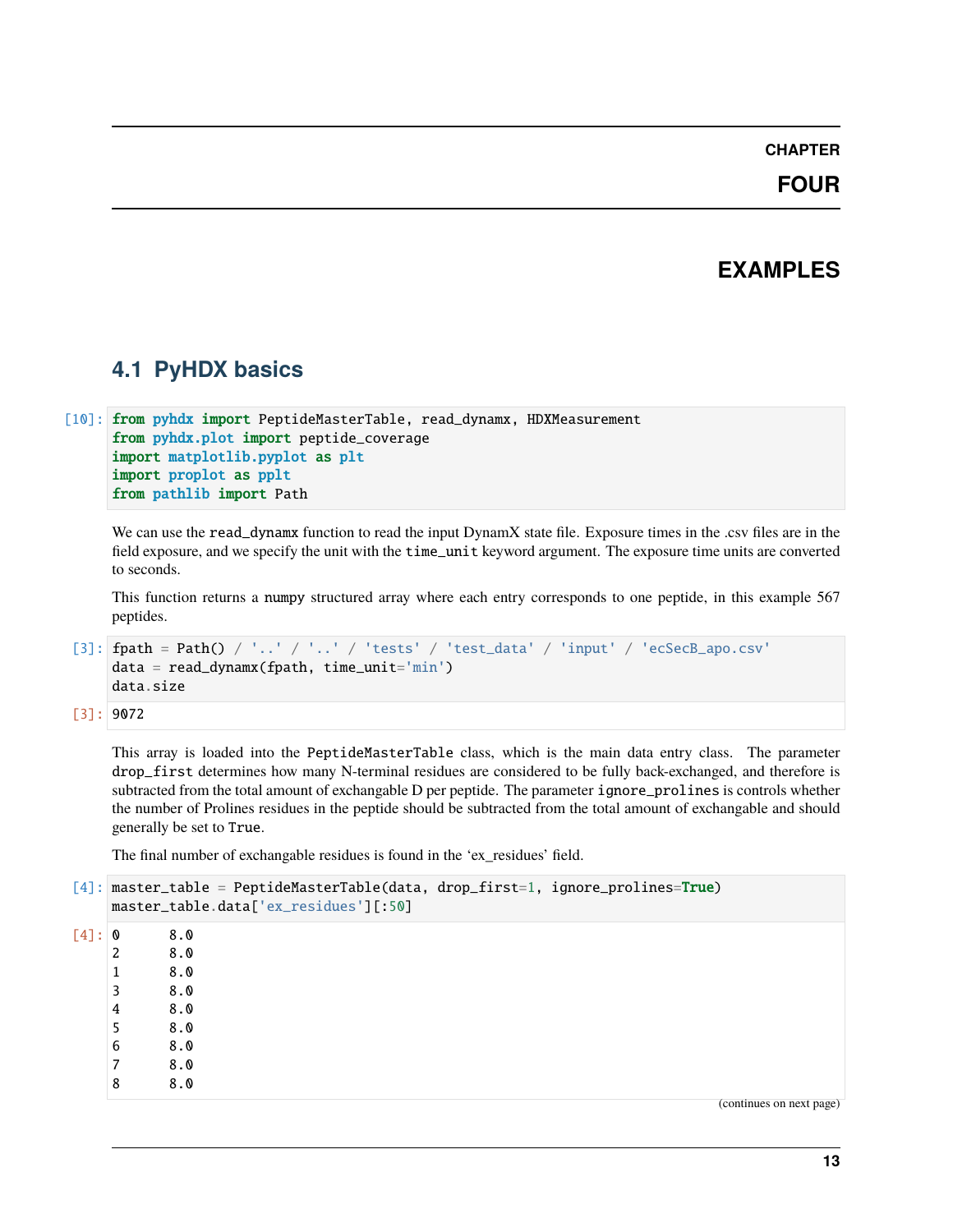|--|--|

| 9           | 6.0                               |  |
|-------------|-----------------------------------|--|
| $11\,$      | 6.0                               |  |
| 10          | 6.0                               |  |
| $12\,$      | 6.0                               |  |
| $13\,$      | 6.0                               |  |
| 14          | 6.0                               |  |
| $15\,$      | 6.0                               |  |
| $16\,$      | 6.0                               |  |
| $17\,$      | 6.0                               |  |
| $18\,$      | 12.0                              |  |
| $20$        | 12.0                              |  |
| $19\,$      | 12.0                              |  |
| $2\sqrt{1}$ | 12.0                              |  |
| 22          | 12.0                              |  |
| 23          | 12.0                              |  |
| 24          | 12.0                              |  |
| $25\,$      | 12.0                              |  |
| $26\,$      | 12.0                              |  |
| 27          | 13.0                              |  |
| $\bf 29$    | 13.0                              |  |
|             |                                   |  |
| $28\,$      | 13.0                              |  |
| $30$        | 13.0                              |  |
| 31          | 13.0                              |  |
| 32          | 13.0                              |  |
| 33          | 13.0                              |  |
| $34\,$      | 13.0                              |  |
| 35          | 13.0                              |  |
| $36\,$      | 14.0                              |  |
| $38\,$      | 14.0                              |  |
| 37          | 14.0                              |  |
| 39          | 14.0                              |  |
| 40          | 14.0                              |  |
| 41          | 14.0                              |  |
| 42          | 14.0                              |  |
| 43          | 14.0                              |  |
| 44          | 14.0                              |  |
| 45          | 20.0                              |  |
| 47          | 20.0                              |  |
| 46          | 20.0                              |  |
| $\bf 48$    | 20.0                              |  |
| 49          | 20.0                              |  |
|             | Name: ex_residues, dtype: float64 |  |
|             |                                   |  |

This master table allows us to control how the deuterium uptake content is determined. The method set\_control can be used to choose which set of peptides is used as the fully deuterated (FD) control. This adds a new field called 'uptake' which is the normalized (to 100%) deuterium uptake of each peptide, with respect to the total amount of exchanging residues.

```
[5]: master_table.set_control(('Full deuteration control', 0.167*60))
    master_table.data['uptake'][:50]
```

| $\lceil 5 \rceil$ : 0 | 0.000000 |
|-----------------------|----------|
|                       | 0.000000 |

(continues on next page)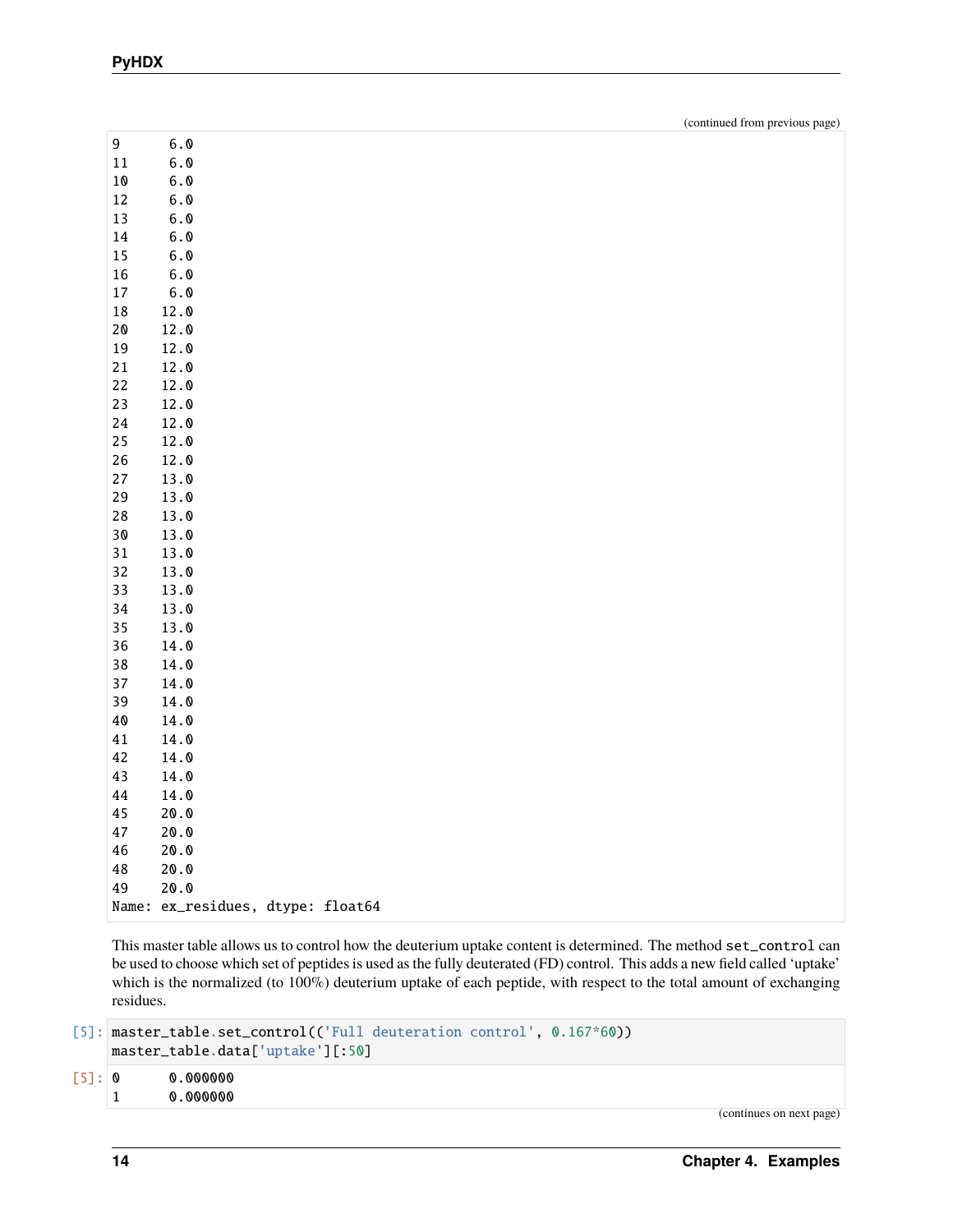(continued from previous page)

| 3<br>2.486444<br>4<br>2.857141<br>5<br>3.145738<br>6<br>3.785886<br>7<br>4.082950<br>8<br>4.790625<br>9<br>0.000000<br>0.000000<br>10<br>3.642506<br>11<br>12<br>1.651437<br>13<br>1.860919<br>14<br>2.107151<br>15<br>2.698036<br>16<br>2.874801<br>17<br>3.449561<br>0.000000<br>18<br>19<br>0.000000<br>20<br>5.264543<br>21<br>1.839924<br>22<br>2.508343<br>23<br>2.969332<br>24<br>3.399092<br>25<br>3.485568<br>26<br>4.318144<br>0.000000<br>27<br>0.000000<br>28<br>29<br>6.317900<br>30<br>2.532099<br>31<br>3.306167<br>32<br>3.996718<br>33<br>4.389410<br>34<br>4.379495<br>35<br>5.283969<br>36<br>0.000000<br>37<br>0.000000<br>6.812215<br>38<br>39<br>3.119850<br>3.874881<br>40<br>4.342807<br>41<br>42<br>4.854057<br>43<br>4.835639<br>44<br>5.780219<br>45<br>0.000000<br>46<br>0.000000 | 10.815100<br>47<br>5.432395<br>48<br>6.131800<br>49 | 2     | 5.073400       |         |
|---------------------------------------------------------------------------------------------------------------------------------------------------------------------------------------------------------------------------------------------------------------------------------------------------------------------------------------------------------------------------------------------------------------------------------------------------------------------------------------------------------------------------------------------------------------------------------------------------------------------------------------------------------------------------------------------------------------------------------------------------------------------------------------------------------------|-----------------------------------------------------|-------|----------------|---------|
|                                                                                                                                                                                                                                                                                                                                                                                                                                                                                                                                                                                                                                                                                                                                                                                                               |                                                     |       |                |         |
|                                                                                                                                                                                                                                                                                                                                                                                                                                                                                                                                                                                                                                                                                                                                                                                                               |                                                     |       |                |         |
|                                                                                                                                                                                                                                                                                                                                                                                                                                                                                                                                                                                                                                                                                                                                                                                                               |                                                     |       |                |         |
|                                                                                                                                                                                                                                                                                                                                                                                                                                                                                                                                                                                                                                                                                                                                                                                                               |                                                     |       |                |         |
|                                                                                                                                                                                                                                                                                                                                                                                                                                                                                                                                                                                                                                                                                                                                                                                                               |                                                     |       |                |         |
|                                                                                                                                                                                                                                                                                                                                                                                                                                                                                                                                                                                                                                                                                                                                                                                                               |                                                     |       |                |         |
|                                                                                                                                                                                                                                                                                                                                                                                                                                                                                                                                                                                                                                                                                                                                                                                                               |                                                     |       |                |         |
|                                                                                                                                                                                                                                                                                                                                                                                                                                                                                                                                                                                                                                                                                                                                                                                                               |                                                     |       |                |         |
|                                                                                                                                                                                                                                                                                                                                                                                                                                                                                                                                                                                                                                                                                                                                                                                                               |                                                     |       |                |         |
|                                                                                                                                                                                                                                                                                                                                                                                                                                                                                                                                                                                                                                                                                                                                                                                                               |                                                     |       |                |         |
|                                                                                                                                                                                                                                                                                                                                                                                                                                                                                                                                                                                                                                                                                                                                                                                                               |                                                     |       |                |         |
|                                                                                                                                                                                                                                                                                                                                                                                                                                                                                                                                                                                                                                                                                                                                                                                                               |                                                     |       |                |         |
|                                                                                                                                                                                                                                                                                                                                                                                                                                                                                                                                                                                                                                                                                                                                                                                                               |                                                     |       |                |         |
|                                                                                                                                                                                                                                                                                                                                                                                                                                                                                                                                                                                                                                                                                                                                                                                                               |                                                     |       |                |         |
|                                                                                                                                                                                                                                                                                                                                                                                                                                                                                                                                                                                                                                                                                                                                                                                                               |                                                     |       |                |         |
|                                                                                                                                                                                                                                                                                                                                                                                                                                                                                                                                                                                                                                                                                                                                                                                                               |                                                     |       |                |         |
|                                                                                                                                                                                                                                                                                                                                                                                                                                                                                                                                                                                                                                                                                                                                                                                                               |                                                     |       |                |         |
|                                                                                                                                                                                                                                                                                                                                                                                                                                                                                                                                                                                                                                                                                                                                                                                                               |                                                     |       |                |         |
|                                                                                                                                                                                                                                                                                                                                                                                                                                                                                                                                                                                                                                                                                                                                                                                                               |                                                     |       |                |         |
|                                                                                                                                                                                                                                                                                                                                                                                                                                                                                                                                                                                                                                                                                                                                                                                                               |                                                     |       |                |         |
|                                                                                                                                                                                                                                                                                                                                                                                                                                                                                                                                                                                                                                                                                                                                                                                                               |                                                     |       |                |         |
|                                                                                                                                                                                                                                                                                                                                                                                                                                                                                                                                                                                                                                                                                                                                                                                                               |                                                     |       |                |         |
|                                                                                                                                                                                                                                                                                                                                                                                                                                                                                                                                                                                                                                                                                                                                                                                                               |                                                     |       |                |         |
|                                                                                                                                                                                                                                                                                                                                                                                                                                                                                                                                                                                                                                                                                                                                                                                                               |                                                     |       |                |         |
|                                                                                                                                                                                                                                                                                                                                                                                                                                                                                                                                                                                                                                                                                                                                                                                                               |                                                     |       |                |         |
|                                                                                                                                                                                                                                                                                                                                                                                                                                                                                                                                                                                                                                                                                                                                                                                                               |                                                     |       |                |         |
|                                                                                                                                                                                                                                                                                                                                                                                                                                                                                                                                                                                                                                                                                                                                                                                                               |                                                     |       |                |         |
|                                                                                                                                                                                                                                                                                                                                                                                                                                                                                                                                                                                                                                                                                                                                                                                                               |                                                     |       |                |         |
|                                                                                                                                                                                                                                                                                                                                                                                                                                                                                                                                                                                                                                                                                                                                                                                                               |                                                     |       |                |         |
|                                                                                                                                                                                                                                                                                                                                                                                                                                                                                                                                                                                                                                                                                                                                                                                                               |                                                     |       |                |         |
|                                                                                                                                                                                                                                                                                                                                                                                                                                                                                                                                                                                                                                                                                                                                                                                                               |                                                     |       |                |         |
|                                                                                                                                                                                                                                                                                                                                                                                                                                                                                                                                                                                                                                                                                                                                                                                                               |                                                     |       |                |         |
|                                                                                                                                                                                                                                                                                                                                                                                                                                                                                                                                                                                                                                                                                                                                                                                                               |                                                     |       |                |         |
|                                                                                                                                                                                                                                                                                                                                                                                                                                                                                                                                                                                                                                                                                                                                                                                                               |                                                     |       |                |         |
|                                                                                                                                                                                                                                                                                                                                                                                                                                                                                                                                                                                                                                                                                                                                                                                                               |                                                     |       |                |         |
|                                                                                                                                                                                                                                                                                                                                                                                                                                                                                                                                                                                                                                                                                                                                                                                                               |                                                     |       |                |         |
|                                                                                                                                                                                                                                                                                                                                                                                                                                                                                                                                                                                                                                                                                                                                                                                                               |                                                     |       |                |         |
|                                                                                                                                                                                                                                                                                                                                                                                                                                                                                                                                                                                                                                                                                                                                                                                                               |                                                     |       |                |         |
|                                                                                                                                                                                                                                                                                                                                                                                                                                                                                                                                                                                                                                                                                                                                                                                                               |                                                     |       |                |         |
|                                                                                                                                                                                                                                                                                                                                                                                                                                                                                                                                                                                                                                                                                                                                                                                                               |                                                     |       |                |         |
|                                                                                                                                                                                                                                                                                                                                                                                                                                                                                                                                                                                                                                                                                                                                                                                                               |                                                     |       |                |         |
|                                                                                                                                                                                                                                                                                                                                                                                                                                                                                                                                                                                                                                                                                                                                                                                                               |                                                     |       |                |         |
|                                                                                                                                                                                                                                                                                                                                                                                                                                                                                                                                                                                                                                                                                                                                                                                                               |                                                     |       |                |         |
|                                                                                                                                                                                                                                                                                                                                                                                                                                                                                                                                                                                                                                                                                                                                                                                                               |                                                     |       |                |         |
|                                                                                                                                                                                                                                                                                                                                                                                                                                                                                                                                                                                                                                                                                                                                                                                                               |                                                     |       |                |         |
|                                                                                                                                                                                                                                                                                                                                                                                                                                                                                                                                                                                                                                                                                                                                                                                                               |                                                     |       |                |         |
|                                                                                                                                                                                                                                                                                                                                                                                                                                                                                                                                                                                                                                                                                                                                                                                                               |                                                     |       |                |         |
|                                                                                                                                                                                                                                                                                                                                                                                                                                                                                                                                                                                                                                                                                                                                                                                                               |                                                     | Name: | uptake, dtype: | float64 |

Next we'll select our state of interest from the master Table. The available states are listed in master\_table.states. Using get\_state allows us to select all entries which belong to this state.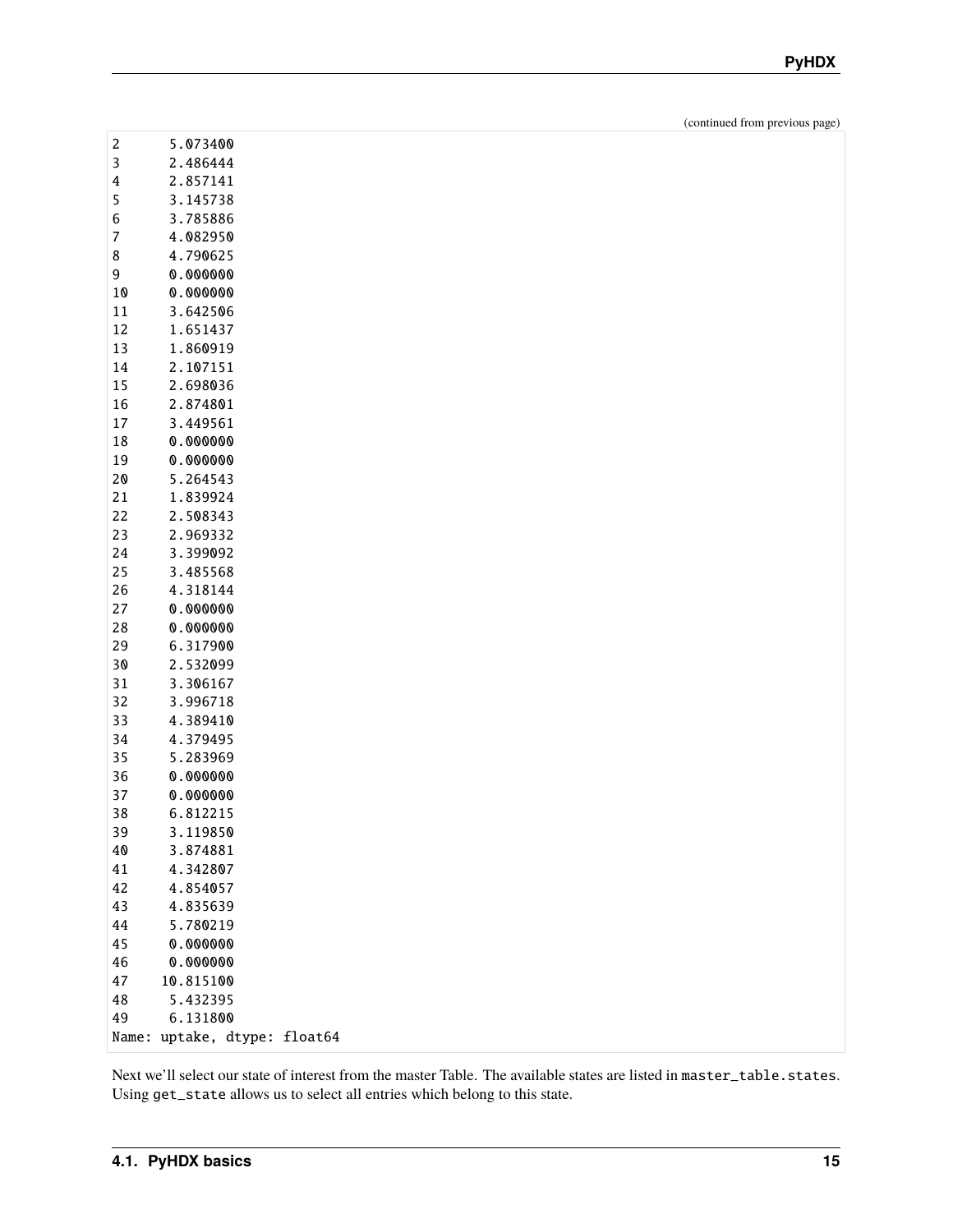```
[6]: master_table.states
    state_data = master_table.get_state('SecB WT apo')
    state_data.size
```
[6]: 10584

This data array can now be used to create an HDXMeasurement object, the main data object in PyHDX. Experimental metadata such as labelling pH and temperature can be specified. These quantities are required for calculating intrinsic exchange rates and G values. The pH values are uncorrected values are measured by the pH meter (ie p(H, D) values)

- [7]: hdxm = HDXMeasurement(state\_data, temperature=303.15, pH=8., name='My HDX measurement') type(hdxm), len(hdxm), hdxm.timepoints, hdxm.name, hdxm.state
- [7]: (pyhdx.models.HDXMeasurement,

```
7,
array([ 0. , 10.02 , 30. , 60. , 300.
      600. , 6000.00048]),
'My HDX measurement',
'SecB WT apo')
```
Iterating over a HDXMeasurement object returns a set of HDXTimepoint each with their own attributes describing the topology of the coverage. When creating the object, peptides which are not present in all timepoints are removed, such that all timepoints and HDXTimepoint have identical coverage.

Note that the internal time units in PyHDX are seconds.

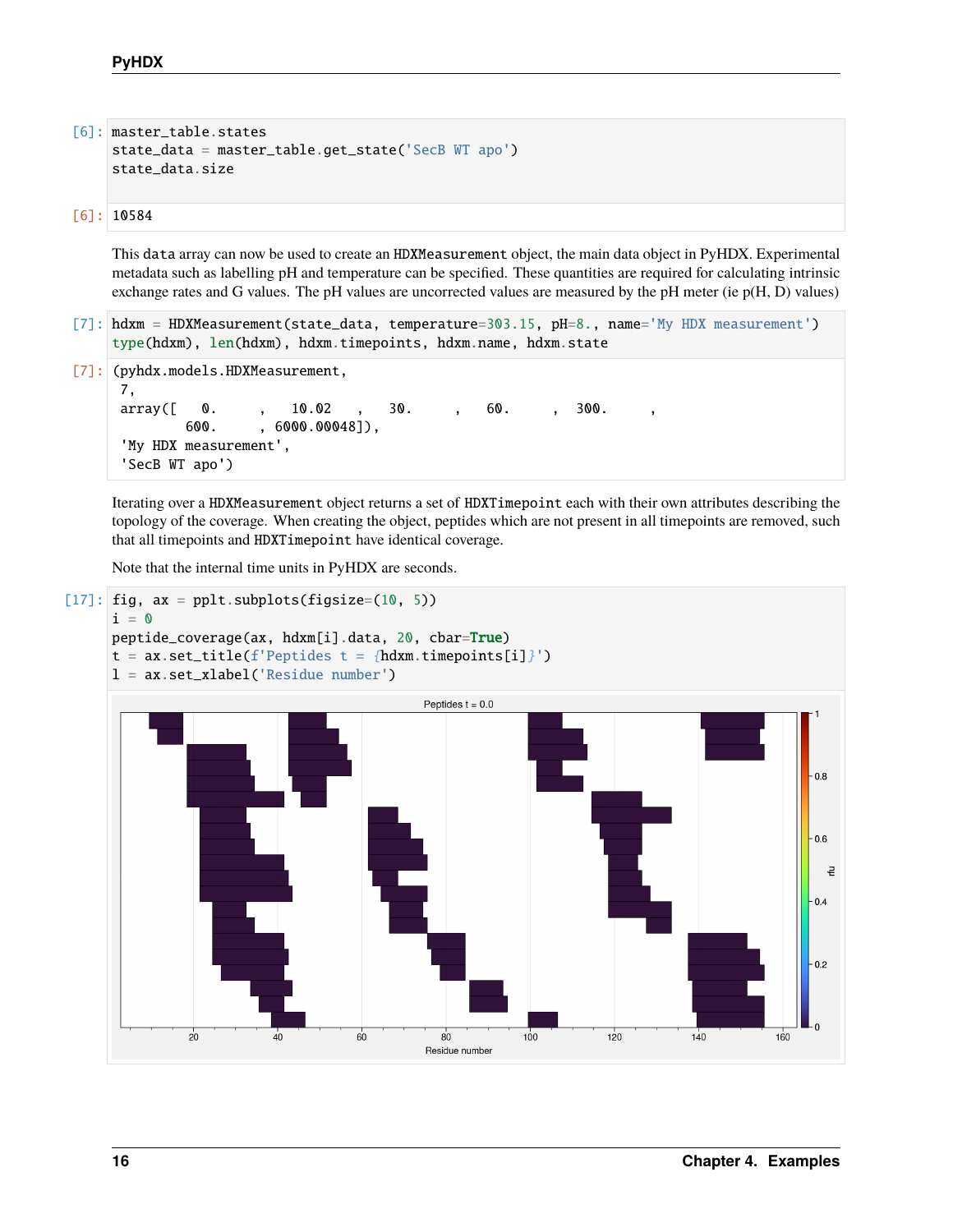

The data in an HDXMeasurement object can be saved to and reloaded from disk (with associated metadata) in .csv format.

#### [19]: from pyhdx.fileIO import csv\_to\_hdxm

```
hdxm.to_file('My_HDX_file.csv')
hdx_load = csv_to_hdxm('My_HDX_file.csv')
```
### [ ]:

## <span id="page-20-0"></span>**4.2 Fitting of Gs**

```
[1]: import matplotlib.pyplot as plt
    from pyhdx import PeptideMasterTable, read_dynamx, HDXMeasurement
    from pyhdx.fitting import fit_rates_half_time_interpolate, fit_rates_weighted_average,␣
     ˓→fit_gibbs_global
    from pathlib import Path
    import numpy as np
    from dask.distributed import Client
```
We load the sample SecB dataset, apply the control, and create an HDXMeasurement object.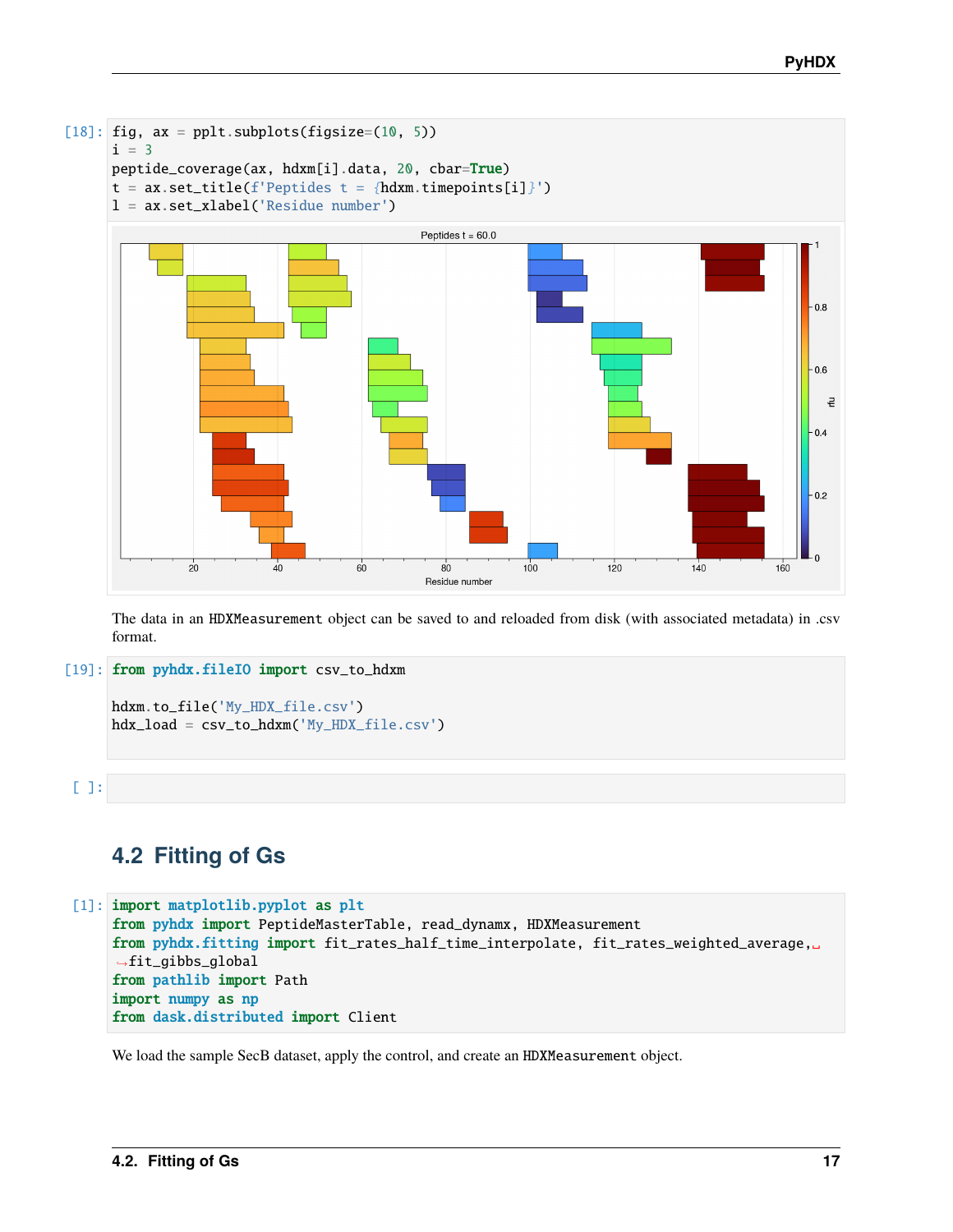```
[2]: fpath = Path() / '..' / '..' / '...' / 'tests' / 'test_data' / 'eCSecB_aopo.csv'data = read_dynamx(fpath)
    master_table = PeptideMasterTable(data, drop_first=1, ignore_prolines=True)
    master_table.set_control(('Full deuteration control', 0.167*60))
    state_data = master_table.get_state('SecB WT apo')
    hdxm = HDXMeasurement(state_data, temperature=303.15, pH=8.)
```
The first step is to obtain initial guesses for the observed rate of D-exchange. By determining the timepoint at which 0.5 RFU (relative fractional uptake) is reached, and subsequently converting to rate, a rough estimate of exchange rate per residue can be obtained. Here, RFU values are mapped from peptides to individual residues by weighted averaging (where the weight is the inverse of peptide length)

```
[3]: fr_half_time = fit_rates_half_time_interpolate(hdxm)
    fr_half_time.output
```

```
C:\Users\jhsmi\pp\PyHDX\pyhdx\models.py:615: RuntimeWarning: invalid value encountered␣
˓→in true_divide
  return self.Z / np.sum(self.Z, axis=0)[np.newaxis, :]
```

```
[3]: <pyhdx.models.Protein at 0x196c5b28640>
```
A more accurate result can be obtained by fitting the per-residue/timepoint RFU values to a biexponential association curve. This process is more time consuming and can optionally be processed in parallel by Dask.

```
[4]: client = Client()
    fr_wt_avg = fit_rates_weighted_average(hdxm, client=client)
```

```
C:\Users\jhsmi\pp\PyHDX\pyhdx\models.py:615: RuntimeWarning: invalid value encountered␣
\rightarrowin true divide
  return self.Z / np.sum(self.Z, axis=0)[np.newaxis, :]
```
The return value is a KineticsFitResult object. This object has a list of models, intervals in withing the protein sequence to which these models apply, and their corresponding symfit fit result with parameter values. The effective exchange rate (units  $s^{-1}$ ) can be extracted, as well as other fit parameters, from this object:

```
[5]: fr_wt_avg.output
```

```
C:\Users\jhsmi\pp\PyHDX\pyhdx\fit_models.py:224: RuntimeWarning: overflow encountered in␣
\leftrightarrowexp
 t = np.exp(t_{log})
```
[5]: <pyhdx.models.Protein at 0x196cf9544c0>

```
[6]: fig, ax = plt.subplots()
    ax.set_yscale('log')
    ax.scatter(fr_half_time.output.index, fr_half_time.output['rate'], label='half-time')
    ax.scatter(fr_wt_avg.output.index, fr_wt_avg.output['rate'], label='fit')
    ax.set_xlabel('Residue number')
    ax.set_ylabel('Rate (s<sup>1</sup>))ax.legend()
```
[6]: <matplotlib.legend.Legend at 0x196d1e45550>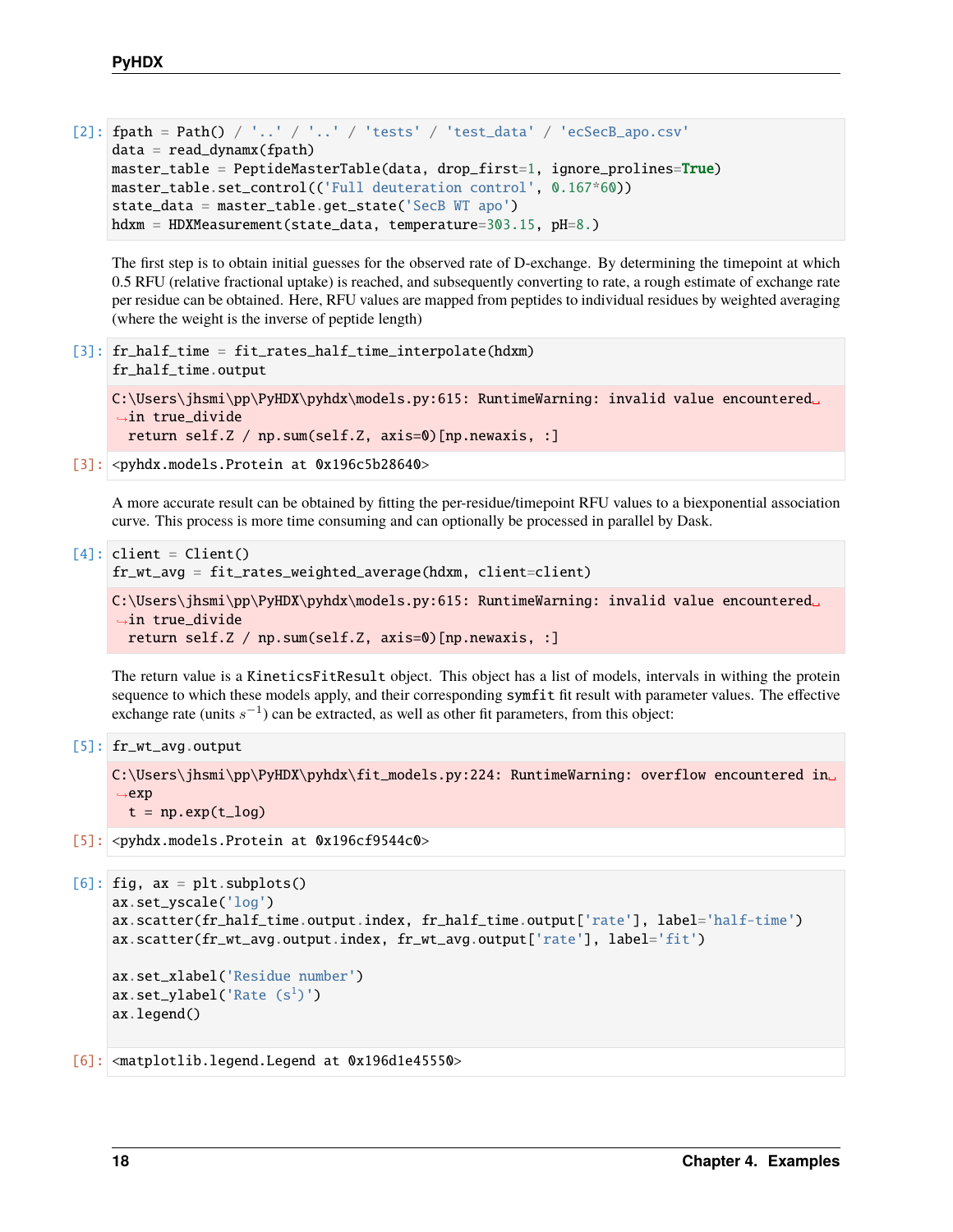

We can now use the guessed rates to obtain guesses for the Gibbs free energy. Units of Gibbs free energy are J/mol.

```
[7]: gibbs_guess = hdxm.guess_deltaG(fr_wt_avg.output['rate'])
     gibbs_guess
[7]: r_number
```

| т пишрет |                             |  |
|----------|-----------------------------|--|
| 1 N      | 19765.736199                |  |
| 11       | 19301.237211                |  |
| 12       | 20635.398598                |  |
| 13       | 16860.539218                |  |
| 14       | 18951.649654                |  |
|          |                             |  |
| 151      | 11573.754525                |  |
| 152      | 9064.889494                 |  |
| 153.     | 11502.744868                |  |
| 154      | 11783.079284                |  |
| 155      | 1390.996025                 |  |
|          | Length: 146. dtype: float64 |  |

To perform the global fit (all peptides and timepoints) use fit\_gibbs\_global. The number of epochs is set to 1000 here for demonstration but for actually fitting the values should be ~100000.

```
[8]: gibbs_result = fit_gibbs_global(hdxm, gibbs_guess, epochs=1000)
    gibbs_output = gibbs_result.output
    gibbs_output
    100%|| 1000/1000 [00:00<00:00, 1501.50it/s]
[8]: <pyhdx.models.Protein at 0x196d172b310>
```
Along with G the fit result returns covariances of G and protection factors. The column k\_obs is the observed rate of exchange without taking into account the intrinsic exchange rate of each residue. If users want to obtain a result truly independent of the intrinsic rate of exchange, the regularization value r1 should be set to zero (as this works on G, which is obtained by taking intrinsic rate of exchange into account) and users should provide their own initial guesses for G (as determination of initial guesses also uses intrinsic rates of exchange).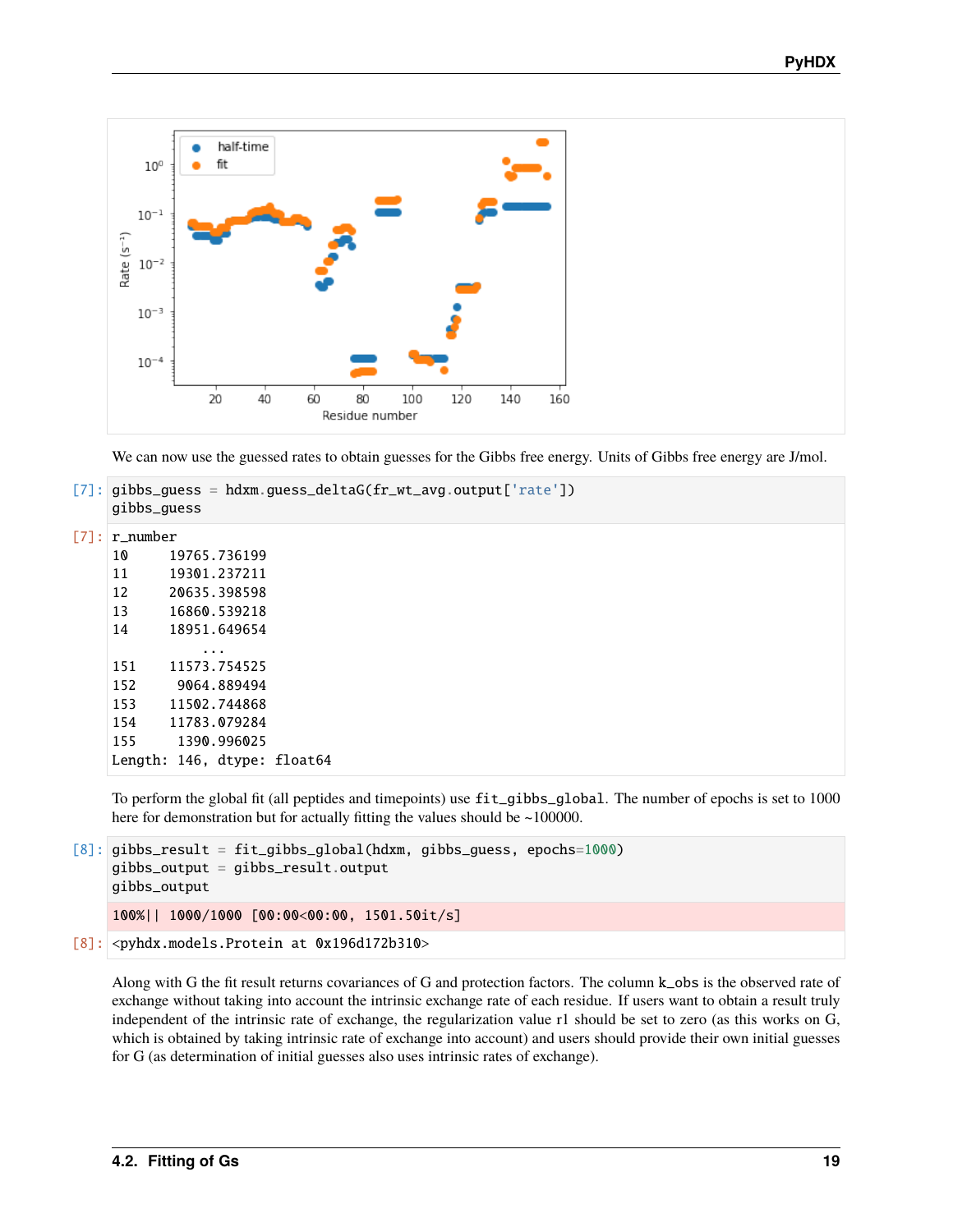

### **4.2.1 Number of epochs and overfitting**

The returned fit result object also has information on the losses of each epoch of the fittng process. These are stored as a pd.DataFrame in the losses attribute. During a successful fitting run, the losses should decrease sharply and then flatten out.

```
[10]: plt.figure()
      gibbs_result.losses.plot()
```

```
[10]: <AxesSubplot:xlabel='epoch'>
```
<Figure size 432x288 with 0 Axes>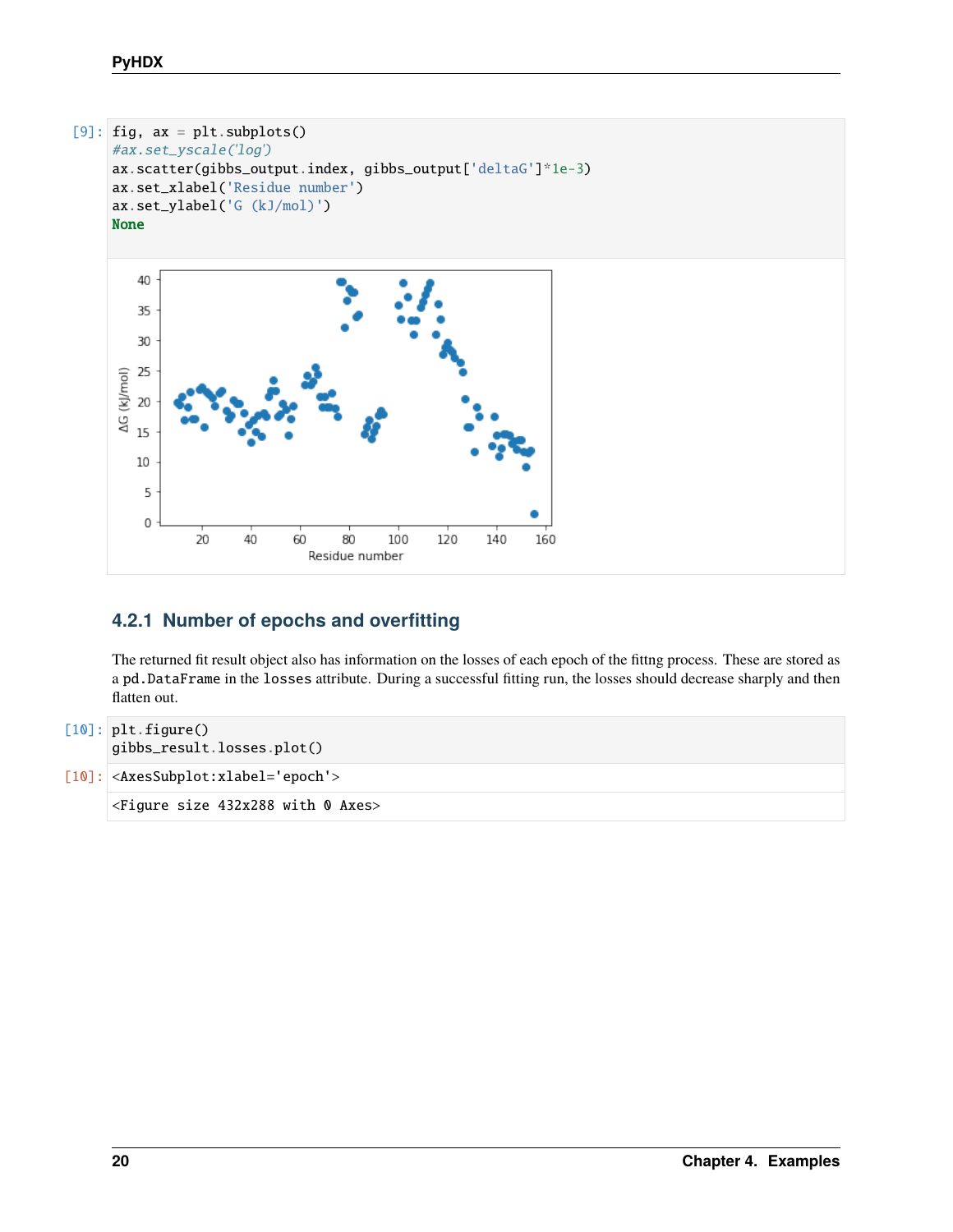

In the figure above, mse\_loss is the loss resulting from differences in calculated D-uptake and measured D-uptake (mean squared error). The reg\_1 is the loss resulting from the regualizer.

If the losses do not decrease, this is likely due to a too low number of epochs or a too low learning rate. Lets tune the fit parameters such that we obtain the desired result.

```
[11]: gibbs_result_updated = fit_gibbs_global(hdxm, gibbs_guess, epochs=40000)
```

```
100%|| 40000/40000 [00:27<00:00, 1455.32it/s]
```

```
[12]: fig, axes = plt.subplots(ncols=2, figsize=(14, 5))
      axes[0].scatter(gibbs_result_updated.output.index, gibbs_result_updated.output['deltaG
      \rightarrow']*1e-3)
      axes[0].set_xlabel('Residue number')
      axes[0].set_ylabel('G (kJ/mol)')
      gibbs_result_updated.losses.plot(ax=axes[1])
      axes[1].set_xlabel('Epochs')
      axes[1].set_ylabel('Loss')
```

```
[12]: Text(0, 0.5, 'Loss')
```


By increasing the learning rate and the number of epochs, our result improves as the final MSE loss is lower.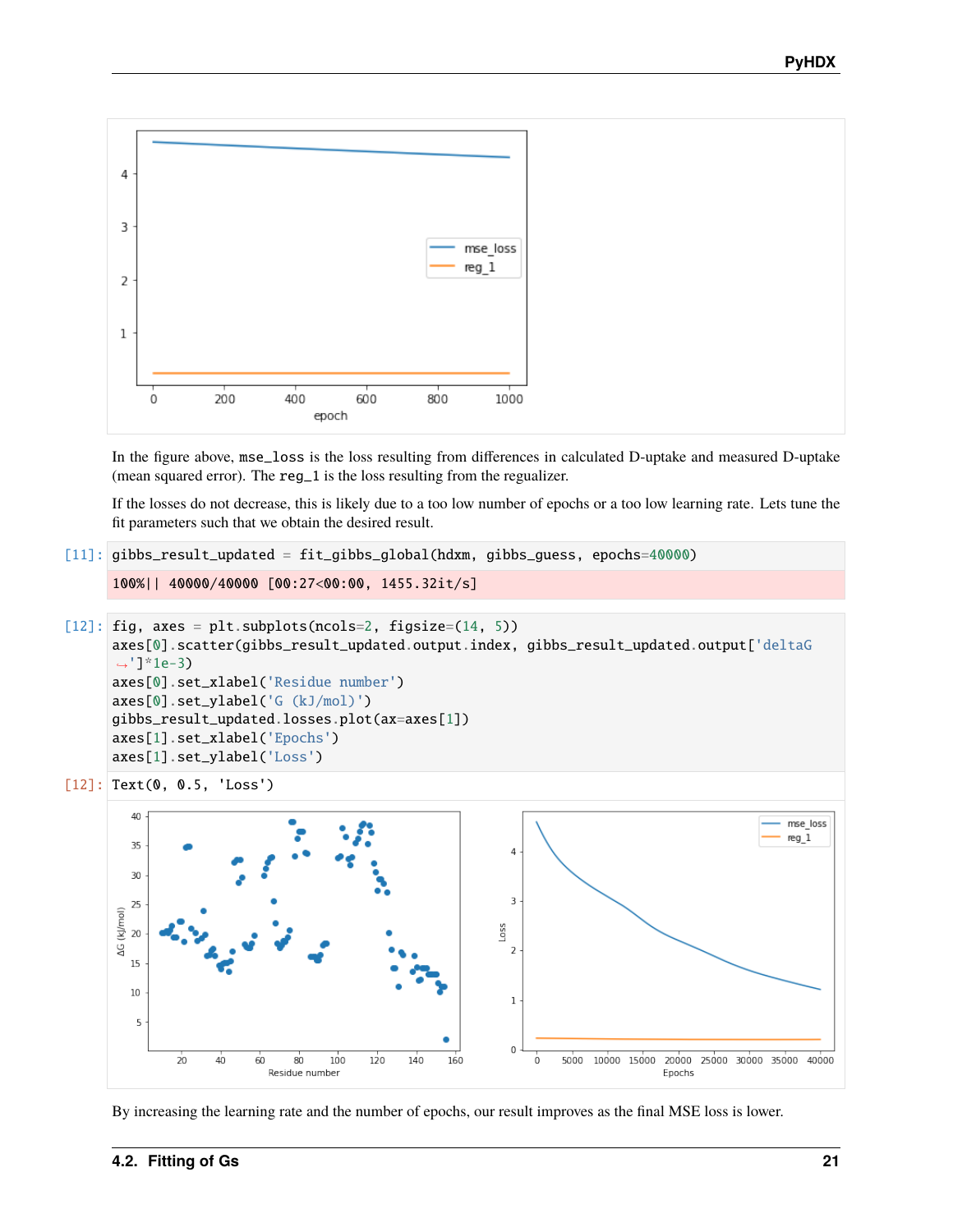With stop\_loss at 1E-6 and patience at 50 (=default), the fitting will not terminate until for 50 epochs the progress (loss decrease) has been less than 1E-6.

The default value of stop\_loss is 1E-5. This will ensure optimization will stop when not enough progress is being made and thereby prevent overfitting.

Users can keep track of the G values per epoch by using Checkpoint callbacks (See templates/04; advanced/experimental usage).

[13]: gibbs\_result\_updated = fit\_gibbs\_global(hdxm, gibbs\_guess, epochs=60000, lr=1e5, stop\_ ˓<sup>→</sup>loss=1e-6, patience=50)

100%|| 60000/60000 [00:43<00:00, 1384.86it/s]

- [14]: gibbs\_result\_updated.regularization\_percentage
- [14]: 57.09043167835134

```
[15]: fig, axes = plt.subplots(ncols=2, figsize=(14, 5))
      axes[0].scatter(gibbs_result_updated.output.index, gibbs_result_updated.output['deltaG
      \rightarrow']*1e-3)
      axes[0].set_xlabel('Residue number')
      axes[0].set_ylabel('G (kJ/mol)')
      gibbs_result_updated.losses.plot(ax=axes[1])
      ax = axes[1].twinx()ax.set_ylabel('R1 percentage')
      percentage = 100 * gibbs_result_updated.losses['reg_1'] / (gibbs_result_updated.losses.
      \rightarrowsum(axis=1))
      ax.plot(percentage, color='k')
      axes[1].set_xlabel('Epochs')
      axes[1].set_ylabel('Loss')
```
[15]: Text(0, 0.5, 'Loss')



[16]: gibbs\_result\_updated.losses.sum(axis=1)

#### [16]: epoch

| 1 | 4.823331 |
|---|----------|
| 2 | 4.821007 |
| 3 | 4.818298 |

(continues on next page)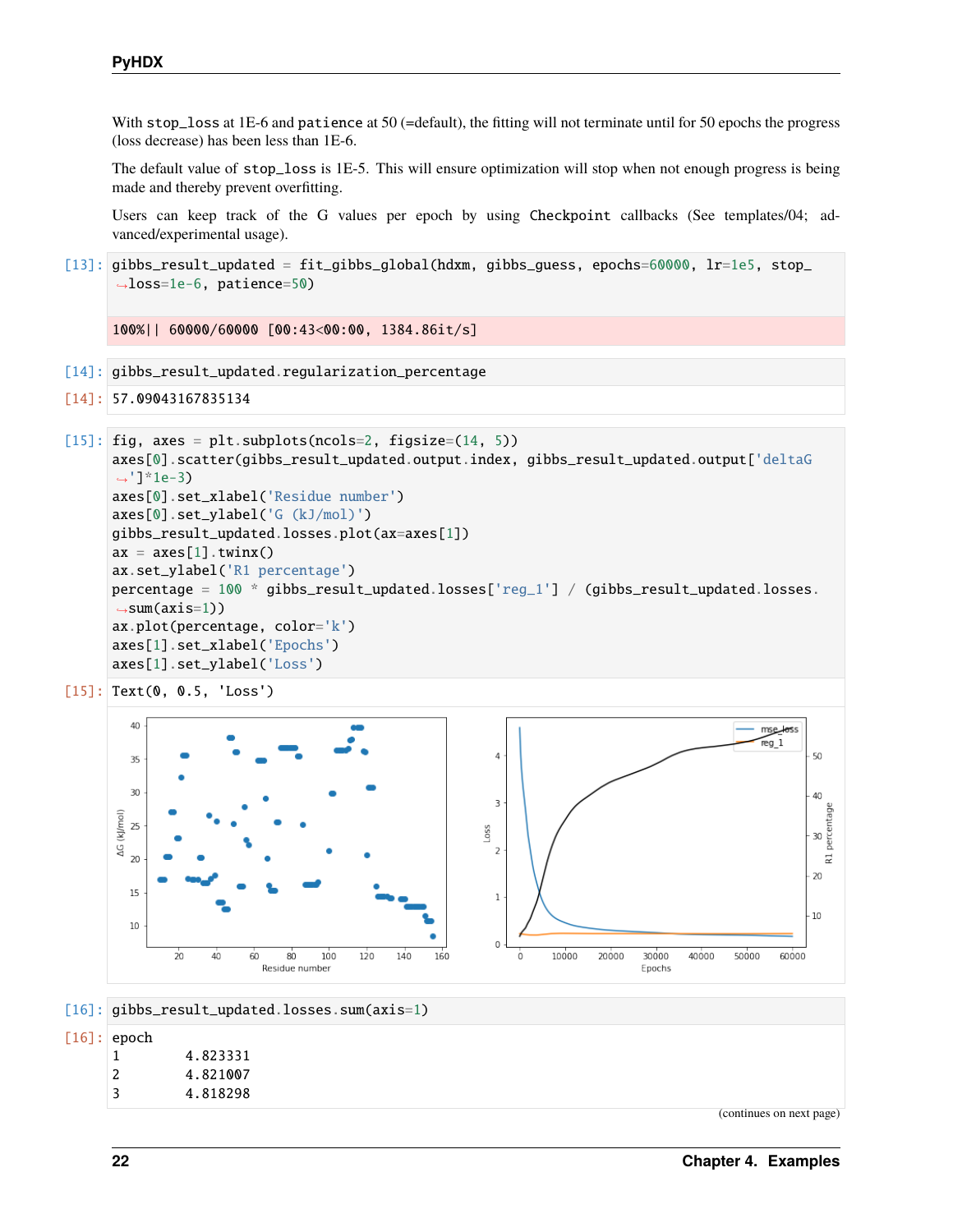(continued from previous page)

| 4     | 4.815398                      |
|-------|-------------------------------|
| 5     | 4.812404                      |
|       | .                             |
| 59996 | 0.406689                      |
| 59997 | 0.406686                      |
| 59998 | 0.406685                      |
| 59999 | 0.406682                      |
| 60000 | 0.406680                      |
|       | Length: 60000, dtype: float64 |

With these settings, the losses and the result become highly influenced by the regularizer r1, which dampens the result and removes scatter in G values.

#### **4.2.2 The choice of regularizer value r1**

The regularizer r1 acts between subsequent residues minimizing differences between residues, unless data support these differences. Higher values flatten out the G values along residues, while lower values allow for more variability.

The main function of r1 is to mitigate the non-identifiability problem, where if multiple effective exchange rates (G) values are found within a peptide, it is impossible to know which rate should be assigned to which residue. Among the possible choices, the regularizer r1 will bias the result towards the choice of rate per residue assignment with the least variability along residues.

The 'best' value of r1 depends on the size of the protein and the coverage, (the number/size of peptides). Below is an example of the differences with regularizer values  $0.1$ , 2 and 5. In this dataset, despite the fact that for  $r1=2$  contribution reg\_1 is 50% of total\_loss, most features in G are still resolved. In this case, it is recommended to try different values of r1 (starting low and increasing) and find the optimal value based on the G result and fit metrics (Total mse loss at fit termination,

#### $\chi^2$

per peptide and fit curves per peptide (available in web interface)

```
[17]: r1_value = [0.1, 2, 5]results_dict = \{ \}for r1 in r1_vals:
         print(r1)
         result = fit_gibbs_global(hdxm, gibbs_guess, epochs=60000, lr=1e5, stop_loss=1e-5,␣
      ˓→patience=50, r1=r1)
         results\_dict[r1] = result32%| | 19147/60000 [00:13<00:29, 1406.90it/s]
      39%| | 23147/60000 [00:16<00:26, 1385.27it/s]
      100%|| 60000/60000 [00:44<00:00, 1335.27it/s]
     0.1
     2
     5
```

```
[18]: colors = iter(['r', 'b', 'g'])
     fig, axes = plt.subplots(ncols=2, figsize=(14, 5))
     for k, v in results_dict.items():
          print(v.regularization_percentage)
```
(continues on next page)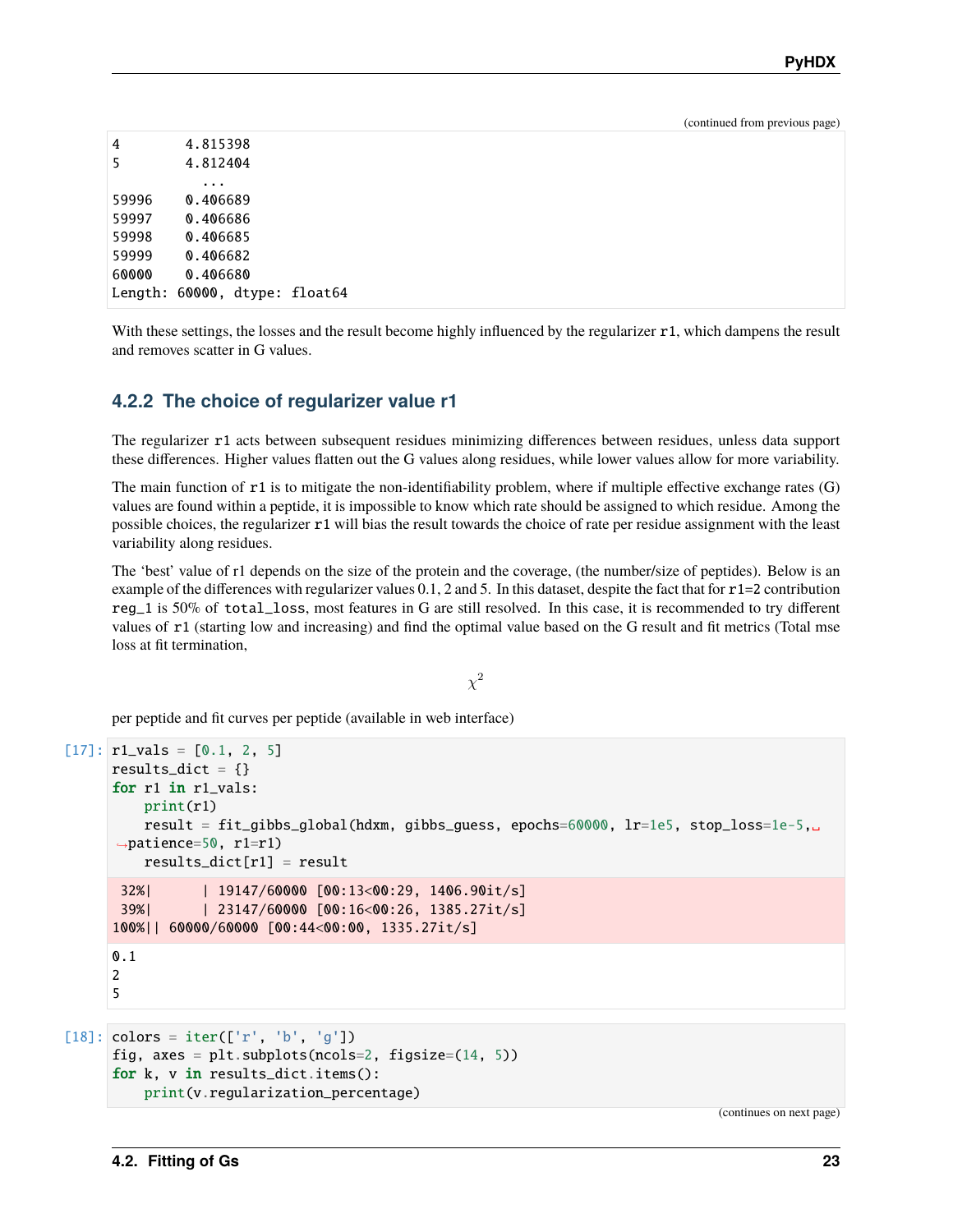(continued from previous page)

```
color = next<mark>(colors)</mark>axes[0] .scatter(v.output.index, v.output['deltaG']*1e-3, color-color, label=f'r1: {k}˓→')
    axes[0].set_xlabel('Residue number')
    axes[0].set_ylabel('G (kJ/mol)')
    axes[1].plot(v.losses['mse_loss'], color=color)
    axes[1].plot(v.losses['reg_1'], color=color, linestyle='--')
    axes[1].set_xlabel('Epochs')
    axes[1].set_ylabel('Loss')
axes[0].legend()
10.09466832487272
55.56463704204826
62.118677400826414
```
[18]: <matplotlib.legend.Legend at 0x196d20b48b0>



### **4.2.3 Fit result covariances**

Covariances on G are estimated from the Hessian matrix

 $\mathcal H$ 

. This matrix describes the local curvature of

 $(sum of squared residuals) at each residue for the set of G values obtained from the fit. From the Hessian matrix, covariance are defined in the set of G values obtained by the set of G values obtained by the set of G values obtained by the set of G values obtained by the set of G values obtained by the set of G values obtained by the set of G values obtained by the set of G values obtained by the set of G values obtained by the set of G values obtained by the set of G values obtained by the set of G values obtained by the set of G values.$ 

$$
\sqrt{\left|(-\mathcal{H})_{ii}^{-1}\right|}
$$

).

When these covariances are high, the optimization landscape is flat and therefore it presents a higher difficulty to finding the exact minimum. High covariances frequently signal that the obtained G values are at the extreme ends of the time resolution of the experiment. In these regions, the G values found represent an upper or lower limit and in order to improve the G range of the experiment shorter or longer timepoints need to be added.

Covariances are stored in the fit result and we can plot these on top of the G values to see which regions are within the range of the experiment.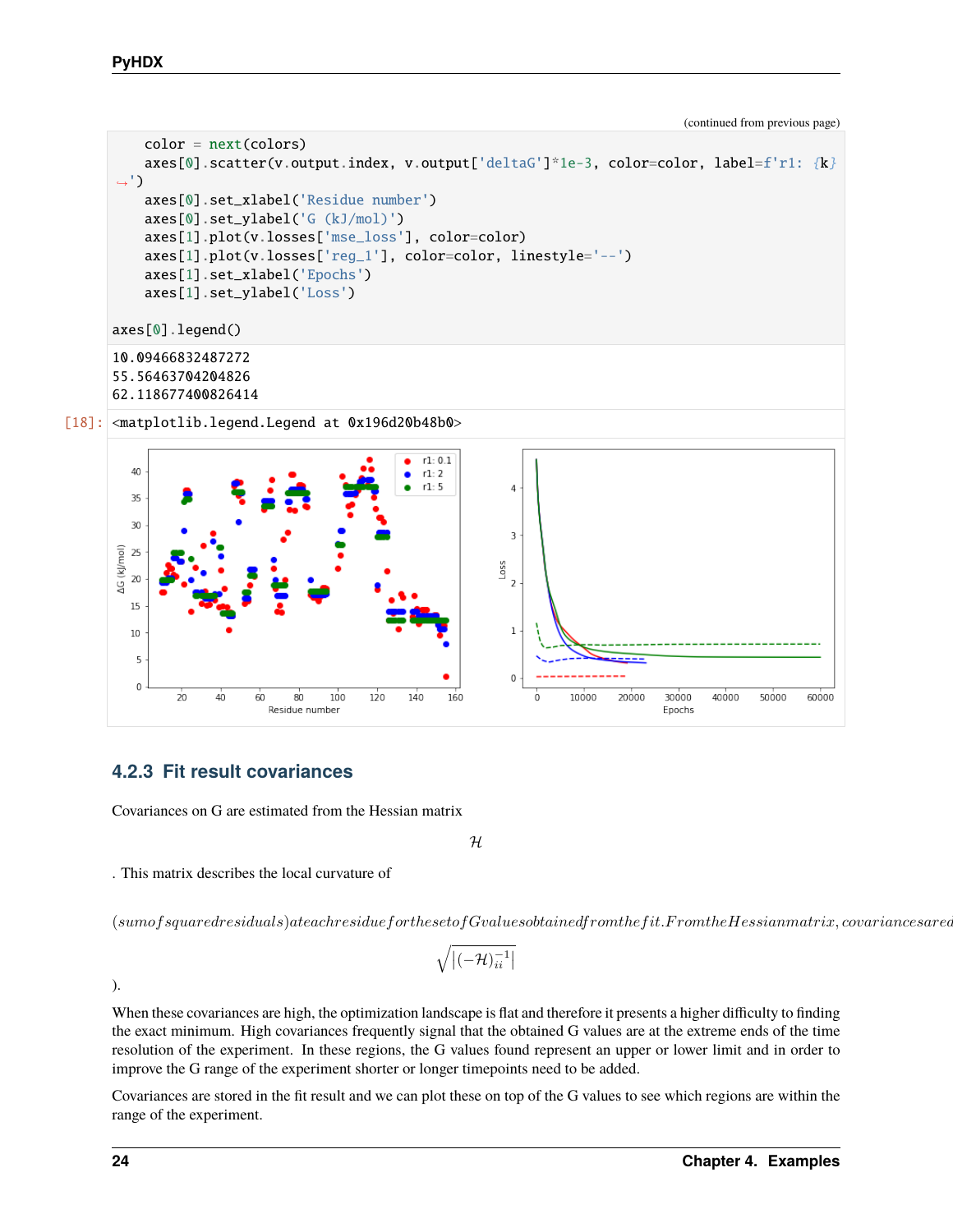

```
colors = iter([ 'r', 'b', 'g'])fig, ax = plt.subplots(ncols=1, figsize=(14, 5))
v = results_dict[2]ax.scatter(v.output.index, v.output['deltaG']*1e-3)
ylim = ax.get_ylim()ax.errorbar(v.output.index, v.output['deltaG']*1e-3, yerr=v.output['covariance']*1e-3,␣
˓→linestyle='none', color='k', zorder=-1)
ax.set_ylim(*ylim)
ax.set_xlabel('Residue number')
ax.set_ylabel('G (kJ/mol)')
```
[19]: Text(0, 0.5, 'G (kJ/mol)')



In the graph above, covariances are high at SecB's disordered c-tail, highlighting that G values obtained here represent an upper limit where the actual G values are likely to be lower. Likewise, high G values also show high covariances which can be improved by adding longer D-exposure datapoints. Shorter D-exposure datapoints can be added in principle, but regions with low G are more likely to exchagne via EX1 kinetics, where PyHDX kinetics approximations break down.

[19]: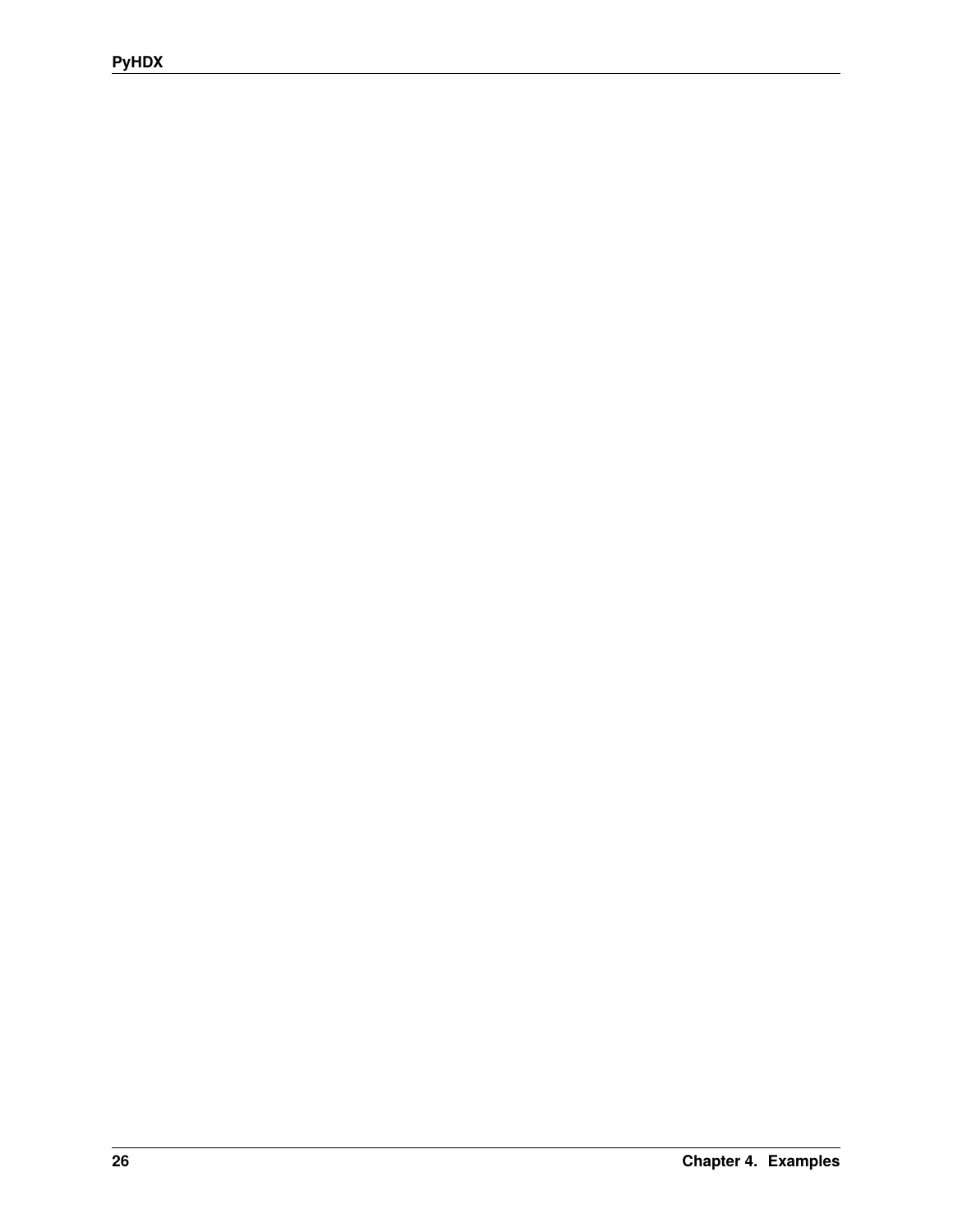#### **CHAPTER**

## **CITING AND RESOURCES**

<span id="page-30-0"></span>When using PyHDX in your research, please cite our publication:

• Jochem H. Smit, Srinath Krishnamurthy, Bindu Y. Srinivasu, Rinky Parakra, Spyridoula Karamanou, and Anastassios Economou. Probing Universal Protein Dynamics Using Hydrogen–Deuterium Exchange Mass Spectrometry-Derived Residue-Level Gibbs Free Energy. *Analytical Chemistry*, 93(38):12840–12847, September 2021. [doi:10.1021/acs.analchem.1c02155.](https://doi.org/10.1021/acs.analchem.1c02155)

## <span id="page-30-1"></span>**5.1 Citing dependencies**

When using the different modules offered by PyHDX, please consider citing the following papers/DOIs:

### **Intrinsic H/D exchange rates:**

- Yawen Bai, John S. Milne, Leland Mayne, and S. Walter Englander. Primary structure effects on peptide group hydrogen exchange. *Proteins: Structure, Function, and Bioinformatics*, 17(1):75–86, 1993. [doi:10.1002/prot.340170110.](https://doi.org/10.1002/prot.340170110)
- Gregory P. Connelly, Yawen Bai, Mei-Fen Jeng, and S. Walter Englander. Isotope effects in peptide group hydrogen exchange. *Proteins: Structure, Function, and Genetics*, 17(1):87–92, September 1993. [doi:10.1002/prot.340170111.](https://doi.org/10.1002/prot.340170111)
- Susumu Mori, Peter C. M. van Zijl, and David Shortle. Measurement of water–amide proton exchange rates in the denatured state of staphylococcal nuclease by a magnetization transfer technique. *Proteins: Structure, Function, and Bioinformatics*, 28(3):325–332, 1997. [doi:10.1002/\(SICI\)1097-0134\(199707\)28:3<325::AID-](https://doi.org/10.1002/(SICI)1097-0134(199707)28:3\T1\textless {}325::AID-PROT3\T1\textgreater {}3.0.CO;2-B)[PROT3>3.0.CO;2-B.](https://doi.org/10.1002/(SICI)1097-0134(199707)28:3\T1\textless {}325::AID-PROT3\T1\textgreater {}3.0.CO;2-B)
- David Nguyen, Leland Mayne, Michael C. Phillips, and S. Walter Englander. Reference Parameters for Protein Hydrogen Exchange Rates. *Journal of the American Society for Mass Spectrometry*, 29(9):1936–1939, September 2018. [doi:10.1021/jasms.8b05911.](https://doi.org/10.1021/jasms.8b05911)

### **PDBe MolStar protein viewer:**

• David Sehnal, Sebastian Bittrich, Mandar Deshpande, Radka Svobodová, Karel Berka, Václav Bazgier, Sameer Velankar, Stephen K Burley, Jaroslav Koča, and Alexander S Rose. Mol\* Viewer: modern web app for 3D visualization and analysis of large biomolecular structures. *Nucleic Acids Research*, 49(W1):W431–W437, July 2021. [doi:10.1093/nar/gkab314.](https://doi.org/10.1093/nar/gkab314)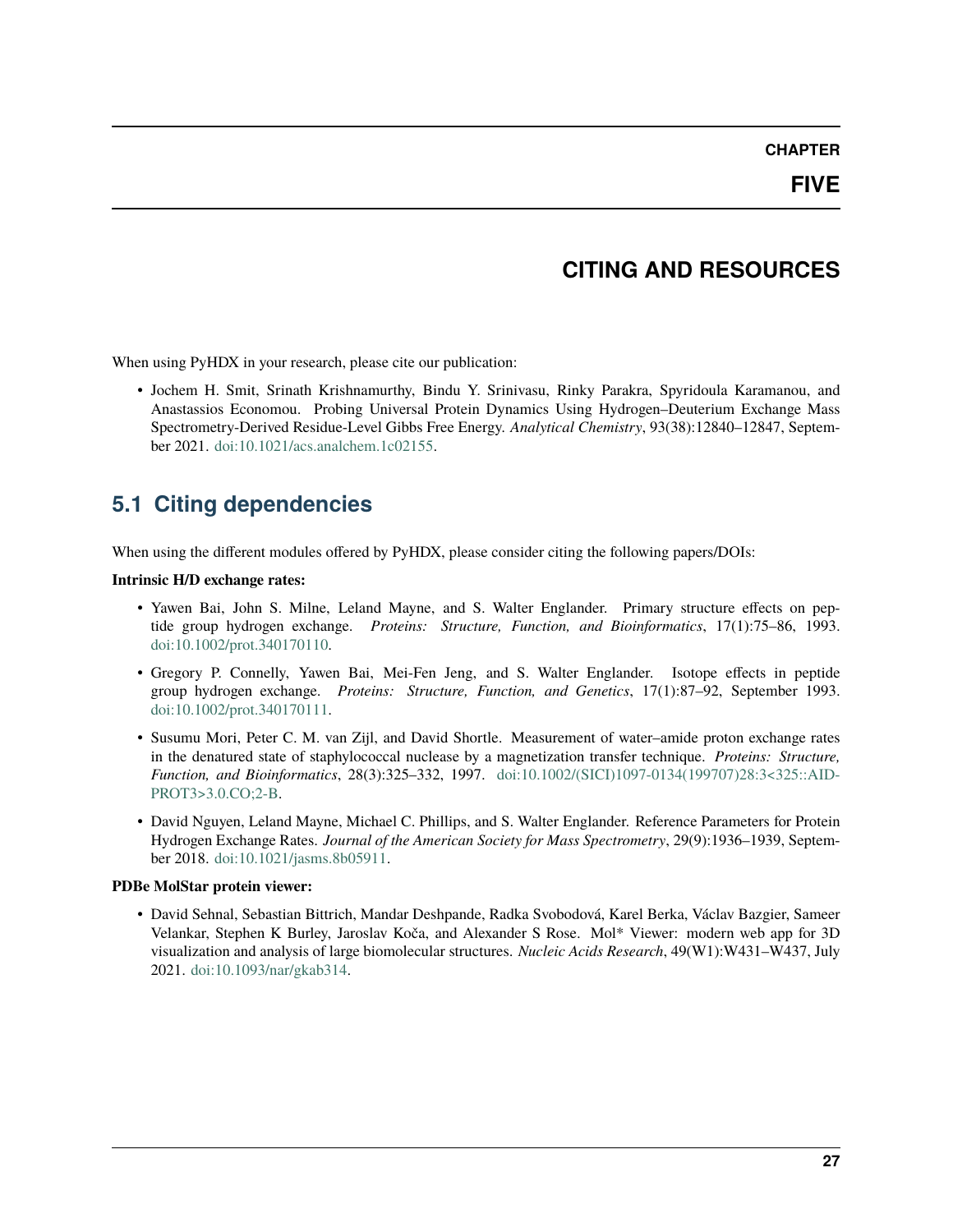## <span id="page-31-0"></span>**5.2 Publications using PyHDX**

The following publications use PyHDX:

- Srinath Krishnamurthy, Nikolaos Eleftheriadis, Konstantina Karathanou, Jochem H. Smit, Athina G. Portaliou, Katerina E. Chatzi, Spyridoula Karamanou, Ana-Nicoleta Bondar, Giorgos Gouridis, and Anastassios Economou. A nexus of intrinsic dynamics underlies translocase priming. *Structure*, 29(8):846–858.e7, August 2021. [doi:10.1016/j.str.2021.03.015.](https://doi.org/10.1016/j.str.2021.03.015)
- Srinath Krishnamurthy, Marios-Frantzeskos Sardis, Nikolaos Eleftheriadis, Katerina E. Chatzi, Jochem H. Smit, Konstantina Karathanou, Giorgos Gouridis, Athina G. Portaliou, Ana-Nicoleta Bondar, Spyridoula Karamanou, and Anastassios Economou. Preproteins couple the intrinsic dynamics of SecA to its ATPase cycle to translocate via a catch and release mechanism. *Cell Reports*, February 2022. [doi:10.1016/j.celrep.2022.110346.](https://doi.org/10.1016/j.celrep.2022.110346)
- Biao Yuan, Athina G. Portaliou, Rinky Parakra, Jochem H. Smit, Jiri Wald, Yichen Li, Bindu Srinivasu, Maria S. Loos, Harveer Singh Dhupar, Dirk Fahrenkamp, Charalampos G. Kalodimos, Franck Duong van Hoa, Thorben Cordes, Spyridoula Karamanou, Thomas C. Marlovits, and Anastassios Economou. Structural Dynamics of the Functional Nonameric Type III Translocase Export Gate. *Journal of Molecular Biology*, 433(21):167188, October 2021. [doi:10.1016/j.jmb.2021.167188.](https://doi.org/10.1016/j.jmb.2021.167188)

## <span id="page-31-1"></span>**5.3 Resources**

#### **Other PyHDX resources:**

Paper code: <https://github.com/Jhsmit/PyHDX-paper> BioRxiv v1: <https://www.biorxiv.org/content/10.1101/2020.09.30.320887v1> BioRxiv v2: <https://www.biorxiv.org/content/10.1101/2020.09.30.320887v2> **General HDX-MS resources:** HDX-MS-resources: <https://github.com/hadexversum/HDX-MS-resources>

#### **HDX-MS datasets (alpha):**

HDX-MS-datasets: <https://github.com/Jhsmit/HDX-MS-datasets>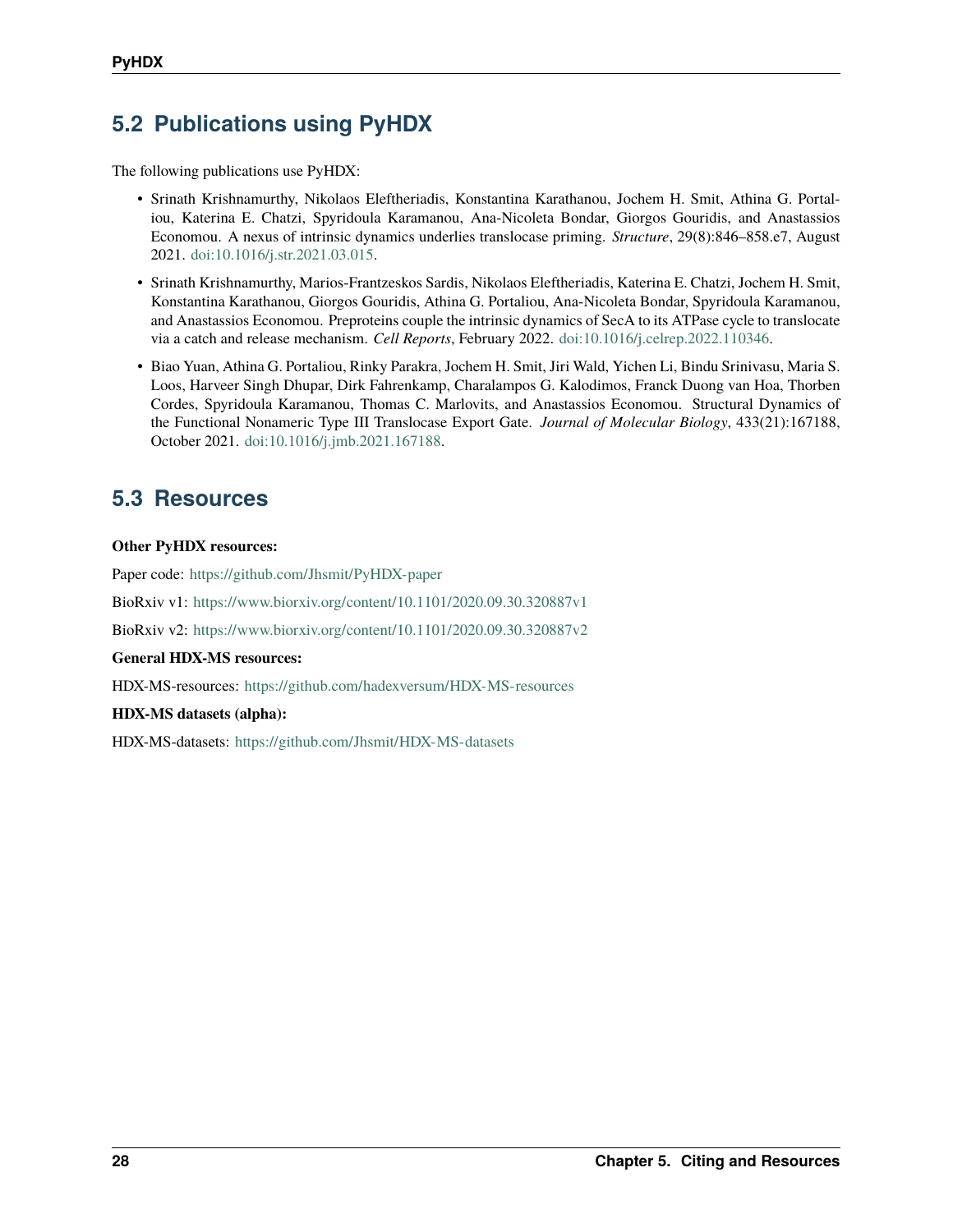### **CHAPTER**

**SIX**

### **MODULE DOCUMENTATION**

<span id="page-32-3"></span><span id="page-32-0"></span>This page contains the full API docs of PyHDX

### <span id="page-32-1"></span>**6.1 Models**

#### <span id="page-32-2"></span>class pyhdx.models.Coverage(*data*, *n\_term=1*, *c\_term=None*, *sequence=None*)

Object describing layout and coverage of peptides and generating the corresponding matrices. Peptides should all belong to the same state and have the same exposure time.

#### **Parameters**

- data DataFrame with input peptides
- n\_term Residue index of the N-terminal residue. Default value is 1, can be negative to accomodate for N-terminal purification tags
- c\_term Residue index number of the C-terminal residue (where first residue has index number 1)
- sequence Amino acid sequence of the protein in one-letter FASTA encoding. Optional, if not specified the amino acid sequence from the peptide data is used to (partially) reconstruct the sequence. Supplied amino acid sequence must be compatible with sequence information in the peptides.

#### property Np: [int](https://docs.python.org/3/library/functions.html#int)

Number of peptides.

#### **Return type** [int](https://docs.python.org/3/library/functions.html#int)

#### property Nr: [int](https://docs.python.org/3/library/functions.html#int)

Total number of residues spanned by the peptides.

#### **Return type** [int](https://docs.python.org/3/library/functions.html#int)

#### X: [numpy.ndarray](https://numpy.org/doc/stable/reference/generated/numpy.ndarray.html#numpy.ndarray)

Np x Nr matrix (peptides x residues). Values are 1 where residue j is in peptide i.

#### property X\_norm

*X* coefficient matrix normalized column wise.

#### **Type** [ndarray](https://numpy.org/doc/stable/reference/generated/numpy.ndarray.html#numpy.ndarray)

#### Z: [numpy.ndarray](https://numpy.org/doc/stable/reference/generated/numpy.ndarray.html#numpy.ndarray)

Np x Nr matrix (peptides x residues). Values are 1/(ex\_residues) where residue j is in peptide i.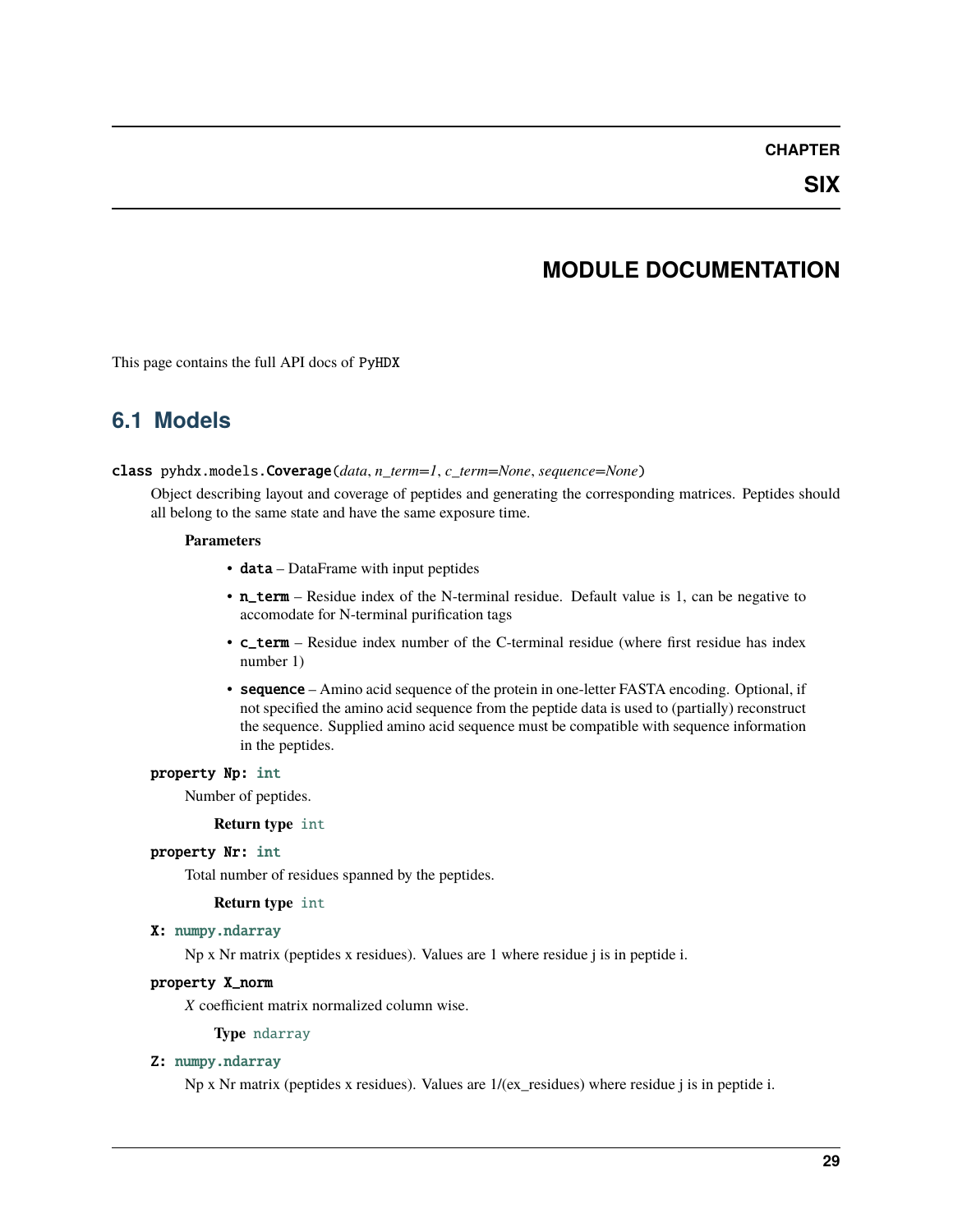#### <span id="page-33-0"></span>property Z\_norm

*Z* coefficient matrix normalized column wise.

**Type** [ndarray](https://numpy.org/doc/stable/reference/generated/numpy.ndarray.html#numpy.ndarray)

#### apply\_interval(*array\_or\_series*)

Returns the section of *array\_or\_series* in the interval

Given a Numpy array or Pandas series with a length equal to the full protein, returns the section of the array equal to the covered region. Returned series length is equal to number of columns in the X matrix

**Parameters array\_or\_series** – Input data object to crop to interval

**Returns** Input object cropped to interval of the interval spanned by the peptides

**Return type** [Series](https://pandas.pydata.org/docs/reference/api/pandas.Series.html#pandas.Series)

#### property block\_length: [numpy.ndarray](https://numpy.org/doc/stable/reference/generated/numpy.ndarray.html#numpy.ndarray)

Lengths of unique blocks of residues in the peptides map, along the *r\_number* axis

**Return type** [ndarray](https://numpy.org/doc/stable/reference/generated/numpy.ndarray.html#numpy.ndarray)

**Type** ndarary

#### get\_sections(*gap\_size=- 1*)

Get the intervals of independent sections of coverage.

Intervals are inclusive, exclusive. Gaps are defined with *gap\_size*, adjacent peptides with distances bigger than this value are considered not to overlap. Set to -1 to treat touching peptides as belonging to the same section.

**Parameters** gap\_size – The size which defines a gap

#### property index: [pandas.core.indexes.range.RangeIndex](https://pandas.pydata.org/docs/reference/api/pandas.RangeIndex.html#pandas.RangeIndex)

Pandas index numbers corresponding to the part of the protein covered by peptides

#### **Return type** [RangeIndex](https://pandas.pydata.org/docs/reference/api/pandas.RangeIndex.html#pandas.RangeIndex)

#### property percent\_coverage: [float](https://docs.python.org/3/library/functions.html#float)

Percentage of residues covered by peptides

**Return type** [float](https://docs.python.org/3/library/functions.html#float)

#### property r\_number: [pandas.core.indexes.range.RangeIndex](https://pandas.pydata.org/docs/reference/api/pandas.RangeIndex.html#pandas.RangeIndex)

Pandas index numbers corresponding to the part of the protein covered by peptides

#### **Return type** [RangeIndex](https://pandas.pydata.org/docs/reference/api/pandas.RangeIndex.html#pandas.RangeIndex)

#### property redundancy: [float](https://docs.python.org/3/library/functions.html#float)

Average redundancy of peptides in regions with at least 1 peptide

#### **Return type** [float](https://docs.python.org/3/library/functions.html#float)

#### class pyhdx.models.CoverageSet(*hdxm\_list*)

Coverage object for multiple [HDXMeasurement](#page-34-0) objects.

This objects finds the minimal interval of residue numbers which fit all :class:**`**.HDXMeasurement`s

**Parameters** hdxm\_list – List of input :class:**`**.HDXMeasurment objects.

#### apply\_interval(*array\_or\_series*)

Given a Numpy array or Pandas series with a length equal to the full protein, returns the section of the array equal to the covered region. Returned series length is equal to number of columns in the X matrix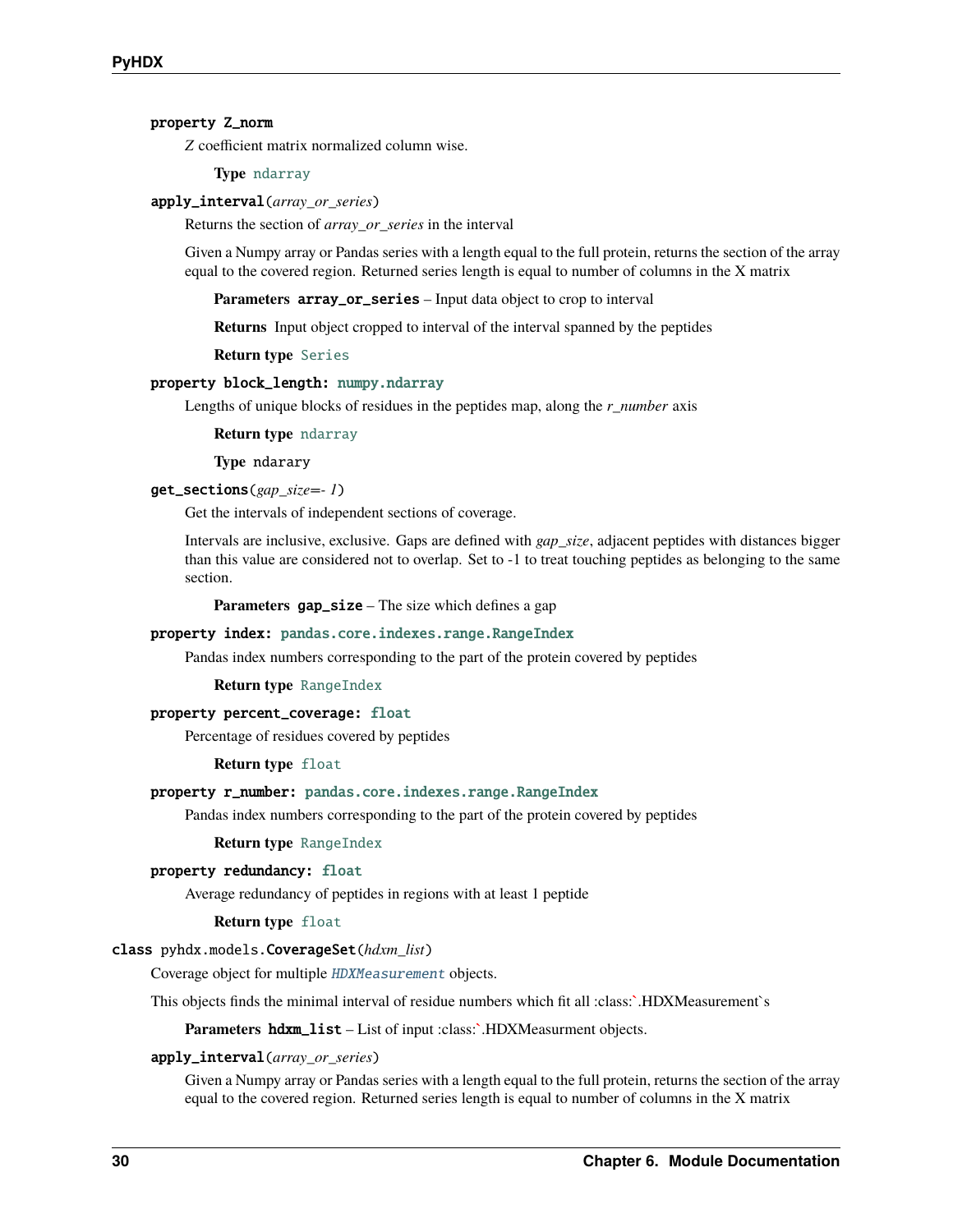#### <span id="page-34-1"></span>get\_masks()

mask of shape NsxNr with True entries covered by hdx measurements (exluding gaps)

#### property index: [pandas.core.indexes.range.RangeIndex](https://pandas.pydata.org/docs/reference/api/pandas.RangeIndex.html#pandas.RangeIndex)

Index of residue numbers

#### **Return type** [RangeIndex](https://pandas.pydata.org/docs/reference/api/pandas.RangeIndex.html#pandas.RangeIndex)

#### property s\_r\_mask: [numpy.ndarray](https://numpy.org/doc/stable/reference/generated/numpy.ndarray.html#numpy.ndarray)

Sample-residue mask

Boolean array where entries *ij* are True if residue *j* is covered by peptides of sample *i* (Coverage aps not taken into account)

#### **Return type** [ndarray](https://numpy.org/doc/stable/reference/generated/numpy.ndarray.html#numpy.ndarray)

#### <span id="page-34-0"></span>class pyhdx.models.HDXMeasurement(*data*, *\*\*metadata*)

Main HDX data object.

This object has peptide data of a single state and with multiple timepoints. Timepoint data is split into PeptideMeasurements objects for each timepoint. Supplied data is made 'uniform' such that all timepoints have the same peptides

#### **Parameters**

- data Dataframe with all peptides belonging to a single state.
- \*\*metadata Dictionary of optional metadata. By default, holds the *temperature* and *pH* parameters.

#### property Np: [int](https://docs.python.org/3/library/functions.html#int)

Number of peptides.

#### **Return type** [int](https://docs.python.org/3/library/functions.html#int)

#### property Nr: [int](https://docs.python.org/3/library/functions.html#int)

Total number of residues spanned by the peptides.

#### **Return type** [int](https://docs.python.org/3/library/functions.html#int)

#### property Nt: [int](https://docs.python.org/3/library/functions.html#int)

Number of timepoints.

#### **Return type** [int](https://docs.python.org/3/library/functions.html#int)

#### coverage: [Coverage](#page-32-2)

Coverage object describing peptide layout

#### property d\_exp: [pandas.core.frame.DataFrame](https://pandas.pydata.org/docs/reference/api/pandas.DataFrame.html#pandas.DataFrame)

D-uptake values (corrected for back-exchange).

Shape of the returned DataFrame is Np (rows) x Nt (columns)

#### **Return type** [DataFrame](https://pandas.pydata.org/docs/reference/api/pandas.DataFrame.html#pandas.DataFrame)

#### data: pd.DataFrame

Dataframe with all peptides

#### get\_tensors(*exchanges=False*, *dtype=None*)

Returns a dictionary of tensor variables for fitting HD kinetics.

Tensor variables are (shape): Temperature (1 x 1) X (Np x Nr) k\_int (Nr x 1) timepoints (1 x Nt) d\_exp (D) (Np x Nt)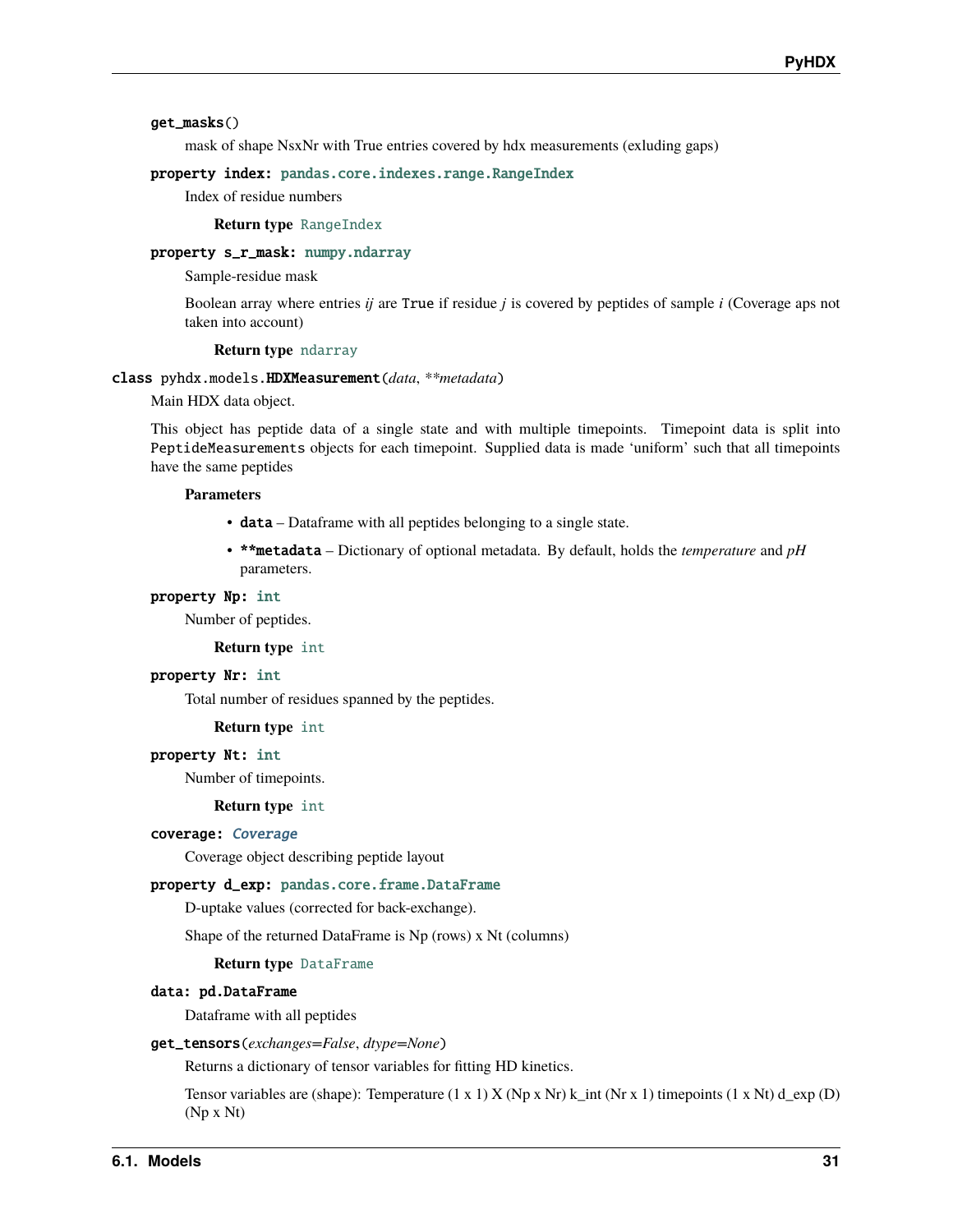#### <span id="page-35-1"></span>**Parameters**

- exchanges If True only returns tensor data describing residues which exchange (ie have peptides and are not prolines)
- dtype Optional Torch data type. Use torch.float32 for faster fitting of large data sets, possibly at the expense of accuracy

**Returns** Dictionary with tensors

#### <span id="page-35-0"></span>guess\_deltaG(*rates*, *correct\_c\_term=True*)

Obtain G initial guesses from apparent H/D exchange rates.

Units of rates are per second. As the intrinsic rate of exchange of the c-terminal residue is ~100 fold lower, guess values for PF and G are also much lower. Use the option *correct\_c\_term* to set the c-terminal guess value equal to the value of the residue preceding it.

#### **Parameters**

- rates Apparent exchange rates (units s<sup> $\wedge$ </sup>-1). Series index is protein residue number.
- **correct\_c\_term** If True, sets the guess value of the c-terminal residue to the value of the residue preceding it.

**Returns** G guess values (units kJ/mol)

#### **Return type** [Series](https://pandas.pydata.org/docs/reference/api/pandas.Series.html#pandas.Series)

#### property name: [str](https://docs.python.org/3/library/stdtypes.html#str)

HDX Measurement name

**Return type** [str](https://docs.python.org/3/library/stdtypes.html#str)

#### property pH: Optional[\[float\]](https://docs.python.org/3/library/functions.html#float)

pH of the H/D exchange reaction.

#### **Return type** [Optional](https://docs.python.org/3/library/typing.html#typing.Optional)[[float](https://docs.python.org/3/library/functions.html#float)]

#### peptides: [list\[](https://docs.python.org/3/library/stdtypes.html#list)[HDXTimepoint](#page-37-0)]

List of [HDXTimepoint](#page-37-0), one per exposure timepoint

#### property rfu\_peptides: [pandas.core.frame.DataFrame](https://pandas.pydata.org/docs/reference/api/pandas.DataFrame.html#pandas.DataFrame)

Relative fractional uptake per peptide.

Shape of the returned DataFrame is Np (rows) x Nt (columns)

#### **Return type** [DataFrame](https://pandas.pydata.org/docs/reference/api/pandas.DataFrame.html#pandas.DataFrame)

#### property rfu\_residues: [pandas.core.frame.DataFrame](https://pandas.pydata.org/docs/reference/api/pandas.DataFrame.html#pandas.DataFrame)

Relative fractional uptake per residue.

Shape of the returned DataFrame is Nr (rows) x Nt (columns)

#### **Return type** [DataFrame](https://pandas.pydata.org/docs/reference/api/pandas.DataFrame.html#pandas.DataFrame)

#### state: [str](https://docs.python.org/3/library/stdtypes.html#str)

Protein state label for this HDX measurement

#### property temperature: Optional[\[float\]](https://docs.python.org/3/library/functions.html#float)

Temperature of the H/D exchange reaction (K).

#### **Return type** [Optional](https://docs.python.org/3/library/typing.html#typing.Optional)[[float](https://docs.python.org/3/library/functions.html#float)]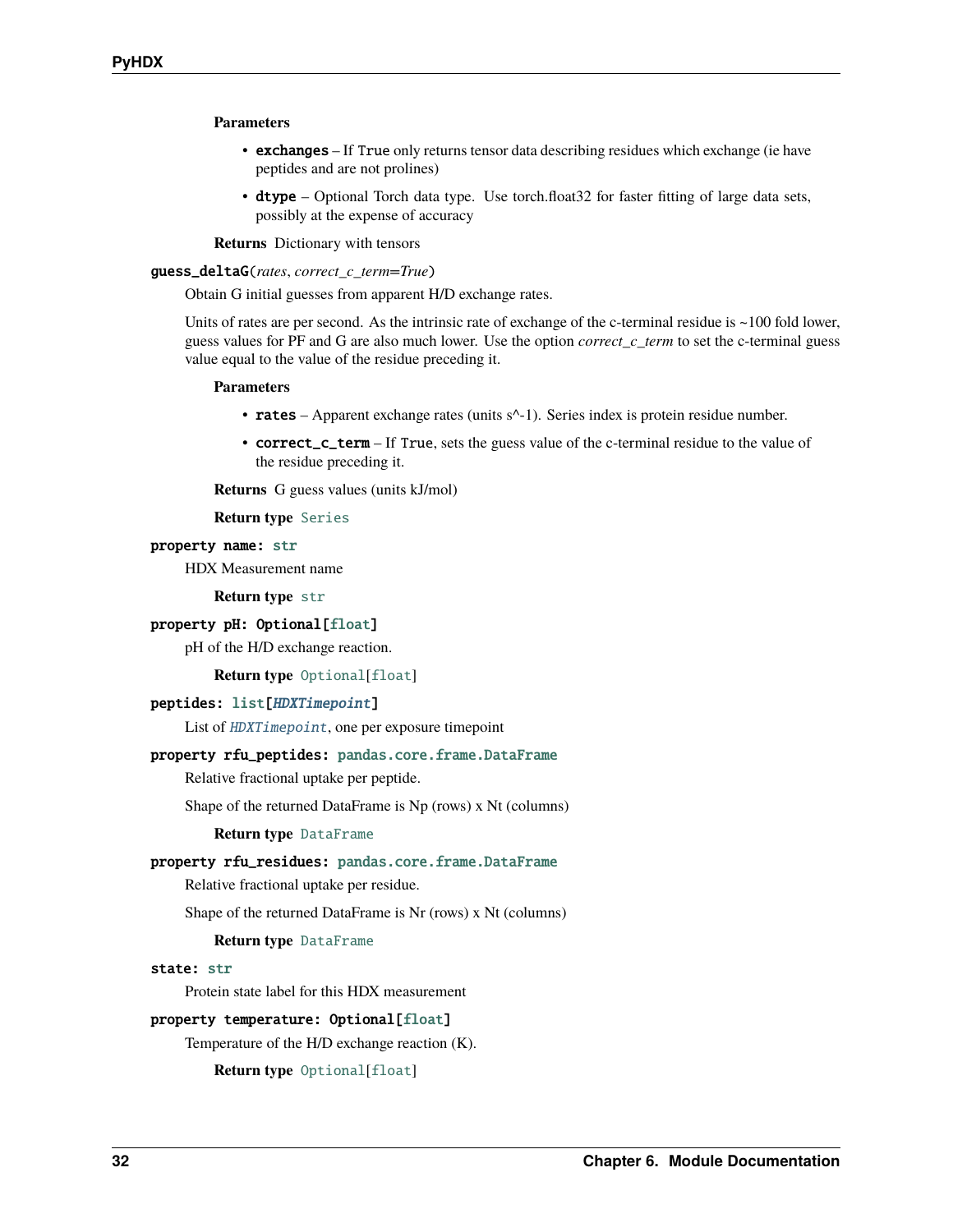#### <span id="page-36-1"></span>timepoints: np.ndarray

Deuterium exposure times

to\_file(*file\_path*, *include\_version=True*, *include\_metadata=True*, *fmt='csv'*, *\*\*kwargs*) Write the data in this [HDXMeasurement](#page-34-0) to file.

#### **Parameters**

- file\_path File path to create and write to.
- include\_version Set True to include PyHDX version and current time/date
- fmt Formatting to use, options are 'csv' or 'pprint'
- include\_metadata If True, the objects' metadata is included
- \*\*kwargs Optional additional keyword arguments passed to *df.to\_csv*

#### **Return type** [None](https://docs.python.org/3/library/constants.html#None)

<span id="page-36-0"></span>class pyhdx.models.HDXMeasurementSet(*hdxm\_list*)

Set of multiple [HDXMeasurement](#page-34-0) s

Parameters hdxm\_list – Input list of [HDXMeasurement](#page-34-0)

add\_alignment(*alignment*, *first\_r\_numbers=None*)

#### **Parameters**

- alignment list
- first\_r\_numbers default is  $[1, 1, \ldots]$  but specifiy here if alignments do not all start at residue 1

#### **Returns**

#### d\_exp: [numpy.ndarray](https://numpy.org/doc/stable/reference/generated/numpy.ndarray.html#numpy.ndarray)

Array with measured D-uptake values, shape is Ns x Np x Nt, padded with zeros.

#### property exchanges: [numpy.ndarray](https://numpy.org/doc/stable/reference/generated/numpy.ndarray.html#numpy.ndarray)

Boolean mask True where there are residues which exchange

Shape of the returned array is Ns x Np

#### **Return type** [ndarray](https://numpy.org/doc/stable/reference/generated/numpy.ndarray.html#numpy.ndarray)

#### get(*name*)

find a HDXMeasurement by name

#### **Return type** [HDXMeasurement](#page-34-0)

#### get\_tensors(*dtype=None*)

Returns a dictionary of tensor variables for fitting HD kinetics.

Tensor variables are (shape): Temperature (Ns x 1 x 1) X (Ns x Np x Nr) k\_int (Ns x Nr) timepoints (Ns x  $1 x Nt$ ) d\_exp (D) (Ns x Np x Nt)

**Returns** Dictionary with tensors

#### guess\_deltaG(*rates\_df*, *\*\*kwargs*)

Obtain G initial guesses from apparent H/D exchange rates.

**Parameters**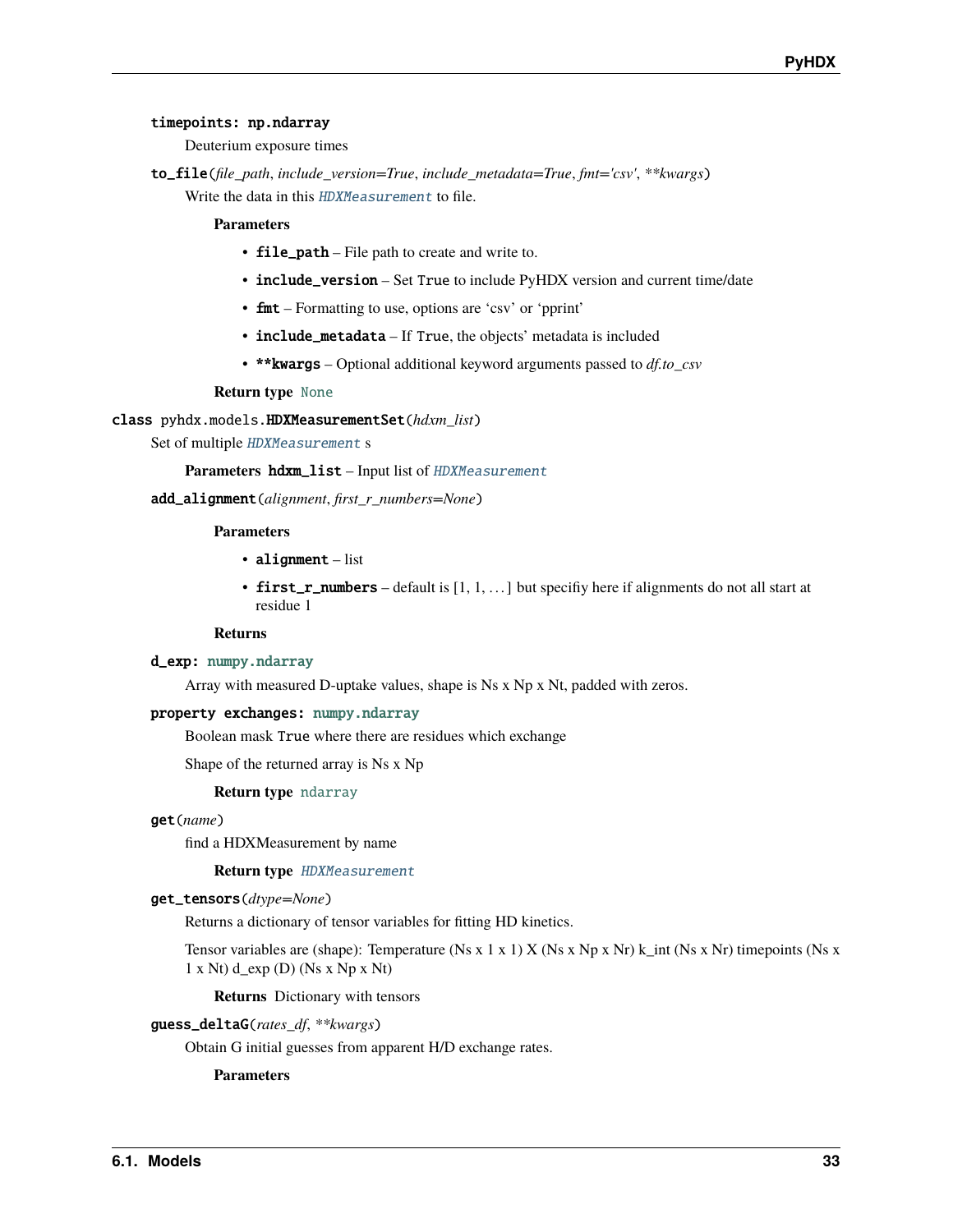- <span id="page-37-1"></span>• rates\_df – Pandas dataframe apparent exchange rates (units  $s^{\wedge}$ -1). Column names must correspond to HDX measurement names.
- \*\* kwargs Additional keyword arguments passed to [HDXMeasurement.](#page-35-0) [guess\\_deltaG\(\)](#page-35-0)

**Returns** G guess values (units kJ/mol)

**Return type** [DataFrame](https://pandas.pydata.org/docs/reference/api/pandas.DataFrame.html#pandas.DataFrame)

#### property rfu\_residues: [pandas.core.frame.DataFrame](https://pandas.pydata.org/docs/reference/api/pandas.DataFrame.html#pandas.DataFrame)

Relative fractional uptake per residue.

Shape of the returned DataFrame is Nr (rows) x Ns\*Nt (columns) and is multiindexed by columns (state, exposure, quantity)

#### **Return type** [DataFrame](https://pandas.pydata.org/docs/reference/api/pandas.DataFrame.html#pandas.DataFrame)

#### timepoints: [numpy.ndarray](https://numpy.org/doc/stable/reference/generated/numpy.ndarray.html#numpy.ndarray)

Array with timepoints, shape is Ns x Nt, padded with zeros in case of samples with unequal number of timepoints

to\_file(*file\_path*, *include\_version=True*, *include\_metadata=True*, *fmt='csv'*, *\*\*kwargs*) Write the data in this [HDXMeasurementSet](#page-36-0) to file.

#### **Parameters**

- file\_path File path to create and write to.
- include\_version Set True to include PyHDX version and current time/date
- fmt Formatting to use, options are 'csv' or 'pprint'
- include\_metadata If True, the objects' metadata is included
- \*\*kwargs Optional additional keyword arguments passed to *df.to\_csv*

#### **Return type** [None](https://docs.python.org/3/library/constants.html#None)

#### <span id="page-37-0"></span>class pyhdx.models.HDXTimepoint(*data*, *\*\*kwargs*)

Class with subset of peptides corresponding to only one state and exposure

#### **Parameters**

- **data** Dataframe with input data
- \*\*kwargs –

#### calc\_rfu(*residue\_rfu*)

Calculates RFU per peptide given an array of individual residue scores

**Parameters** residue\_rfu ([ndarray](https://numpy.org/doc/stable/reference/generated/numpy.ndarray.html#numpy.ndarray)) – Array of rfu per residue of length *prot\_len*

**Returns rfu** – Array of rfu per peptide

**Return type** [ndarray](https://numpy.org/doc/stable/reference/generated/numpy.ndarray.html#numpy.ndarray)

**Return type** [ndarray](https://numpy.org/doc/stable/reference/generated/numpy.ndarray.html#numpy.ndarray)

#### property d\_exp: [pandas.core.series.Series](https://pandas.pydata.org/docs/reference/api/pandas.Series.html#pandas.Series)

Experimentally measured D-values (corrected)

#### **Return type** [Series](https://pandas.pydata.org/docs/reference/api/pandas.Series.html#pandas.Series)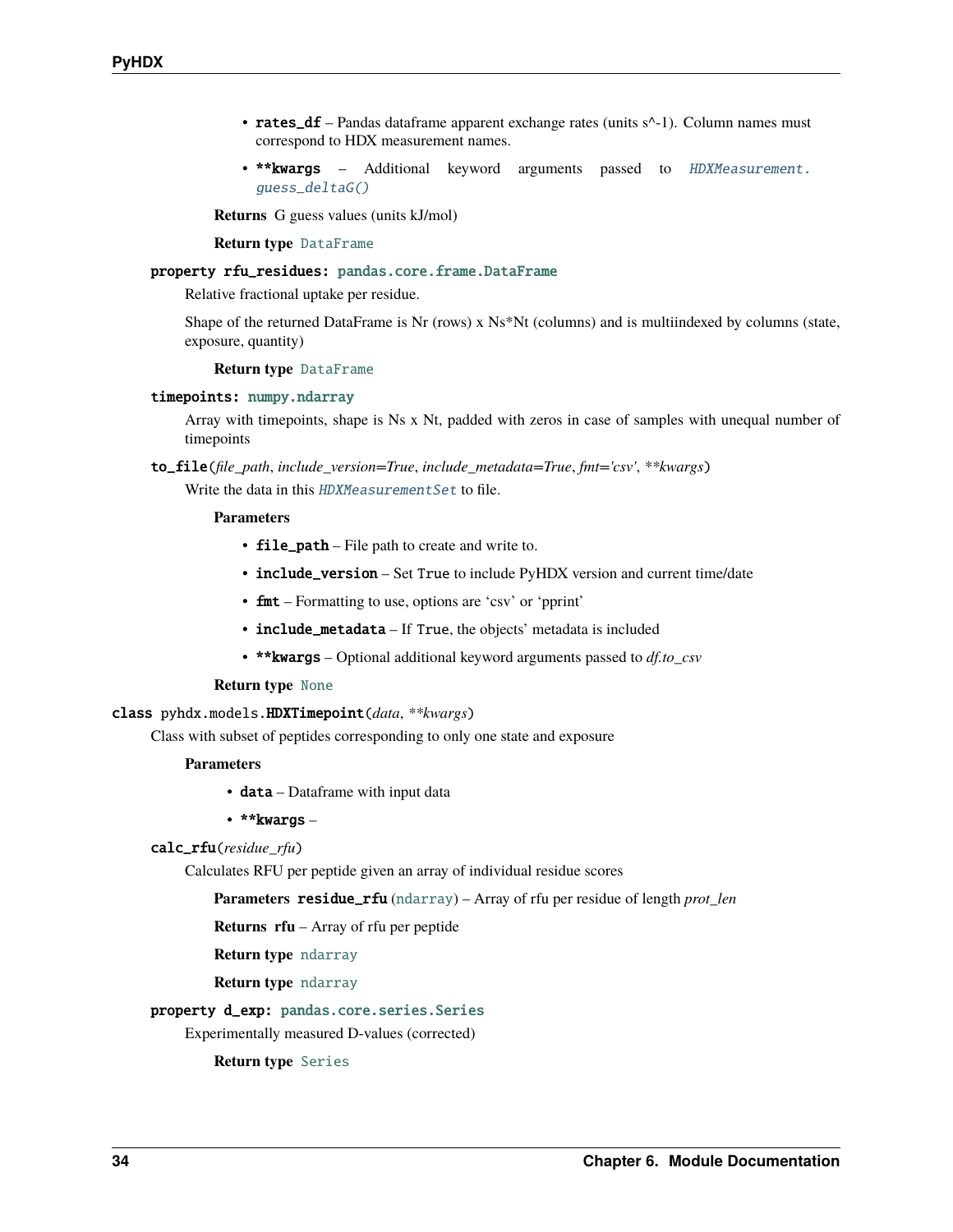#### <span id="page-38-0"></span>exposure: [float](https://docs.python.org/3/library/functions.html#float)

Deuterium exposure time for this HDX timepoint (units seconds)

#### property name: [str](https://docs.python.org/3/library/stdtypes.html#str)

Name of this HDX timepoint

Format is <state> <exposure>

#### **Return type** [str](https://docs.python.org/3/library/stdtypes.html#str)

#### property rfu\_peptides: [pandas.core.series.Series](https://pandas.pydata.org/docs/reference/api/pandas.Series.html#pandas.Series)

Relative fractional uptake per peptide

#### **Return type** [Series](https://pandas.pydata.org/docs/reference/api/pandas.Series.html#pandas.Series)

#### property rfu\_residues: [pandas.core.series.Series](https://pandas.pydata.org/docs/reference/api/pandas.Series.html#pandas.Series)

Relative fractional uptake (RFU) per residue.

RFU values are obtained by weighted averaging, weight value is the length of each peptide

#### **Return type** [Series](https://pandas.pydata.org/docs/reference/api/pandas.Series.html#pandas.Series)

#### state: [str](https://docs.python.org/3/library/stdtypes.html#str)

Protein state label for this HDX timepoint

#### weighted\_average(*field*)

Calculate per-residue weighted average of values in data column

**Parameters field** – Data field (column) to calculated weighted average of

**Returns** THe weighted averaging result

#### **Return type** [Series](https://pandas.pydata.org/docs/reference/api/pandas.Series.html#pandas.Series)

class pyhdx.models.PeptideMasterTable(*data*, *drop\_first=1*, *ignore\_prolines=True*, *d\_percentage=100.0*, *sort=True*, *remove\_nan=True*)

Main peptide input object.

The input [DataFrame](https://pandas.pydata.org/docs/reference/api/pandas.DataFrame.html#pandas.DataFrame) *data* must have the following entries for each peptide:

start: Residue number of the first amino acid in the peptide end: Residue number of the last amino acid in the peptide (inclusive) sequence: Amino acid sequence of the peptide (one letter code) exposure: The time the sample was exposed to a deuterated solution. Units are seconds. state: String describing to which state (experimental conditions) the peptide belongs uptake: Number of deuteriums the peptide has taken up

The following fields are added to the *data* array upon initialization:

- *\_start*: Unmodified copy of initial start field
- *\_end*: Unmodified copy of initial end field
- *sequence*: Unmodified copy of initial sequence
- *ex\_residues***: Number of residues that undergo deuterium exchange. This number is calculated using the** *drop\_first***,** *ignore\_prolines*, and *d\_percentage* parameters.

N-terminal residues which are removed because they are either within *drop\_first* or they are N-terminal prolines are marked with 'x' in the *sequence* field. Prolines which are removed because they are in the middle of a peptide are marked with a lower case 'p' in the sequence field.

The field *scores* is used in calculating exchange rates and can be set by either the *set\_backexchange* or *set\_control* methods.

#### **Parameters**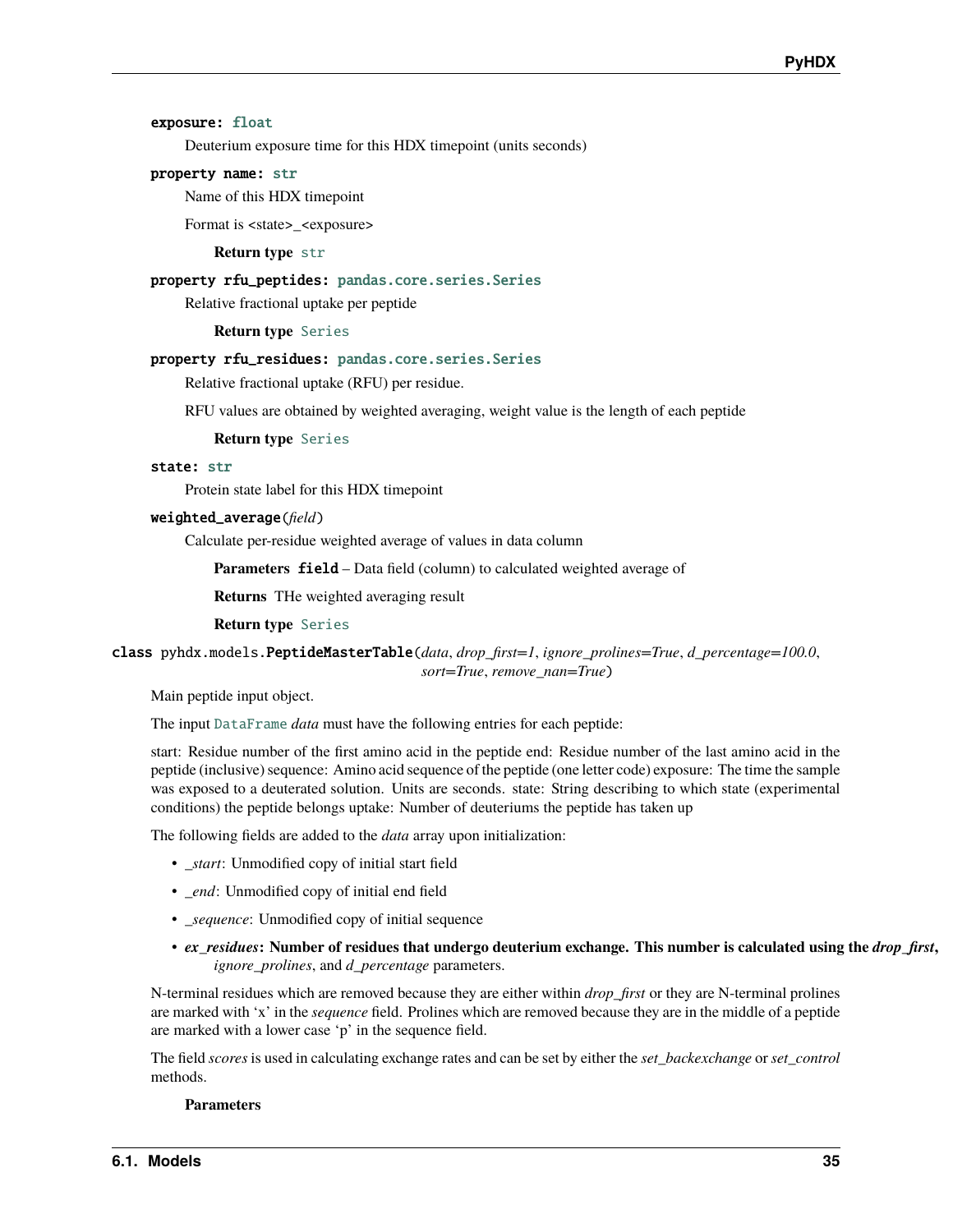- <span id="page-39-0"></span>• data – Pandas dataframe with peptide entries
- drop\_first Number of N-terminal amino acids to ignore
- d\_percentage Percentage of deuterium in the labelling solution
- ignore\_prolines Toggle ignoring of proline residues. Should always be set to True
- sort Set to True to sort the input. Sort order is 'start', 'end', 'sequence', 'exposure', 'state'.
- **remove\_nan** Set to True to remove NaN entries in the 'uptake' column

#### property exposures

[ndarray](https://numpy.org/doc/stable/reference/generated/numpy.ndarray.html#numpy.ndarray) Array with unique exposures

#### get\_data(*state*, *exposure*)

Get all peptides matching *state* and *exposure*.

#### **Parameters**

- state ([str](https://docs.python.org/3/library/stdtypes.html#str)) Measurement state
- exposure ([float](https://docs.python.org/3/library/functions.html#float)) Measurement exposure time

**Returns output\_data** – DataFrame with selected peptides

**Return type** [DataFrame](https://pandas.pydata.org/docs/reference/api/pandas.DataFrame.html#pandas.DataFrame)

#### get\_state(*state*)

Returns entries in the table with state 'state' Rows with *NaN* entries for 'uptake\_corrected' are removed

**Parameters state** ([str](https://docs.python.org/3/library/stdtypes.html#str)) – Name of the 'state' entries to select

**Return type** [DataFrame](https://pandas.pydata.org/docs/reference/api/pandas.DataFrame.html#pandas.DataFrame)

**Returns** Dataframe of peptides from specified 'state'

#### select(*\*\*kwargs*)

Select data based on column values.

Parameters kwargs ([dict](https://docs.python.org/3/library/stdtypes.html#dict)) – Column name, value pairs to select

**Returns output\_data** – DataFrame with selected peptides

**Return type** [DataFrame](https://pandas.pydata.org/docs/reference/api/pandas.DataFrame.html#pandas.DataFrame)

#### set\_backexchange(*back\_exchange*)

Sets the normalized percentage of uptake through a fixed backexchange value for all peptides.

**Parameters back\_exchange** ([float](https://docs.python.org/3/library/functions.html#float)) – Percentage of back exchange

#### **Return type** [None](https://docs.python.org/3/library/constants.html#None)

#### set\_control(*control\_1*, *control\_0=None*)

Apply a control dataset to this object. The column 'RFU' is added to the object by normalizing its uptake value with respect to the control uptake value to one. Optionally, control\_zero can be specified which is a dataset whose uptake value will be used to zero the uptake.

Nonmatching peptides are set to NaN

#todo insert math

#### **Parameters**

• **param** (control 0: tuple with (*state*, *exposure*) for peptides to use for zeroing uptake values  $(ND control)$  –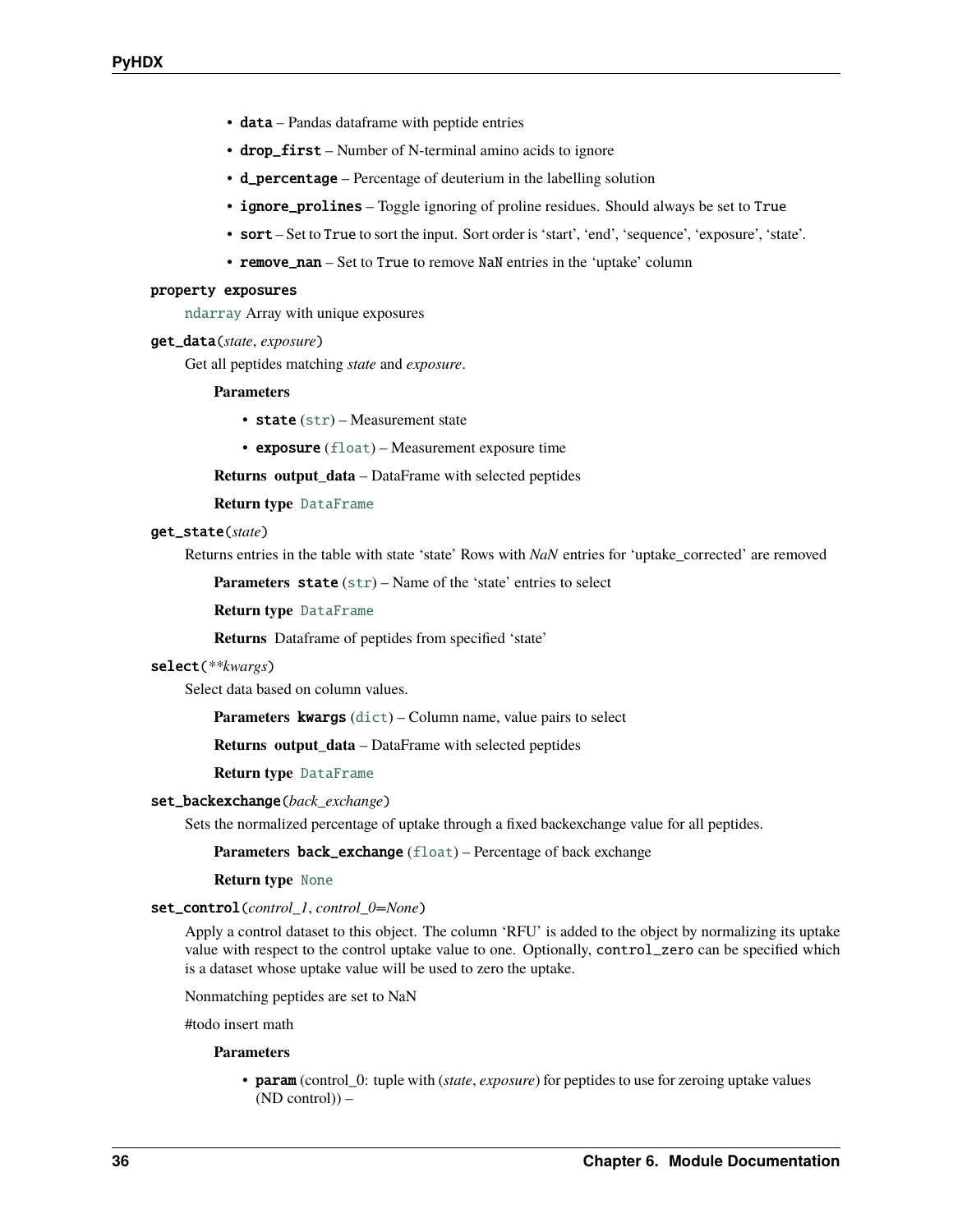• param –

#### <span id="page-40-1"></span>property states

[ndarray](https://numpy.org/doc/stable/reference/generated/numpy.ndarray.html#numpy.ndarray) Array with unique states

#### <span id="page-40-0"></span>class pyhdx.models.Protein(*data*, *index=None*, *\*\*metadata*)

Object describing a protein

Protein objects are based on panda's DataFrame's with added functionality

#### **Parameters**

- data ([ndarray](https://numpy.org/doc/stable/reference/generated/numpy.ndarray.html#numpy.ndarray) or [dict](https://docs.python.org/3/library/stdtypes.html#dict) or [DataFrame](https://pandas.pydata.org/docs/reference/api/pandas.DataFrame.html#pandas.DataFrame)) data object to initiate the protein object from
- index ([str](https://docs.python.org/3/library/stdtypes.html#str), optional) Name of the column with the residue number (index column)
- \*\*metadata Dictionary of optional metadata.

#### get\_k\_int(*temperature*, *pH*, *\*\*kwargs*)

Calculates the intrinsic rate of the sequence. Values of no coverage or prolines are assigned a value of -1 The rates run are for the first residue  $(1)$  up to the last residue that is covered by peptides

When the previous residue is unknown the current residue is also assigned a value of -1.g

#### **Parameters**

- temperature ([float](https://docs.python.org/3/library/functions.html#float)) Temperature of the labelling reaction (Kelvin)
- $pH$  ([float](https://docs.python.org/3/library/functions.html#float))  $pH$  of the labelling reaction

**Returns k\_int** – Array of intrisic exchange rates

#### **Return type** [ndarray](https://numpy.org/doc/stable/reference/generated/numpy.ndarray.html#numpy.ndarray)

to\_file(*file\_path*, *include\_version=True*, *include\_metadata=True*, *fmt='csv'*, *\*\*kwargs*) Write Protein data to file.

#### **Parameters**

- file\_path ([str](https://docs.python.org/3/library/stdtypes.html#str)) File path to create and write to.
- include\_version ([bool](https://docs.python.org/3/library/functions.html#bool)) Set True to include PyHDX version and current time/date
- **fmt** ([str](https://docs.python.org/3/library/stdtypes.html#str)) Formatting to use, options are 'csv' or 'pprint'
- include\_metadata ([bool](https://docs.python.org/3/library/functions.html#bool)) If *True*, the objects' metadata is included
- \*\*kwargs ([dict](https://docs.python.org/3/library/stdtypes.html#dict), optional) Optional additional keyword arguments passed to *df.to\_csv*

#### **Return type** None

#### pyhdx.models.array\_intersection(*arrays*, *fields*)

Find and return the intersecting entries in multiple arrays.

#### **Parameters**

- arrays Iterable of input structured arrays
- **fields** Iterable of fields to use to decide if entires are intersecting

**Returns** Output iterable of arrays with only intersecting entries.

#### **Return type** selected

#### pyhdx.models.contiguous\_regions(*condition*)

Finds contiguous True regions of the boolean array "condition". Returns a 2D array where the first column is the start index of the region and the second column is the end index.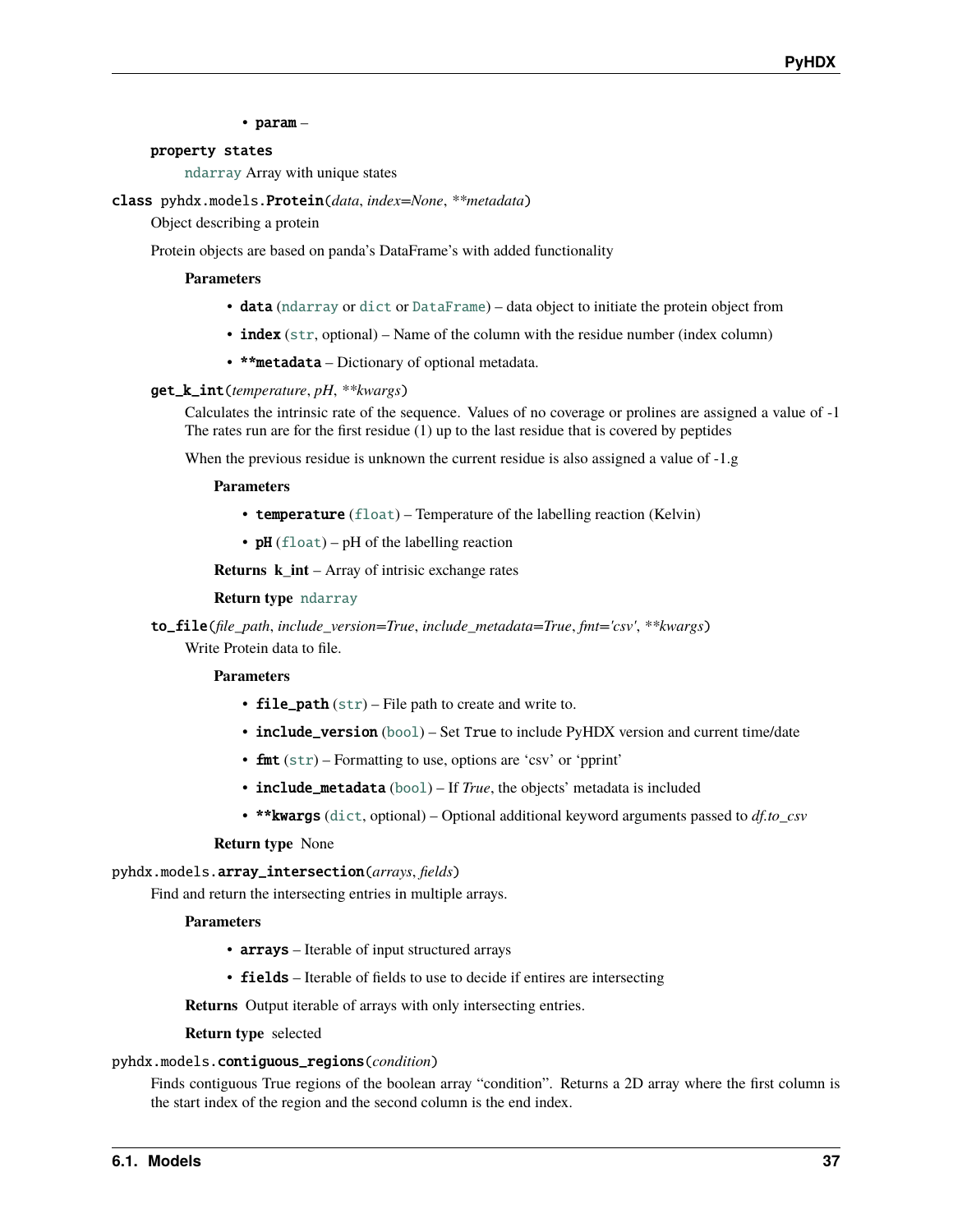<span id="page-41-2"></span>pyhdx.models.hdx\_intersection(*hdx\_list*, *fields=None*)

Finds the intersection between peptides.

Peptides are supplied as [HDXMeasurement](#page-34-0) objects. After the intersection of peptides is found, new objects are returned where all peptides (coverage, exposure) between the measurements are identical.

Optionally intersections by custom fields can be made.

#### **Parameters**

- hdx\_list Input list of [HDXMeasurement](#page-34-0)
- **fields** By which fields to take the intersections. Default is  $['_start', '_end', 'exposure']$

**Returns** Output list of [HDXMeasurement](#page-34-0)

**Return type** hdx\_out

## <span id="page-41-0"></span>**6.2 Fitting**

class pyhdx.fitting.EmptyResult(*chi\_squared*, *params*)

#### chi\_squared

Alias for field number 0

#### params

Alias for field number 1

class pyhdx.fitting.GenericFitResult(*output*, *fit\_function*, *name*)

#### <span id="page-41-1"></span>class pyhdx.fitting.KineticsFitResult(*hdxm*, *intervals*, *results*, *models*)

Fit result object. Generally used for initial guess results.

#### **Parameters**

- $\text{hdxm}$  ([HDXMeasurement](#page-34-0)) HDX measurement object to fit
- intervals ([list](https://docs.python.org/3/library/stdtypes.html#list)) List of tuples with intervals (inclusive, exclusive) describing which residues *results* and *models* refer to
- results ([list](https://docs.python.org/3/library/stdtypes.html#list)) List of FitResults
- models ([list](https://docs.python.org/3/library/stdtypes.html#list)) Lis of KineticsModel

#### get\_d(*t*)

calculate d at timepoint t only for lsqkinetics (refactor glocal) type fitting results (scores per peptide)

#### get\_p(*t*)

Calculate P at timepoint t. Only for wt average type fitting results

#### get\_param(*name*)

Get an array of parameter with name *name* from the fit result. The length of the array is equal to the number of amino acids.

**Parameters name** ([str](https://docs.python.org/3/library/stdtypes.html#str)) – Name of the parameter to extract

**Returns par\_arr** – Array with parameter values

**Return type** [ndarray](https://numpy.org/doc/stable/reference/generated/numpy.ndarray.html#numpy.ndarray)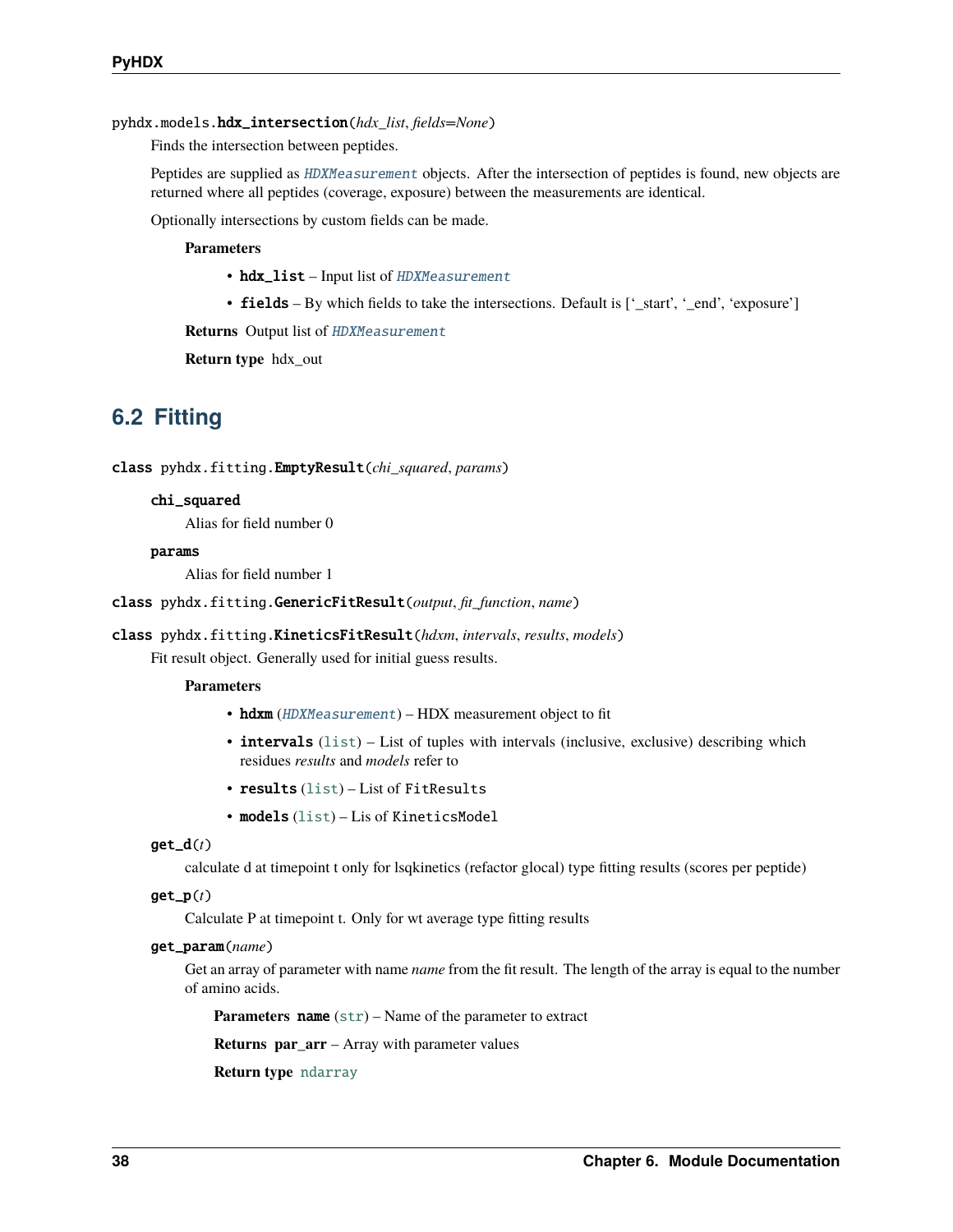#### <span id="page-42-0"></span>property output

Dataframe with fitted rates per residue

**Type** Dataframe

#### property rate

Returns an array with the exchange rates

#### property tau

Returns an array with the exchange rates

#### class pyhdx.fitting.RatesFitResult(*results*)

Accumulates multiple Generic/KineticsFit Results

#### pyhdx.fitting.check\_bounds(*fit\_result*)

Check if the obtained fit result is within bounds

```
pyhdx.fitting.fit_gibbs_global(hdxm, initial_guess, r1=1, epochs=200000, patience=50, stop_loss=5e-06,
                                    optimizer='SGD', callbacks=None, **optimizer_kwargs)
```
Fit Gibbs free energies globally to all D-uptake data in the supplied hdxm

#### **Parameters**

- hdxm ([HDXMeasurement](#page-34-0)) Input HDX measurement
- **initial\_quess** ([Series](https://pandas.pydata.org/docs/reference/api/pandas.Series.html#pandas.Series) or [ndarray](https://numpy.org/doc/stable/reference/generated/numpy.ndarray.html#numpy.ndarray)) Gibbs free energy initial guesses (shape Nr, units J/mol)
- r1 ([float](https://docs.python.org/3/library/functions.html#float)) Regularizer value r1 (along residues)
- epochs  $(int)$  $(int)$  $(int)$  Maximum number of fitting iterations
- **patience** ([int](https://docs.python.org/3/library/functions.html#int)) Number of epochs to wait until termination when progress between epochs is below *stop\_loss*
- stop\_loss ([float](https://docs.python.org/3/library/functions.html#float)) Threshold for difference in loss between epochs when an epoch is considered to make no more progress.
- optimizer ([str](https://docs.python.org/3/library/stdtypes.html#str)) Which optimizer to use. Default is Stochastic Gradient Descent. See PyTorch documentation for information.
- callbacks ([list](https://docs.python.org/3/library/stdtypes.html#list) or None) List of callback objects. Call signature is callback(epoch, model, optimizer)
- \*\*optimizer\_kwargs Additional keyword arguments passed to the optimizer.

#### **Returns result**

#### **Return type** TorchSingleFitResult

pyhdx.fitting.fit\_gibbs\_global\_batch(*hdx\_set*, *initial\_guess*, *r1=1*, *r2=1*, *r2\_reference=False*, *epochs=200000*, *patience=50*, *stop\_loss=5e-06*, *optimizer='SGD'*, *callbacks=None*, *\*\*optimizer\_kwargs*)

Fit Gibbs free energies globally to all D-uptake data in multiple HDX measurements

#### **Parameters**

- hdx\_set ([HDXMeasurementSet](#page-36-0)) Input HDX measurements
- initial\_guess ([Series](https://pandas.pydata.org/docs/reference/api/pandas.Series.html#pandas.Series) or [DataFrame](https://pandas.pydata.org/docs/reference/api/pandas.DataFrame.html#pandas.DataFrame) or [ndarray](https://numpy.org/doc/stable/reference/generated/numpy.ndarray.html#numpy.ndarray)) Gibbs free energy initial guesses (shape Ns x Nr or Nr, units J/mol)
- **r1** ([float](https://docs.python.org/3/library/functions.html#float)) Regularizer value r1 (along residues)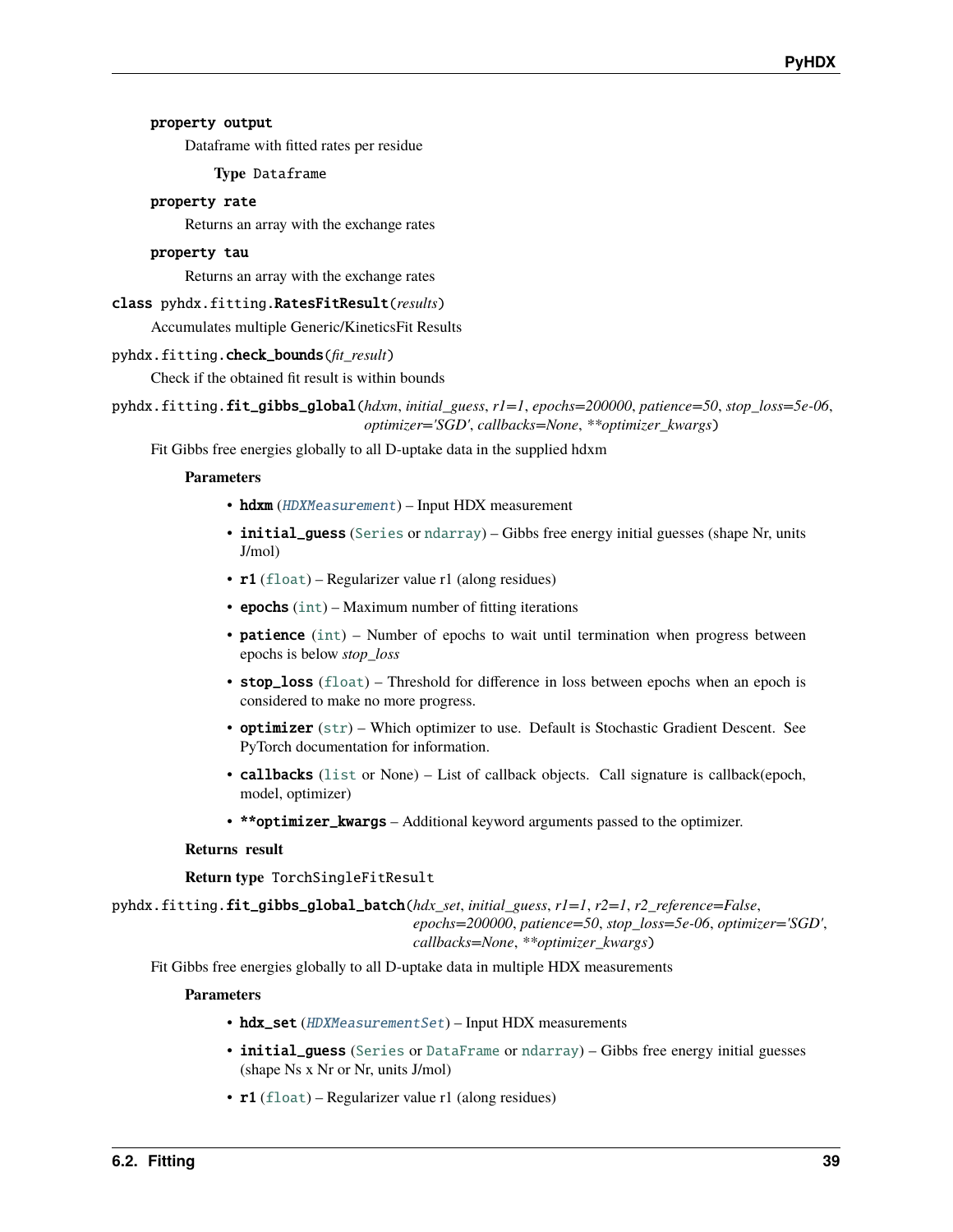- <span id="page-43-0"></span>• r2 ([float](https://docs.python.org/3/library/functions.html#float)) – Regularizer value r2 (along protein states/samples)
- r2\_reference ([bool](https://docs.python.org/3/library/functions.html#bool):) If *True* the first dataset is used as a reference to calculate r2 differences, otherwise the mean is used
- epochs  $(int)$  $(int)$  $(int)$  Maximum number of fitting iterations
- **patience** ([int](https://docs.python.org/3/library/functions.html#int)) Number of epochs to wait until termination when progress between epochs is below *stop\_loss*
- stop\_loss ([float](https://docs.python.org/3/library/functions.html#float)) Threshold for difference in loss between epochs when an epoch is considered to make no more progress.
- **optimizer** ([str](https://docs.python.org/3/library/stdtypes.html#str)) Which optimizer to use. Default is Stochastic Gradient Descent. See PyTorch documentation for information.
- callbacks ([list](https://docs.python.org/3/library/stdtypes.html#list) or None) List of callback objects. Call signature is callback(epoch, model, optimizer)
- \*\*optimizer\_kwargs Additional keyword arguments passed to the optimizer.

#### **Returns result**

**Return type** TorchBatchFitResult

pyhdx.fitting.fit\_gibbs\_global\_batch\_aligned(*hdx\_set*, *initial\_guess*, *r1=1*, *r2=1*, *epochs=200000*, *patience=50*, *stop\_loss=5e-06*, *optimizer='SGD'*, *callbacks=None*, *\*\*optimizer\_kwargs*)

Batch fit gibbs free energies to two HDX measurements. The supplied HDXMeasurementSet must have alignment information (supplied by HDXMeasurementSet.add\_alignment)

#### **Parameters**

- hdx\_set ([HDXMeasurementSet](#page-36-0)) Input HDX measurements
- initial\_guess ([Series](https://pandas.pydata.org/docs/reference/api/pandas.Series.html#pandas.Series) or [DataFrame](https://pandas.pydata.org/docs/reference/api/pandas.DataFrame.html#pandas.DataFrame) or [ndarray](https://numpy.org/doc/stable/reference/generated/numpy.ndarray.html#numpy.ndarray)) Gibbs free energy initial guesses (shape Ns x Nr or Nr, units J/mol)
- **r1** ([float](https://docs.python.org/3/library/functions.html#float)) Regularizer value r1 (along residues)
- r2 ([float](https://docs.python.org/3/library/functions.html#float)) Regularizer value r2 (along protein states/samples)
- epochs  $(int)$  $(int)$  $(int)$  Maximum number of fitting iterations
- patience ([int](https://docs.python.org/3/library/functions.html#int)) Number of epochs to wait until termination when progress between epochs is below *stop\_loss*
- stop\_loss  $(f$ loat) Threshold for difference in loss between epochs when an epoch is considered to make no more progress.
- **optimizer** ([str](https://docs.python.org/3/library/stdtypes.html#str)) Which optimizer to use. Default is Stochastic Gradient Descent. See PyTorch documentation for information.
- callbacks ([list](https://docs.python.org/3/library/stdtypes.html#list) or None) List of callback objects. Call signature is callback(epoch, model, optimizer)
- \*\*optimizer\_kwargs Additional keyword arguments passed to the optimizer.

#### **Returns result**

**Return type** TorchBatchFitResult

pyhdx.fitting.fit\_kinetics(*t*, *d*, *model*, *chisq\_thd=100*)

Fit time kinetics with two time components and corresponding relative amplitude.

#### **Parameters**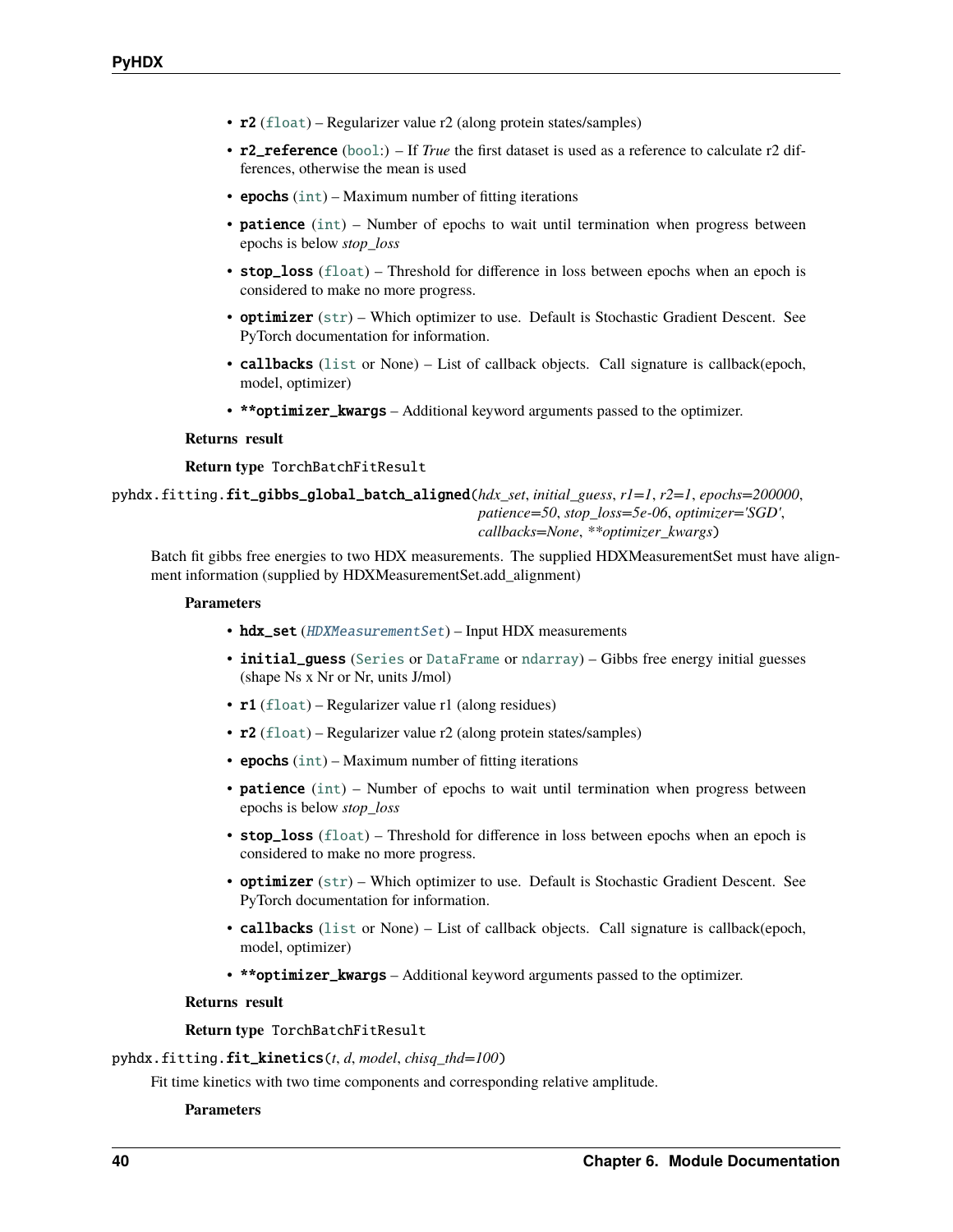- <span id="page-44-0"></span>•  $t$  ([ndarray](https://numpy.org/doc/stable/reference/generated/numpy.ndarray.html#numpy.ndarray)) – Array of time points
- **d** ([ndarray](https://numpy.org/doc/stable/reference/generated/numpy.ndarray.html#numpy.ndarray)) Array of uptake values
- model (KineticsModel) –
- chisq\_thd ([float](https://docs.python.org/3/library/functions.html#float)) Threshold chi squared above which the fitting is repeated with the Differential Evolution algorithm.

**Returns res** – Symfit fitresults object.

#### **Return type** FitResults

pyhdx.fitting.fit\_rates(*hdxm*, *method='wt\_avg'*, *\*\*kwargs*)

Fit observed rates of exchange to HDX-MS data in *hdxm*

#### **Parameters**

- hdxm ([HDXMeasurement](#page-34-0)) -
- method  $(str)$  $(str)$  $(str)$  Method to use to determine rates of exchange
- kwargs Additional kwargs passed to fitting

#### **Returns fit\_result**

#### **Return type** [KineticsFitResult](#page-41-1)

#### pyhdx.fitting.fit\_rates\_half\_time\_interpolate(*hdxm*)

Calculates exchange rates based on weighted averaging followed by interpolation to determine half-time, which is then calculated to rates.

**Parameters** hdxm ([HDXMeasurement](#page-34-0)) –

**Returns output** – dataclass with fit result

**Return type** dataclass

pyhdx.fitting.fit\_rates\_weighted\_average(*hdxm*, *bounds=None*, *chisq\_thd=0.2*,

*model\_type='association'*, *client=None*, *pbar=None*)

Fit a model specified by 'model\_type' to D-uptake kinetics. D-uptake is weighted averaged across peptides per timepoint to obtain residue-level D-uptake.

#### **Parameters**

- hdxm ([HDXMeasurement](#page-34-0)) -
- bounds ([tuple](https://docs.python.org/3/library/stdtypes.html#tuple), optional) Tuple of lower and upper bounds of rate constants in the model used.
- chisq\_thd ([float](https://docs.python.org/3/library/functions.html#float)) Threshold of chi squared result, values above will trigger a second round of fitting using DifferentialEvolution
- model\_type ([str](https://docs.python.org/3/library/stdtypes.html#str)) Missing docstring
- client (: ??) Controls delegation of fitting tasks to Dask clusters. Options are: *None*: Do not use task, fitting is done in the local thread in a for loop. :class: Dask Client : Uses the supplied Dask client to schedule fitting task. *worker\_client*: The function was ran by a Dask worker and the additional fitting tasks created are scheduled on the same Cluster.
- $\mathbf{pbar}$  Not implemented

#### **Returns fit\_result**

**Return type** [KineticsFitResult](#page-41-1)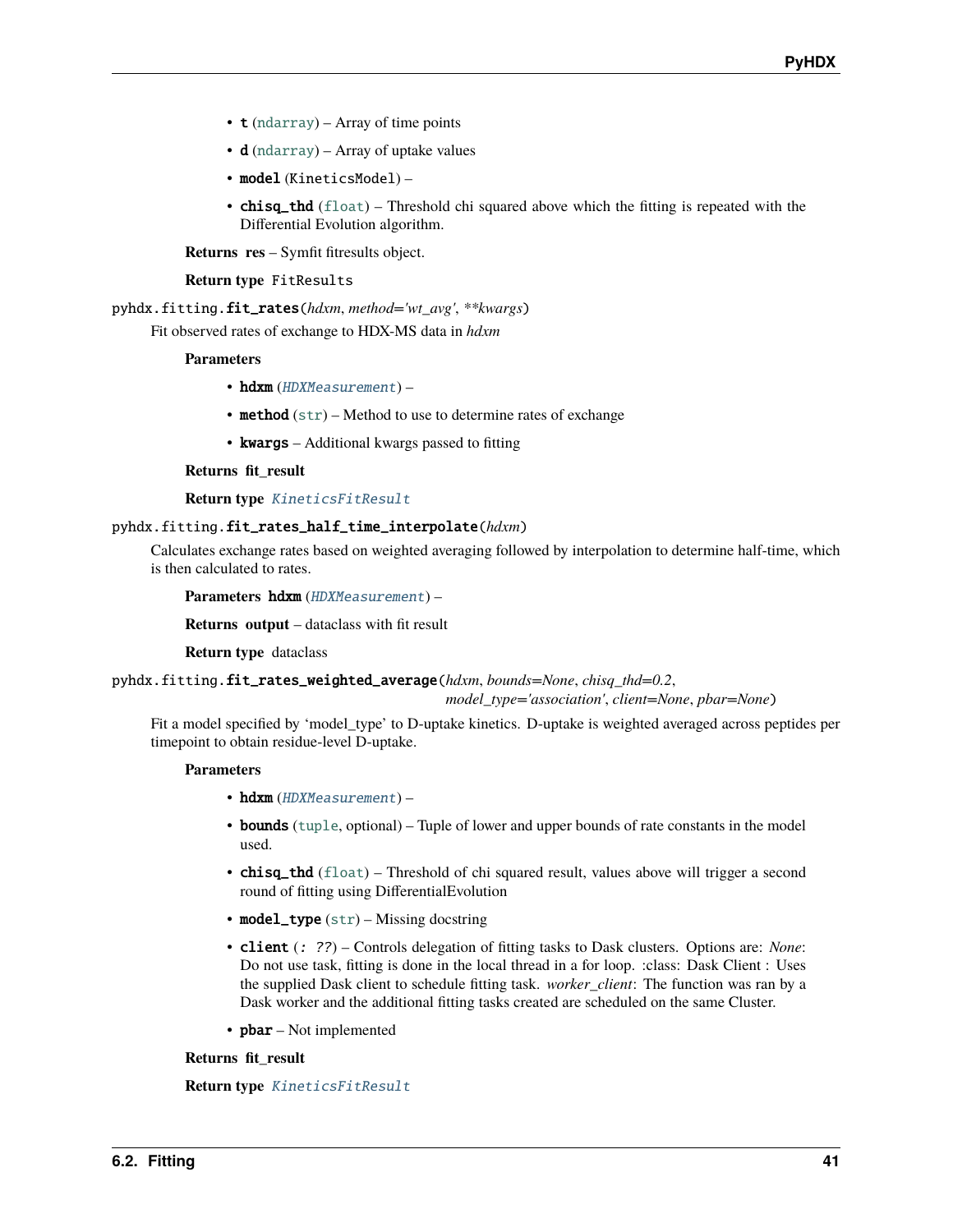<span id="page-45-1"></span>pyhdx.fitting.get\_bounds(*times*)

estimate default bound for rate fitting from a series of timepoints

**Parameters** times (array\_like) –

**Returns bounds** – lower and upper bounds

**Return type** [tuple](https://docs.python.org/3/library/stdtypes.html#tuple)

pyhdx.fitting.run\_optimizer(*inputs*, *output\_data*, *optimizer\_klass*, *optimizer\_kwargs*, *model*, *criterion*, *regularizer*, *epochs=200000*, *patience=50*, *stop\_loss=5e-06*, *callbacks=None*, *tqdm=True*)

Runs optimization/fitting of PyTorch model.

#### **Parameters**

- inputs ([list](https://docs.python.org/3/library/stdtypes.html#list)) List of input Tensors
- output\_data ([Tensor](https://pytorch.org/docs/stable/tensors.html#torch.Tensor)) comparison data to model output
- optimizer\_klass ([optim](https://pytorch.org/docs/stable/optim.html#module-torch.optim)) –
- optimizer\_kwargs ([dict](https://docs.python.org/3/library/stdtypes.html#dict)) kwargs to pass to pytorch optimizer
- model ([Module](https://pytorch.org/docs/stable/generated/torch.nn.Module.html#torch.nn.Module)) pytorch model
- criterion (callable) loss function
- callable (regularizer) regularizer function
- epochs  $(int)$  $(int)$  $(int)$  Max number of epochs
- patience ([int](https://docs.python.org/3/library/functions.html#int)) Number of epochs with less progress than *stop\_loss* before terminating optimization
- stop\_loss ([float](https://docs.python.org/3/library/functions.html#float)) Threshold of optimization value below which no progress is made
- callbacks ([list](https://docs.python.org/3/library/stdtypes.html#list) or *None*) List of callback functions
- tqdm ([bool](https://docs.python.org/3/library/functions.html#bool)) Toggle tqdm progress bar

### <span id="page-45-0"></span>**6.3 Fitting PyTorch**

class pyhdx.fitting\_torch.DeltaGFit(*dG*)

forward(*temperature*, *X*, *k\_int*, *timepoints*)

**# inputs, list of:** temperatures: scalar (1,) X (N\_peptides, N\_residues) k\_int: (N\_peptides, 1)

class pyhdx.fitting\_torch.TorchFitResult(*hdxm\_set*, *model*, *losses=None*, *\*\*metadata*) PyTorch Fit result object.

**Parameters**

- hdxm\_set ([HDXMeasurementSet](#page-36-0)) -
- model –
- \*\*metdata –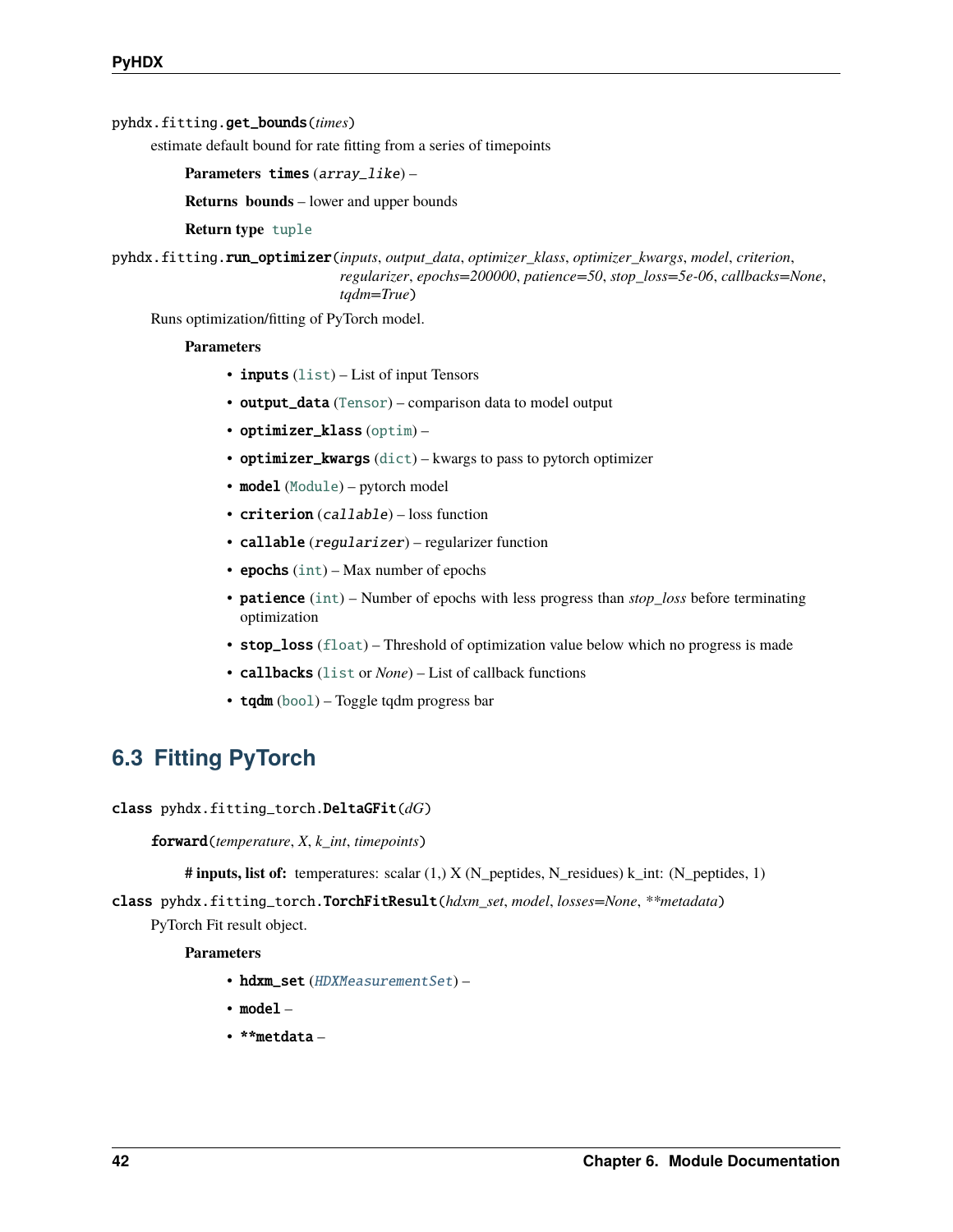#### <span id="page-46-0"></span>property dG

output dG as [Series](https://pandas.pydata.org/docs/reference/api/pandas.Series.html#pandas.Series) or as [DataFrame](https://pandas.pydata.org/docs/reference/api/pandas.DataFrame.html#pandas.DataFrame)

index is residue numbers

#### eval(*timepoints*)

evaluate the model at timepoints and return dataframe

#### static generate\_output(*hdxm*, *dG*)

#### **Parameters**

- hdxm ([HDXMeasurement](#page-34-0)) -
- dG ([Series](https://pandas.pydata.org/docs/reference/api/pandas.Series.html#pandas.Series) with r\_number as index) –

#### get\_dcalc(*timepoints=None*)

returns calculated d uptake for optional timepoints if no timepoints are given, a default set of logarithmically space timepoints is generated

#### get\_peptide\_mse()

Get a dataframe with mean squared error per peptide (ie per peptide squared error averaged over time)

#### get\_residue\_mse()

Get a dataframe with residue mean squared errors

Errors are from peptide MSE which is subsequently reduced to residue level by weighted averaging

#### get\_squared\_errors()

np.ndarray: Returns the squared error per peptide per timepoint. Output shape is Ns x Np x Nt

#### **Return type** [ndarray](https://numpy.org/doc/stable/reference/generated/numpy.ndarray.html#numpy.ndarray)

#### property mse\_loss

Losses from mean squared error part of Lagrangian

**Type** obj

**Type** *float*

#### property reg\_loss

Losses from regularization part of Lagrangian

#### **Type** [float](https://docs.python.org/3/library/functions.html#float)

#### property regularization\_percentage

Percentage part of the total loss that is regularization loss

#### **Type** [float](https://docs.python.org/3/library/functions.html#float)

to\_file(*file\_path*, *include\_version=True*, *include\_metadata=True*, *fmt='csv'*, *\*\*kwargs*) save only output to file

#### property total\_loss

Total loss value of the Lagrangian

**Type** obj

**Type** *float*

#### class pyhdx.fitting\_torch.TorchFitResultSet(*results*)

Set of multiple TorchFitResults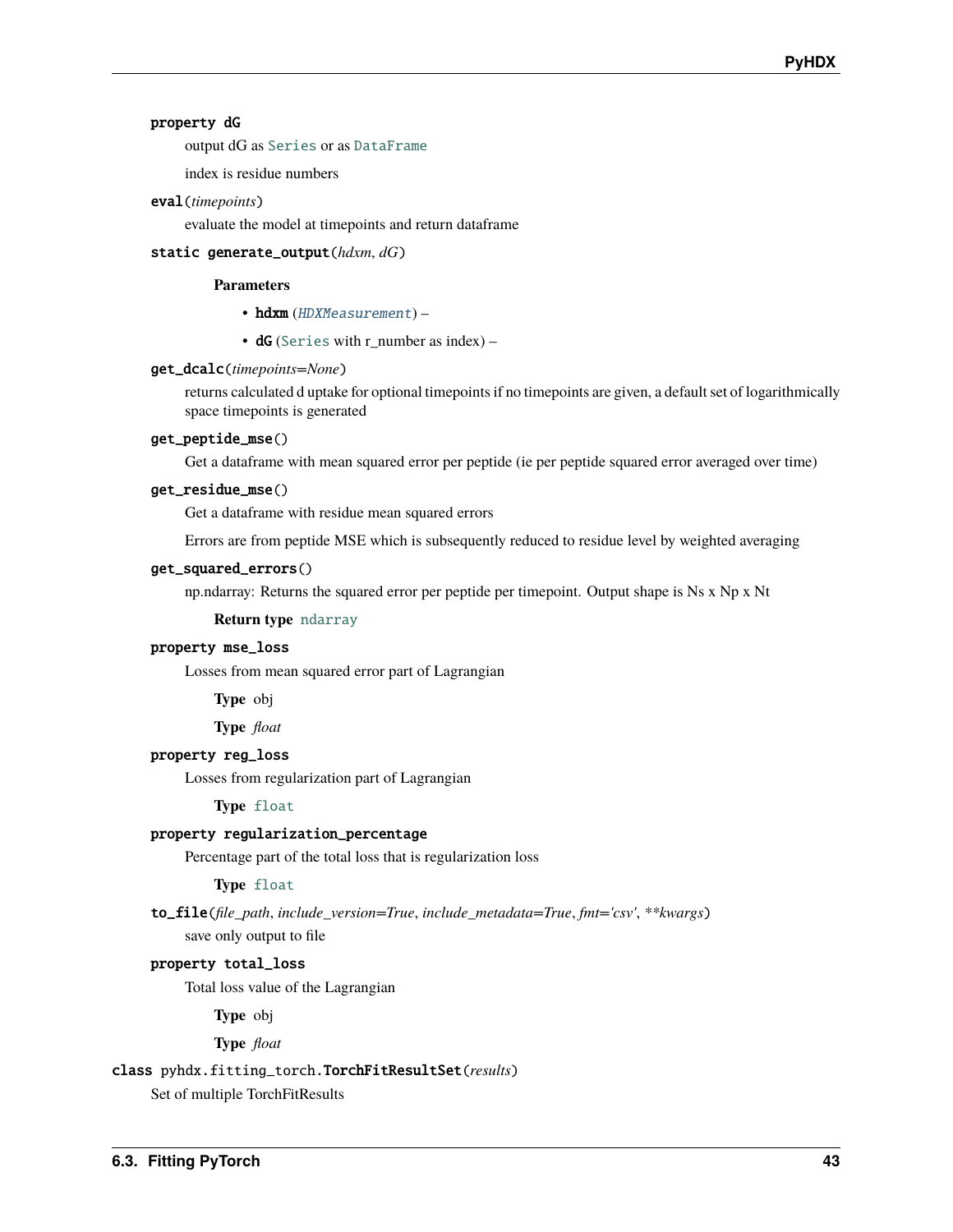<span id="page-47-1"></span>to\_file(*file\_path*, *include\_version=True*, *include\_metadata=True*, *fmt='csv'*, *\*\*kwargs*) save only output to file

#### pyhdx.fitting\_torch.estimate\_errors(*hdxm*, *dG*)

Calculate covariances and uncertainty (perr, experimental)

#### **Parameters**

- hdxm ([HDXMeasurement](#page-34-0)) -
- $dG$  ([ndarray](https://numpy.org/doc/stable/reference/generated/numpy.ndarray.html#numpy.ndarray)) Array with  $dG$  values.

### <span id="page-47-0"></span>**6.4 FileIO**

#### pyhdx.fileIO.csv\_to\_dataframe(*filepath\_or\_buffer*, *comment='#'*, *\*\*kwargs*)

Reads a .csv file or buffer into a **:pandas:`DataFrame`** object. Comment lines are parsed where json dictionaries marked by tags are read. The <pandas kwargs> marked json dict is used as kwargs for *pd.read csv* The <metadata> marked json dict is stored in the returned dataframe object as **`**df.attrs['metadata'].

#### **Parameters**

- filepath\_or\_buffer ([str](https://docs.python.org/3/library/stdtypes.html#str), pathlib.Path or io.StringIO) Filepath or StringIO buffer to read.
- comment ([str](https://docs.python.org/3/library/stdtypes.html#str)) Indicates which lines are comments.
- kwargs Optional additional keyword arguments passed to *pd.read\_csv*

#### **Returns df**

#### **Return type** pd.DataFrame

#### pyhdx.fileIO.csv\_to\_hdxm(*filepath\_or\_buffer*, *comment='#'*, *\*\*kwargs*)

Reads a pyhdx .csv file or buffer into a pyhdx.models.HDXMeasurement or pyhdx.models.HDXMeasurementSet object.

#### **Parameters**

- filepath\_or\_buffer ([str](https://docs.python.org/3/library/stdtypes.html#str) or pathlib.Path or io.StringIO) Filepath or StringIO buffer to read.
- comment ([str](https://docs.python.org/3/library/stdtypes.html#str)) Indicates which lines are comments.
- \*\*kwargs ([dict](https://docs.python.org/3/library/stdtypes.html#dict), optional) Optional additional keyword arguments passed to *pd.read\_csv*

**Returns protein** – Resulting HDXMeasurement object with *r\_number* as index

**Return type** *[pyhdx.models.HDXMeasurement](#page-34-0)*

pyhdx.fileIO.csv\_to\_protein(*filepath\_or\_buffer*, *comment='#'*, *\*\*kwargs*)

Reads a .csv file or buffer into a pyhdx.models.Protein object. Comment lines are parsed where json dictionaries marked by tags are read. The <pandas\_kwargs> marked json dict is used as kwargs for *pd.read\_csv* The <metadata> marked json dict is stored in the returned dataframe object as **`**df.attrs['metadata'].

#### **Parameters**

- filepath\_or\_buffer ([str](https://docs.python.org/3/library/stdtypes.html#str) or pathlib.Path or io.StringIO) Filepath or StringIO buffer to read.
- comment ([str](https://docs.python.org/3/library/stdtypes.html#str)) Indicates which lines are comments.
- \*\*kwargs ([dict](https://docs.python.org/3/library/stdtypes.html#dict), optional) Optional additional keyword arguments passed to *pd.read\_csv*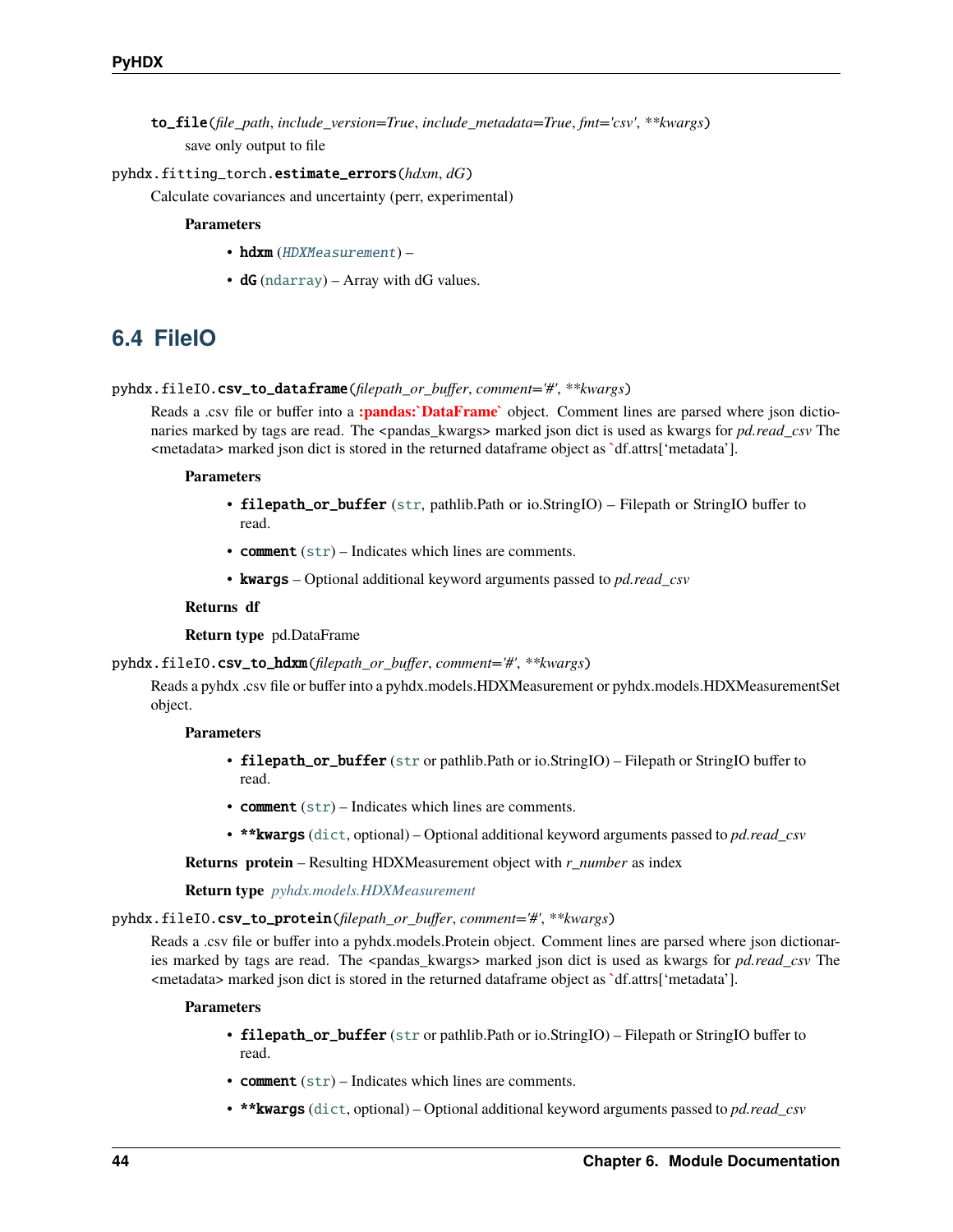<span id="page-48-0"></span>**Returns protein** – Resulting Protein object with *r\_number* as index

**Return type** *[pyhdx.models.Protein](#page-40-0)*

pyhdx.fileIO.dataframe\_to\_file(*file\_path*, *df*, *fmt='csv'*, *include\_metadata=True*, *include\_version=False*, *\*\*kwargs*)

Save a pd.DataFrame to an io.StringIO object. Kwargs to read the resulting .csv object with pd.read\_csv to get the original pd.DataFrame back are included in the comments. Optionally additional metadata or the version of PyHDX used can be included in the comments.

#### **Parameters**

- file\_path ([str](https://docs.python.org/3/library/stdtypes.html#str) or *pathlib.Path*) File path of the target file to write.
- **df**  $(pd.DataFrame)$  The pandas dataframe to write to the file.
- **fmt** ([str](https://docs.python.org/3/library/stdtypes.html#str)) Specify the formatting of the output. Options are '.csv' (machine readable) or 'pprint' (human readable)
- include\_metadata ([bool](https://docs.python.org/3/library/functions.html#bool) or [dict](https://docs.python.org/3/library/stdtypes.html#dict)) If *True*, the metadata in df.attrs['metadata'] is included. If [dict](https://docs.python.org/3/library/stdtypes.html#dict), this dictionary is used as the metadata. If *False*, no metadata is included.
- **include\_version** ([bool](https://docs.python.org/3/library/functions.html#bool)) *True* to include PyHDX version information.
- \*\*kwargs ([dict](https://docs.python.org/3/library/stdtypes.html#dict), optional) Optional additional keyword arguments passed to *df.to\_csv*

**Returns sio** – Resulting io.StringIO object.

#### **Return type** [io.StringIO](https://docs.python.org/3/library/io.html#io.StringIO)

```
pyhdx.fileIO.dataframe_to_stringio(df, sio=None, fmt='csv', include_metadata=True,
                                        include_version=True, **kwargs)
```
Save a pd.DataFrame to an io.StringIO object. Kwargs to read the resulting .csv object with pd.read\_csv to get the original pd.DataFrame back are included in the comments. Optionally additional metadata or the version of PyHDX used can be included in the comments.

#### **Parameters**

- **df**  $(pd.DataFrame)$  The pandas dataframe to write to the io.StringIO object.
- sio (*io.StringIO*, optional) The *io.StringIO* object to write to. If *None*, a new *io.StringIO* object is created.
- fmt ([str](https://docs.python.org/3/library/stdtypes.html#str)) Specify the formatting of the output. Options are 'csv' (machine readable) or 'pprint' (human readable)
- **include\_metadata** ([bool](https://docs.python.org/3/library/functions.html#bool) or [dict](https://docs.python.org/3/library/stdtypes.html#dict)) If *True*, the metadata in df.attrs['metadata'] is included. If [dict](https://docs.python.org/3/library/stdtypes.html#dict), this dictionary is used as the metadata. If *False*, no metadata is included.
- **include\_version** ([bool](https://docs.python.org/3/library/functions.html#bool)) *True* to include PyHDX version information.
- \*\*kwargs ([dict](https://docs.python.org/3/library/stdtypes.html#dict), optional) Optional additional keyword arguments passed to *df.to\_csv*

**Returns sio** – Resulting io.StringIO object.

#### **Return type** [io.StringIO](https://docs.python.org/3/library/io.html#io.StringIO)

#### pyhdx.fileIO.load\_fitresult(*fit\_dir*)

Load a fittesult into a fitting torch.TorchSingleFitResult or TorchBatchFitResult object

The fit result must be in the format as generated by saving a fit result with *save\_fitresult*.

:param fir\_dir [str](https://docs.python.org/3/library/stdtypes.html#str) or [Path](https://docs.python.org/3/library/pathlib.html#pathlib.Path): Fit result directory.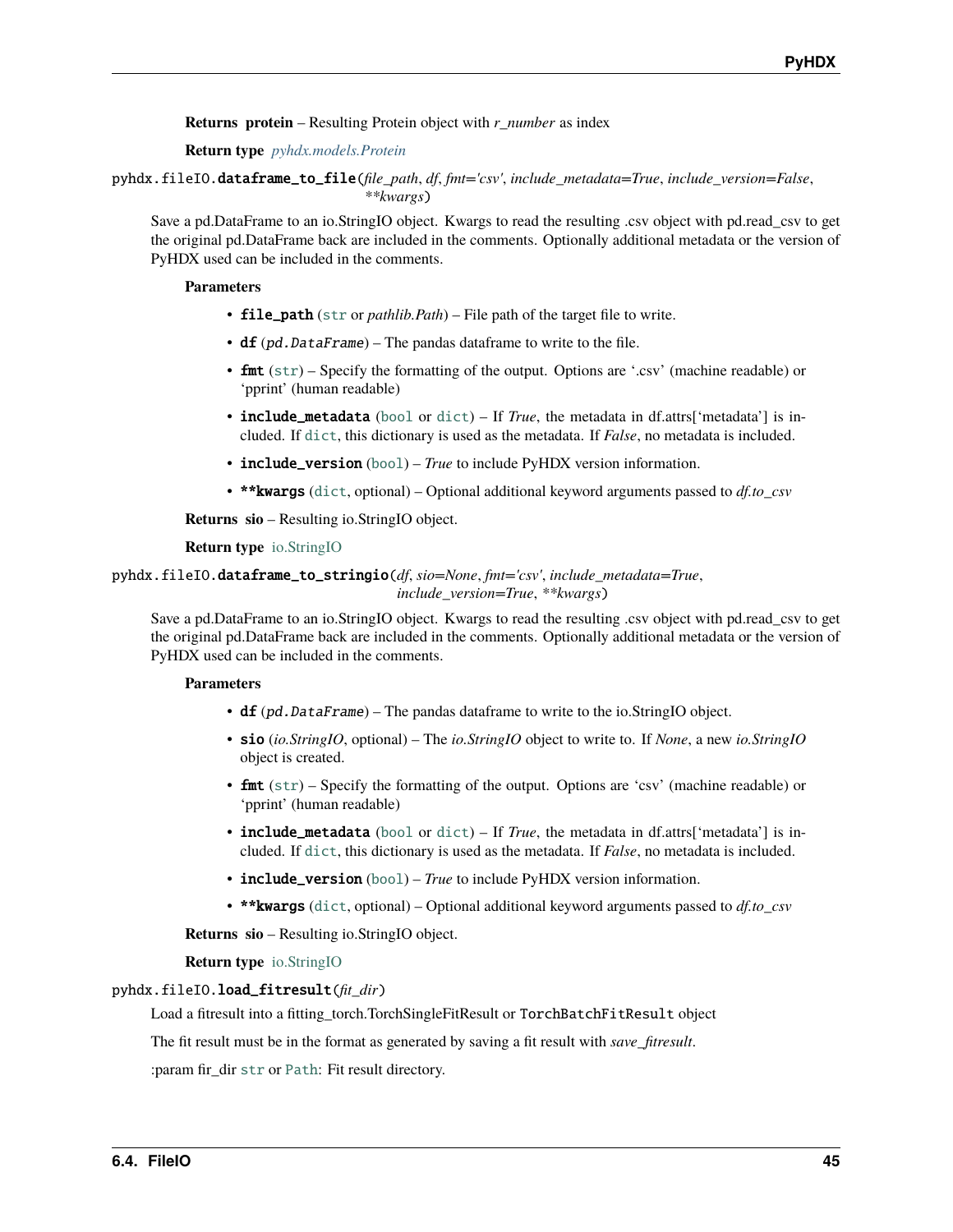<span id="page-49-1"></span>pyhdx.fileIO.read\_dynamx(*\*file\_paths*, *intervals=('inclusive', 'inclusive')*, *time\_unit='min'*)

Reads a dynamX .csv file and returns the data as a numpy structured array

#### **Parameters**

- file\_paths (iterable) File path of the .csv file or [StringIO](https://docs.python.org/3/library/io.html#io.StringIO) object
- intervals ([tuple](https://docs.python.org/3/library/stdtypes.html#tuple)) Format of how start and end intervals are specified.
- time\_unit ([str](https://docs.python.org/3/library/stdtypes.html#str)) Time unit of the field 'exposure'. Options are 'h', 'min' or 's'

**Returns full\_df** – Peptides as a pandas DataFrame

#### **Return type** [DataFrame](https://pandas.pydata.org/docs/reference/api/pandas.DataFrame.html#pandas.DataFrame)

pyhdx.fileIO.save\_fitresult(*output\_dir*, *fit\_result*, *log\_lines=None*)

Save a fit result object to the specified directory with associated metadata

Output directory contents: dG.csv/.txt: Fit output result (dG, covariance, k\_obs, pfact) losses.csv/.txt: Losses per epoch log.txt: Log file with additional metadata (number of epochs, final losses, pyhdx version, time/date)

#### **Parameters**

- output\_dir (pathlib. Path or  $str$ ) Output directory to save fitresult to
- fit\_result (pydhx.fittin\_torch.TorchFitResult) fit result object to save
- log\_lines ([list](https://docs.python.org/3/library/stdtypes.html#list)) Optional additional lines to write to log file.

## <span id="page-49-0"></span>**6.5 Output**

class pyhdx.output.FitReport(*fit\_result*, *title=None*, *doc=None*, *add\_date=True*, *temp\_dir=None*, *\*\*kwargs*) Create .pdf output of a fit result

#### class pyhdx.output.LocalThreadExecutor

#### shutdown(*wait=True*)

Clean-up the resources associated with the Executor.

It is safe to call this method several times. Otherwise, no other methods can be called after this one.

**Parameters** wait – If True then shutdown will not return until all running futures have finished executing and the resources used by the executor have been reclaimed.

#### submit(*f*, *\*args*, *\*\*kwargs*)

Submits a callable to be executed with the given arguments.

Schedules the callable to be executed as fn(**\***args, **\*\***kwargs) and returns a Future instance representing the execution of the callable.

**Returns** A Future representing the given call.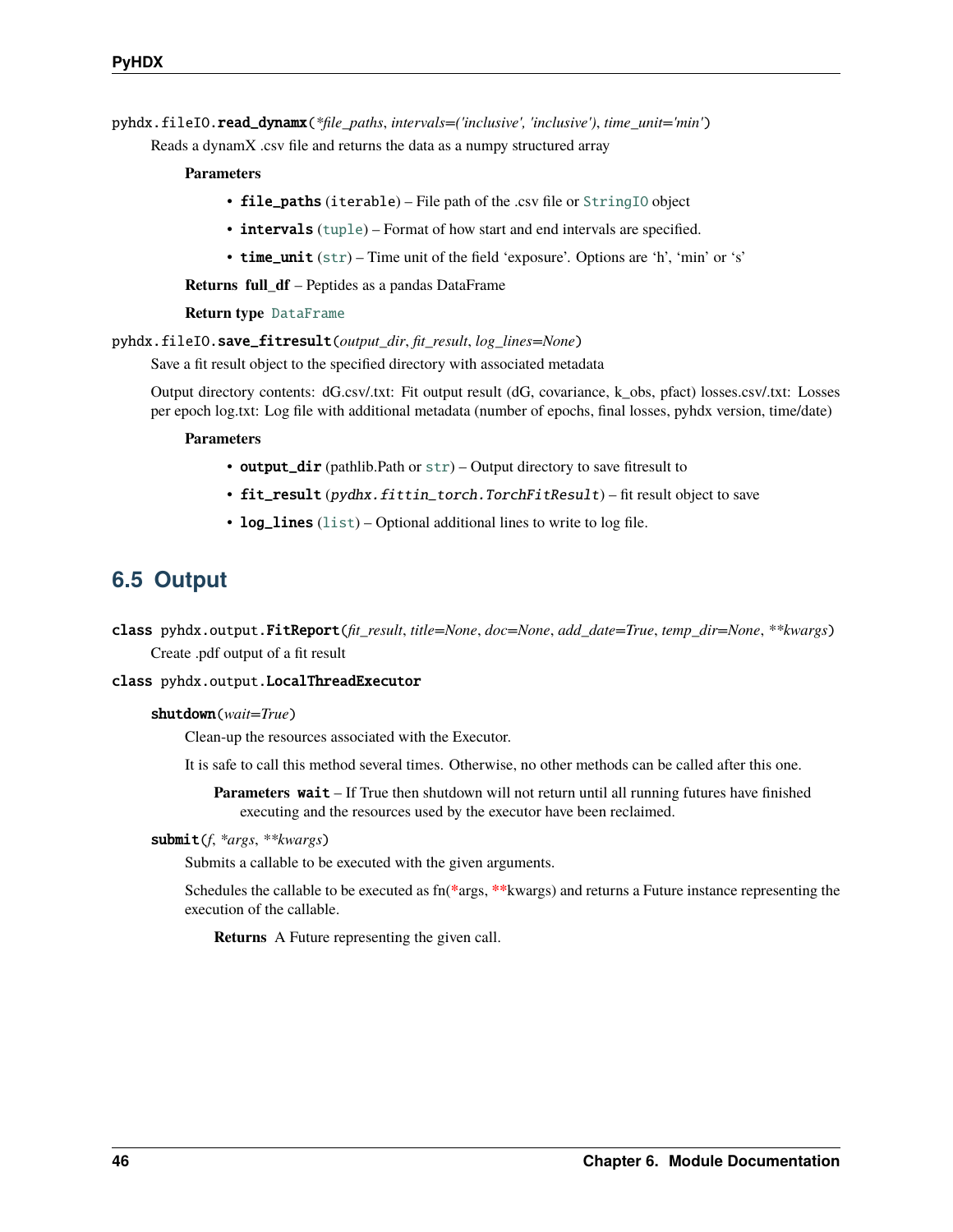### <span id="page-50-1"></span><span id="page-50-0"></span>**6.6 Support**

pyhdx.support.autowrap(*start*, *end*, *margin=4*, *step=5*)

Automatically finds wrap value for coverage to not have overlapping peptides within margin

**Parameters**

- start –
- end  $-$
- margin –

pyhdx.support.colors\_to\_pymol(*r\_number*, *color\_arr*, *c\_term=None*, *no\_coverage='#8c8c8c'*)

coverts colors (hexadecimal format) and corresponding residue numbers to pml script to color structures in pymol residue ranges in output are inclusive, incluive

**c\_term:** optional residue number of the c terminal of the last peptide doedsnt cover the c terminal

#### pyhdx.support.gen\_subclasses(*cls*)

Recursively find all subclasses of cls

pyhdx.support.grouper(*3*, *'abcdefg'*, *'x') --> ('a'*, *'b'*, *'c')*, *('d'*, *'e'*, *'f')*, *('g'*, *'x'*, *'x'*)

#### pyhdx.support.hex\_to\_rgb(*h*)

returns rgb as int 0-255

pyhdx.support.make\_color\_array(*rates*, *colors*, *thds*, *no\_coverage='#8c8c8c'*)

#### **Parameters**

- rates array of rates
- colors list of colors (slow to fast)
- thds list of thresholds

no\_coverage: color value for no coverage :return:

pyhdx.support.make\_monomer(*input\_file*, *output\_file*)

reads input\_file pdb file and removes all chains except chain A and all water

pyhdx.support.multi\_otsu(*\*rates*, *classes=3*)

global otsu thesholding of multiple rate arrays in log space

#### **Parameters**

- rates (iterable) iterable of numpy structured arrays with a 'rate' field
- classes ([int](https://docs.python.org/3/library/functions.html#int)) Number of classes to divide the data into

**Returns thds** – tuple with thresholds

**Return type** [tuple](https://docs.python.org/3/library/stdtypes.html#tuple)

pyhdx.support.pprint\_df\_to\_file(*df*, *file\_path\_or\_obj*)

Pretty print (human-readable) a dataframe to a file

**Parameters**

- df ([DataFrame](https://pandas.pydata.org/docs/reference/api/pandas.DataFrame.html#pandas.DataFrame)) –
- file\_path\_or\_obj ([str](https://docs.python.org/3/library/stdtypes.html#str), Path or [StringIO](https://docs.python.org/3/library/io.html#io.StringIO)) -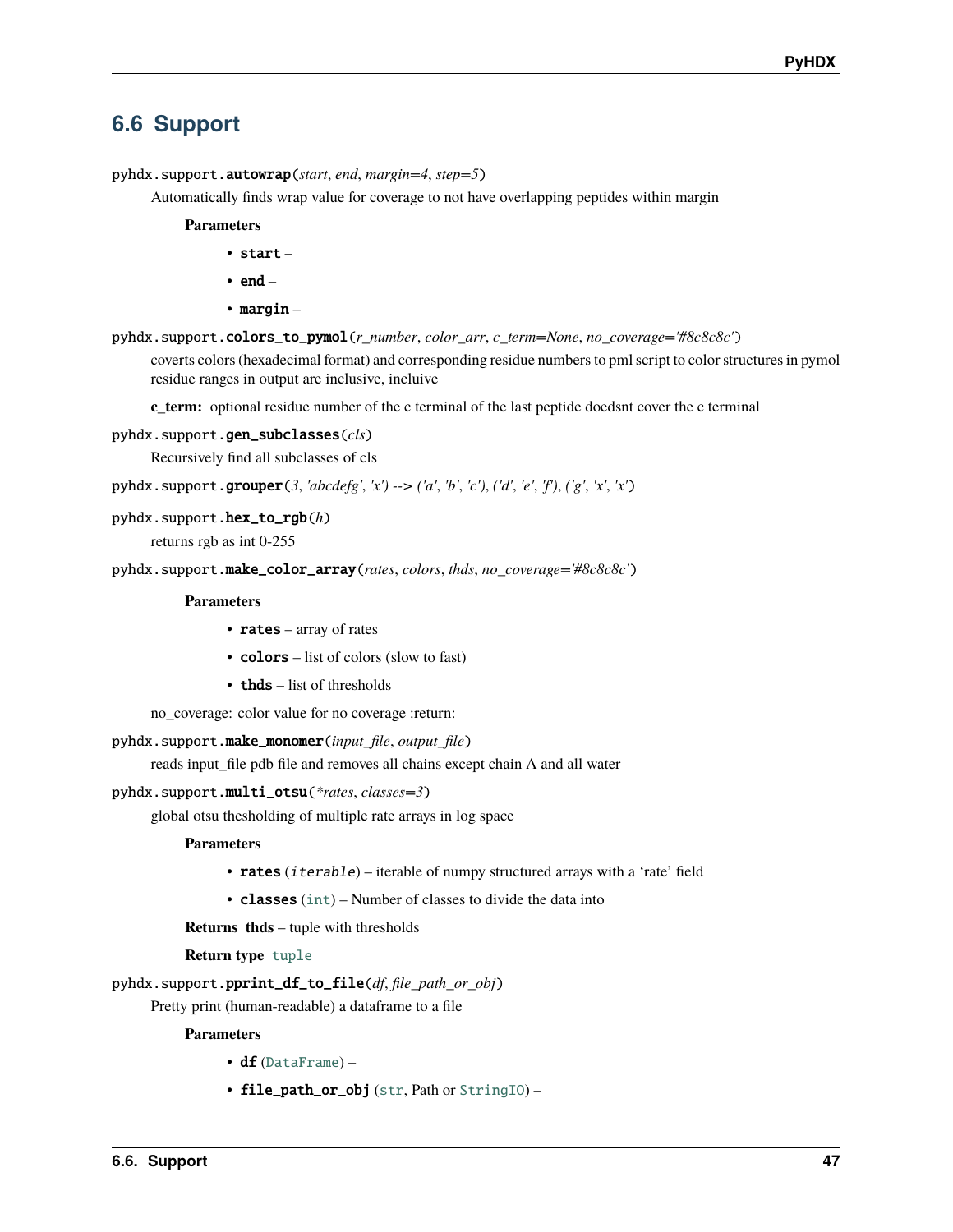#### <span id="page-51-0"></span>pyhdx.support.reduce\_inter(*args*, *gap\_size=- 1*)

Reduce overlapping intervals to its non-overlapping intveral parts

Author: Brent Pedersen Source: [https://github.com/brentp/interlap/blob/](https://github.com/brentp/interlap/blob/3c4a5923c97a5d9a11571e0c9ea5bb7ea4e784ee/interlap.py#L224) [3c4a5923c97a5d9a11571e0c9ea5bb7ea4e784ee/interlap.py#L224](https://github.com/brentp/interlap/blob/3c4a5923c97a5d9a11571e0c9ea5bb7ea4e784ee/interlap.py#L224)

**gap\_size** [[int](https://docs.python.org/3/library/functions.html#int)] Gaps of this size between adjacent peptides is not considered to overlap. A value of -1 means that peptides with exactly zero overlap are separated. With gap\_size=0 peptides with exactly zero overlap are not separated, and larger values tolerate larger gap sizes.

 $\gg$  reduce\_inter( $[(2, 4), (4, 9)]$ )  $[(2, 4), (4, 9)]$ >>> reduce\_inter( $[(2, 6), (4, 10)]$ )  $[(2, 10)]$ 

#### pyhdx.support.rgb\_to\_hex(*rgb\_a*)

Converts rgba input values are [0, 255]

alpha is set to zero

returns as '#000000'

pyhdx.support.scale(*x*, *out\_range=(- 1, 1)*)

rescale input array x to range *out\_range*

#### pyhdx.support.series\_to\_pymol(*pd\_series*)

Coverts a pandas series to pymol script to color proteins structures in pymol Series must have hexadecimal color values and residue number as index

**Parameters** pd\_series ([Series](https://pandas.pydata.org/docs/reference/api/pandas.Series.html#pandas.Series)) –

**Returns s\_out**

#### **Return type** [str](https://docs.python.org/3/library/stdtypes.html#str)

pyhdx.support.try\_wrap(*start*, *end*, *wrap*, *margin=4*)

Check for a given coverage if the value of wrap is high enough to not have peptides overlapping within margin

start, end interval is inclusive, exclusive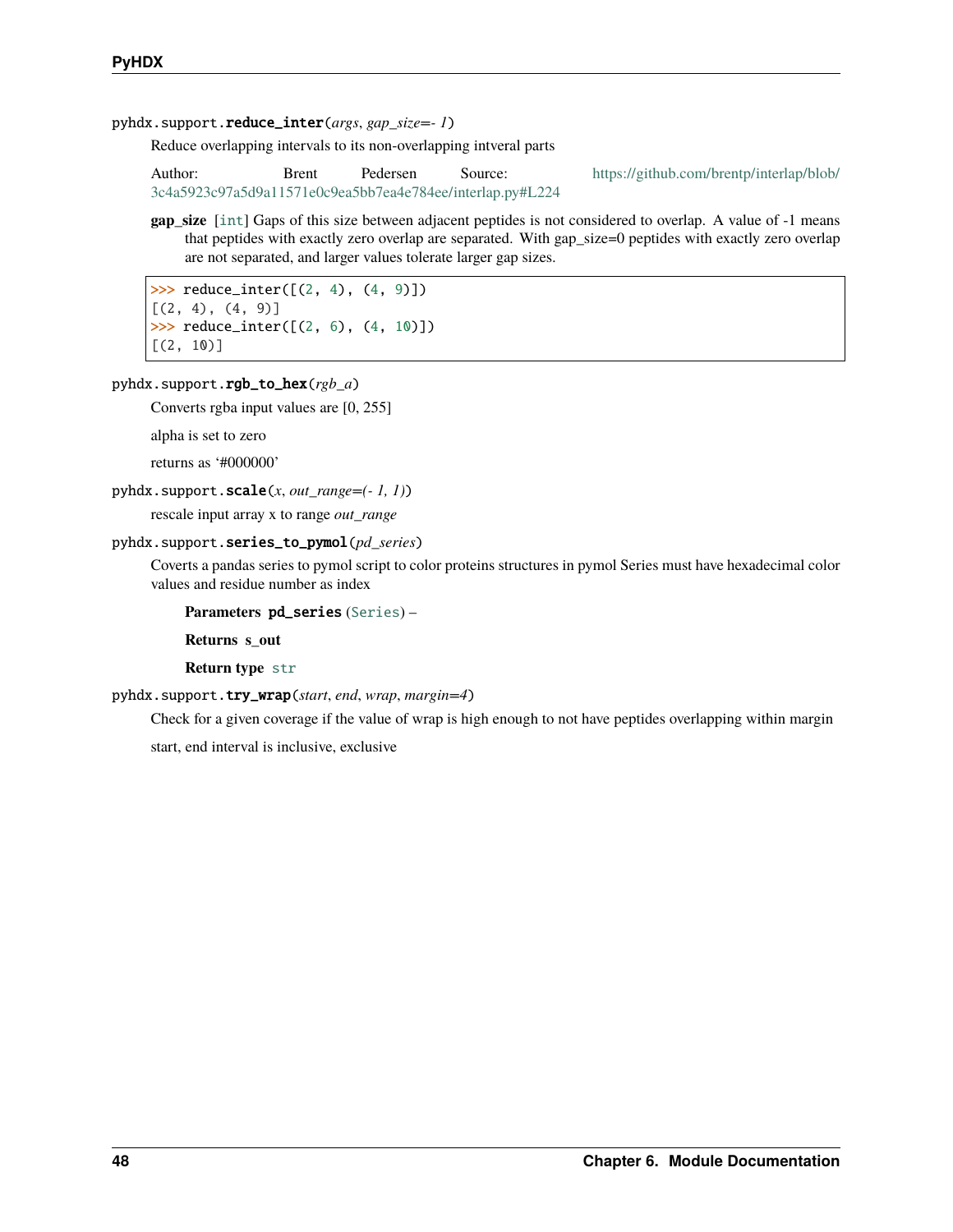**CHAPTER**

### **SEVEN**

### **WEB APPLICATION REFERENCE**

<span id="page-52-2"></span><span id="page-52-0"></span>This page contains auto-generated docs for PyHDX' web application.

The functionality in can be controlled by *Controllers* which can be found in the left sidebar. The control parameters of every controller per app is listed in the sections below.

## <span id="page-52-1"></span>**7.1 Main Application**

class pyhdx.web.controllers.PeptideFileInputControl(*parent*, *\*\*params*)

#### **Peptide Input**

This controller allows users to input .csv file (Currently only DynamX format) of 'state' peptide uptake data. Users can then choose how to correct for back-exchange and which 'state' and exposure times should be used for analysis.

**Input mode** (*Selector*, default='Manual', options=['Manual', 'Batch'])

**Input files label** (*String*, default='Input files:')

**Input files** (*List*, bounds=(0, None), default=[]) HDX input files. Currently only support DynamX format

**Batch file label** (*String*, default='Batch file (yaml)')

**Batch file** (*Parameter*) Batch file input:

**Back exchange correction method** (*Selector*, default='FD Sample', options=['FD Sample', 'Flat percentage']) Select method of back exchange correction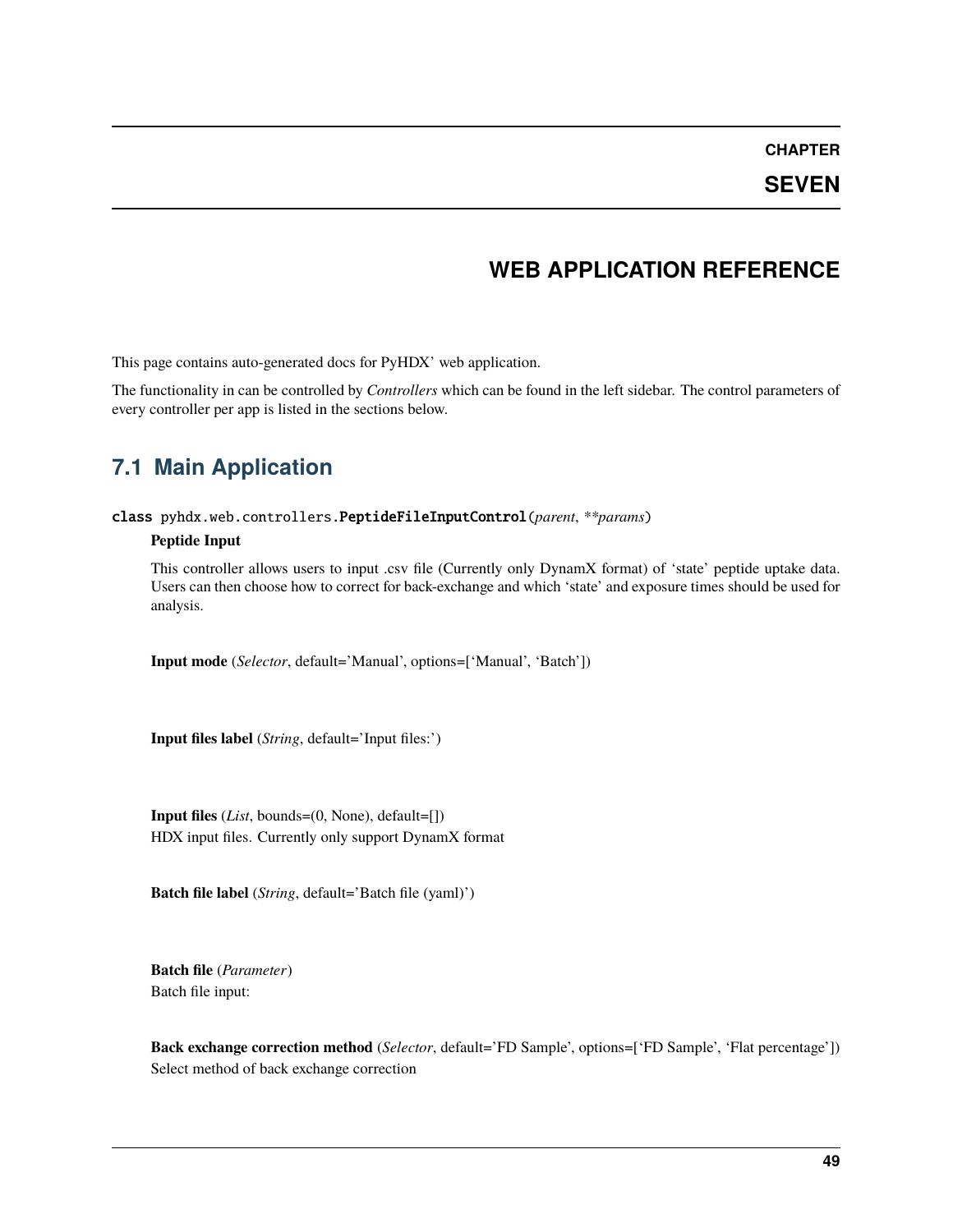**FD State** (*Selector*, options=[]) State used to normalize uptake

**FD Exposure** (*Selector*, options=[]) Exposure used to normalize uptake

**Back exchange percentage** (*Number*, bounds=(0, 100), default=28.0) Global percentage of back-exchange

**Experiment State** (*Selector*, options=[]) State for selected experiment

**Experiment Exposures** (*ListSelector*, default=[], options=['']) Selected exposure time to use

**Drop first** (*Integer*, bounds=(0, None), default=1) Select the number of N-terminal residues to ignore.

**Deuterium percentage** (*Number*, bounds=(0, 100), default=90.0) Percentage of deuterium in the labelling buffer

**Temperature (K)** (*Number*, bounds=(0, 373.15), default=293.15) Temperature of the D-labelling reaction

**pH** read (*Number*, default=7.5) pH of the D-labelling reaction, as read from pH meter

**N term** (*Integer*, default=1) Index of the n terminal residue in the protein. Can be set to negative values to accommodate for purification tags. Used in the determination of intrinsic rate of exchange

**C term** (*Integer*, bounds=(0, None), default=0) Index of the c terminal residue in the protein. Used for generating pymol export scriptand determination of intrinsic rate of exchange for the C-terminal residue

**Sequence** (*String*, default=") Optional FASTA protein sequence

**Dataset name** (*String*, default=")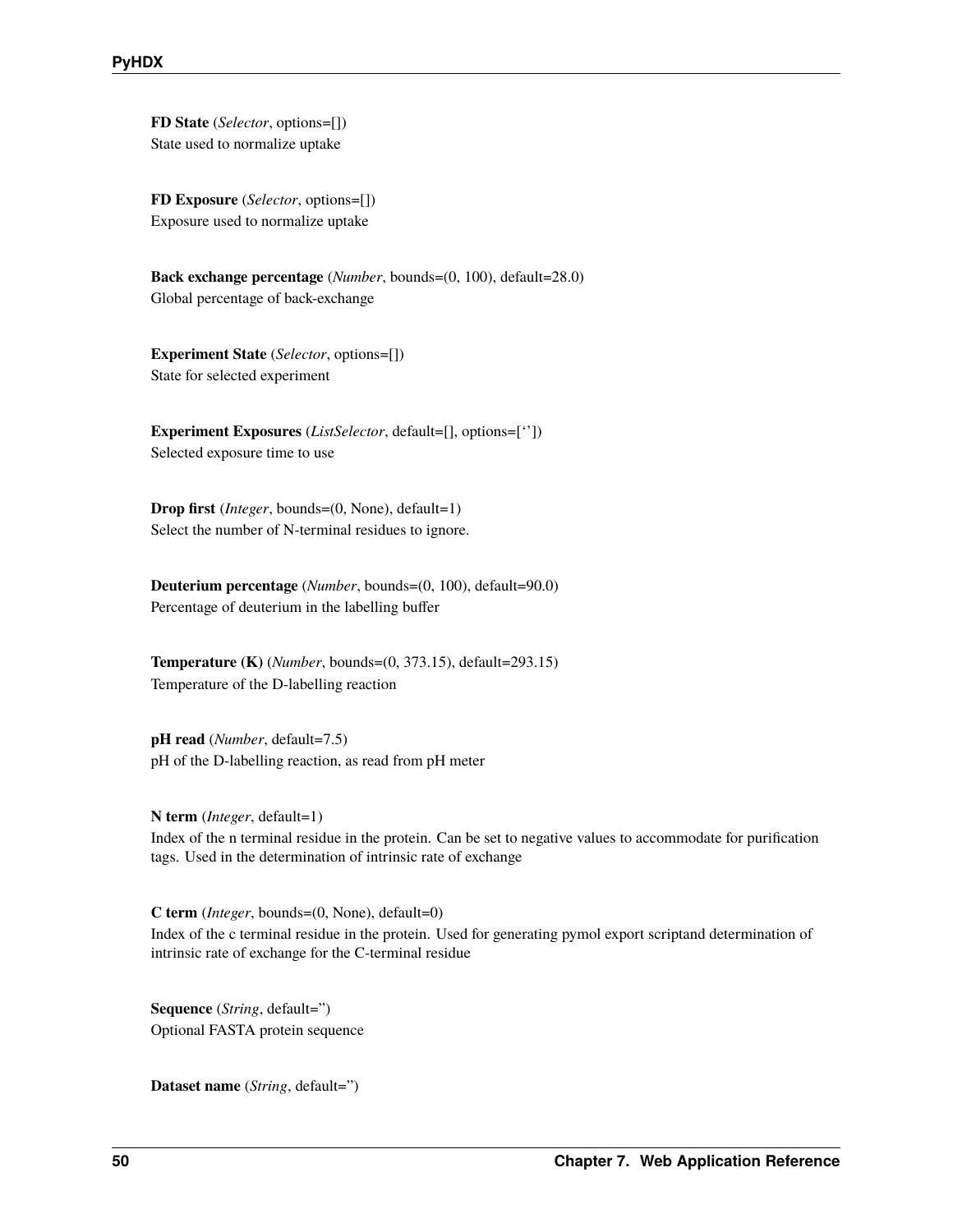<span id="page-54-0"></span>**Add measurement(s)** (*Action*)

Parse selected peptides for further analysis and apply back-exchange correction

**HDX Measurements** (*ListSelector*, options=[]) Lists added HDX-MS measurements

Additional GUI elements on:

pyhdx.web.base.ControlPanel: **parent**, **\_excluded**

### class pyhdx.web.controllers.InitialGuessControl(*parent*, *\*\*params*) **Initial Guesses**

This controller allows users to derive initial guesses for D-exchange rate from peptide uptake data.

**Fitting model** (*Selector*, default='Half-life ()', options=['Half-life ()', 'Association']) Choose method for determining initial guesses.

**Dataset (for bounds)** (*Selector*, default=", options=[]) Dataset to apply bounds to

**Global bounds** (*Boolean*, bounds=(0, 1), default=False) Set bounds globally across all datasets

**Lower bound** (*Number*, default=0.0) Lower bound for association model fitting

**Upper bound** (*Number*, default=0.0) Upper bound for association model fitting

**Guess name** (*String*, default='Guess\_1') Name for the initial guesses

**Calculate Guesses** (*Action*) Start initial guess fitting

Additional GUI elements on:

pyhdx.web.base.ControlPanel: **parent**, **\_excluded**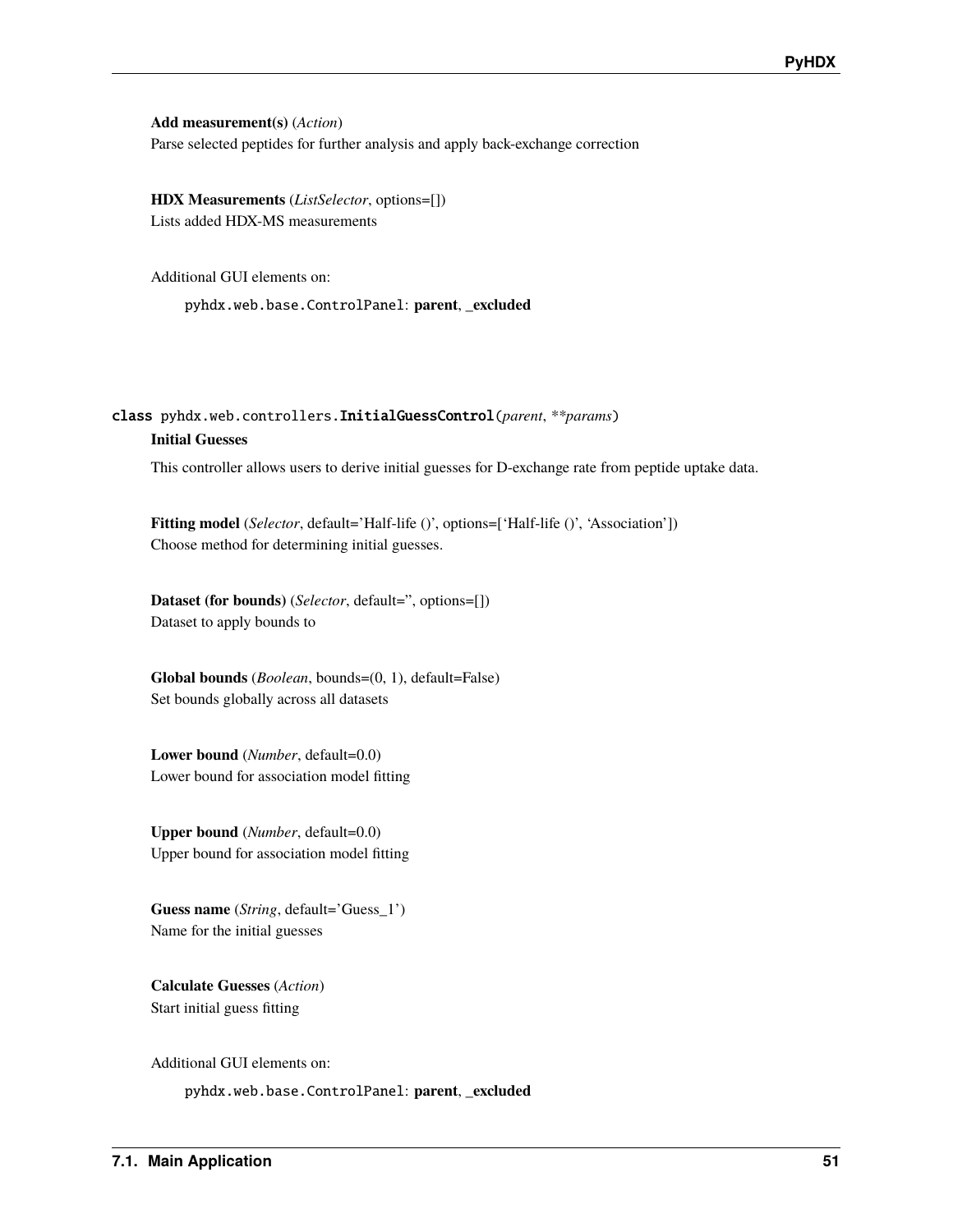<span id="page-55-0"></span>class pyhdx.web.controllers.FitControl(*parent*, *\*\*params*) **G Fit** This controller allows users to execute PyTorch fitting of the global data set.

Currently, repeated fitting overrides the old result.

**Initial guess** (*Selector*, options=[]) Name of dataset to use for initial guesses.

**Guess mode** (*Selector*, default='One-to-one', options=['One-to-one', 'One-to-many']) Use initial guesses for each protein state (one-to-one) or use one initialguess for all protein states (one-to-many)

**Guess state** (*Selector*, options=[]) Which protein state to use for initial guess when using one-to-many guesses

**Fit mode** (*Selector*, default='Single', options=['Batch', 'Single'])

**Stop loss** (*Number*, bounds=(0, None), default=5e-06) Threshold loss difference below which to stop fitting.

**Stop patience** (*Integer*, bounds=(1, None), default=50) Number of epochs where stop loss should be satisfied before stopping.

**Learning rate** (*Number*, bounds=(0, None), default=10000.0) Learning rate parameter for optimization.

**Momentum** (*Number*, bounds=(0, None), default=0.5) Stochastic Gradient Descent momentum

**Nesterov** (*Boolean*, bounds=(0, 1), default=True) Use Nesterov type of momentum for SGD

**Epochs** (*Integer*, bounds=(1, None), default=200000) Maximum number of epochs (iterations.

**Regularizer 1 (peptide axis)** (*Number*, bounds=(0, None), default=1) Value of the regularizer along residue axis.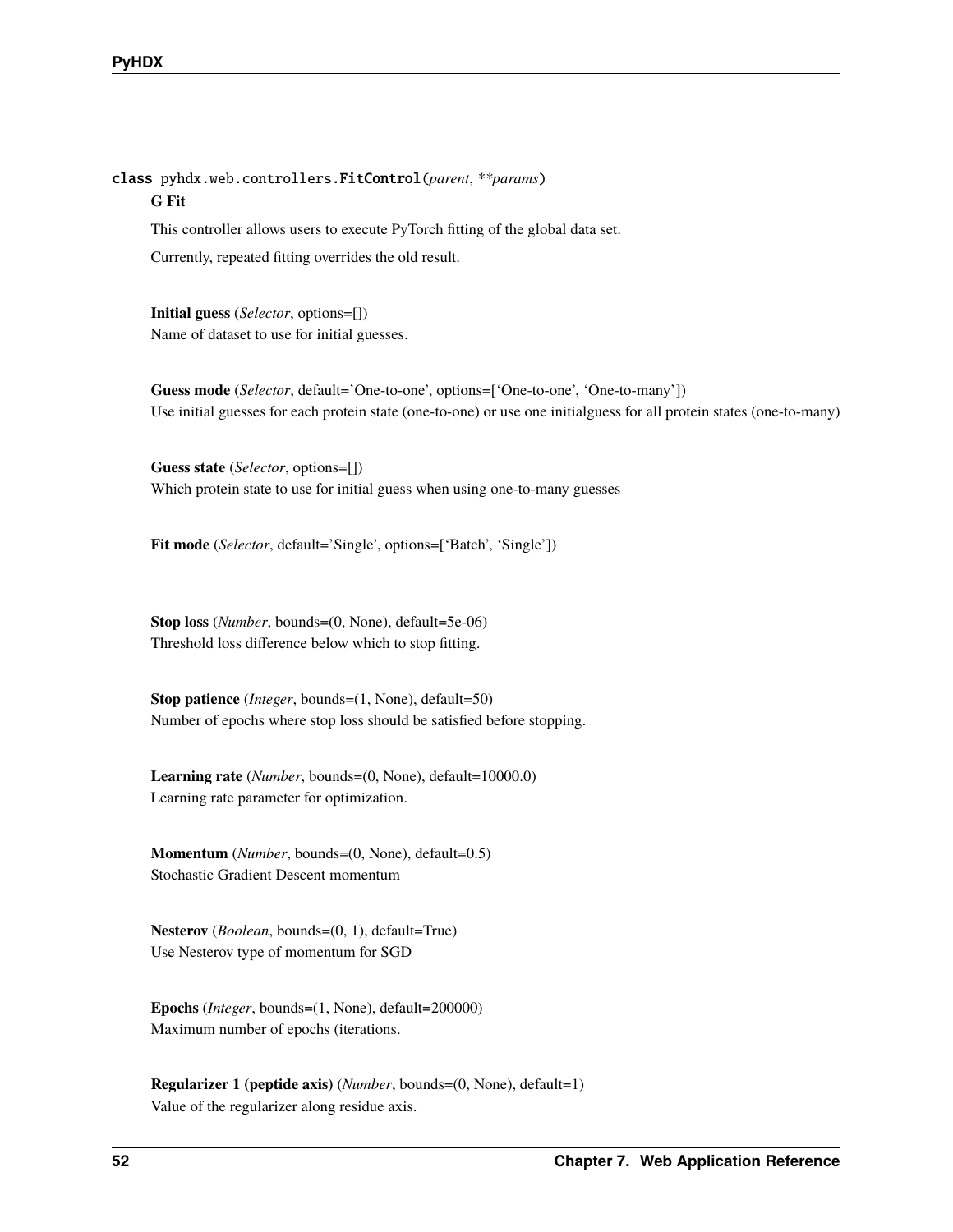<span id="page-56-0"></span>**Regularizer 2 (sample axis)** (*Number*, bounds=(0, None), default=1) Value of the regularizer along sample axis.

**R2 reference** (*Selector*, options=[]) Select reference state to use in batch fitting

**Fit name** (*String*, default='Gibbs\_fit\_1') Name for for the fit result

**Do Fitting** (*Action*) Start global fitting

Additional GUI elements on: pyhdx.web.base.ControlPanel: **parent**, **\_excluded**

### class pyhdx.web.controllers.DifferentialControl(*parent*, *\*\*params*) **Differential HDX**

**Reference state** (*Selector*, options=[]) Which of the states to use as reference

**Comparison name** (*String*, default='comparison\_1') Name for the comparison table

**Add comparison** (*Action*)

Additional GUI elements on:

pyhdx.web.base.ControlPanel: **parent**, **\_excluded**

class pyhdx.web.controllers.ColorTransformControl(*parent*, *\*\*param*) **Color Transform**

This controller allows users classify 'mapping' datasets and assign them colors.

Coloring can be either in discrete categories or as a continuous custom color map.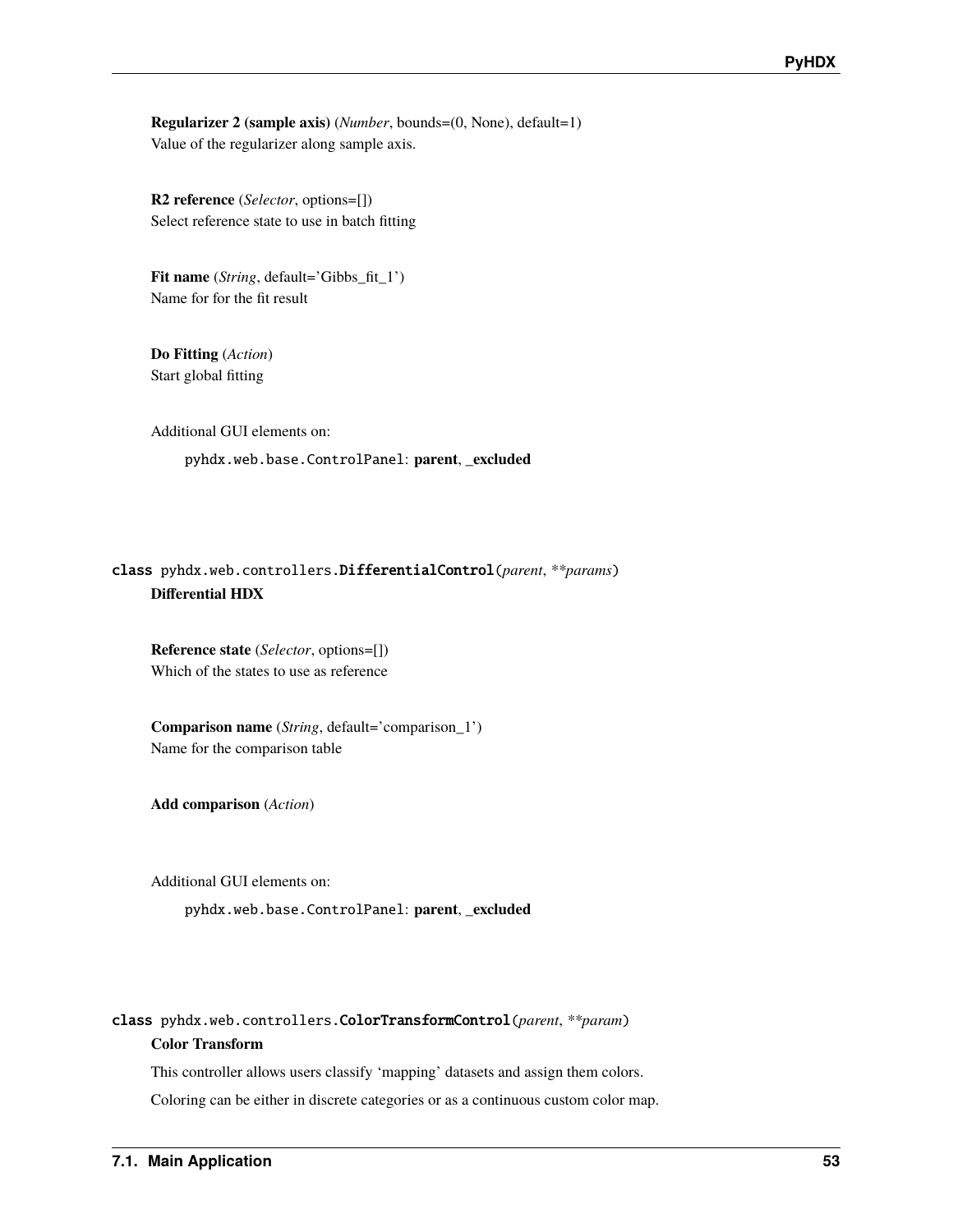<span id="page-57-0"></span>**Target Quantity** (*Selector*, options=[])

**Current color transform** (*String*, default=")

**Mode** (*Selector*, default='Colormap', options=['Colormap', 'Continuous', 'Discrete']) Choose color mode (interpolation between selected colors).

**Number of colours** (*Integer*, bounds=(1, 10), default=2) Number of classification colors.

Library (*Selector*, default='pyhdx\_default', options=['pyhdx\_default', 'user\_defined', 'matplotlib', 'colorcet'])

**Colormap** (*Selector*, options=[])

**Otsu** (*Action*) Automatically perform thresholding based on Otsu's method.

**Linear** (*Action*) Automatically perform thresholding by creating equally spaced sections.

**No coverage** (*Color*, allow\_named=True, default='#8c8c8c') Color to use for regions of no coverage

**Color transform name** (*String*, default=") Name for the color transform to add

**Update color transform** (*Action*)

Additional GUI elements on:

pyhdx.web.base.ControlPanel: **parent**, **\_excluded**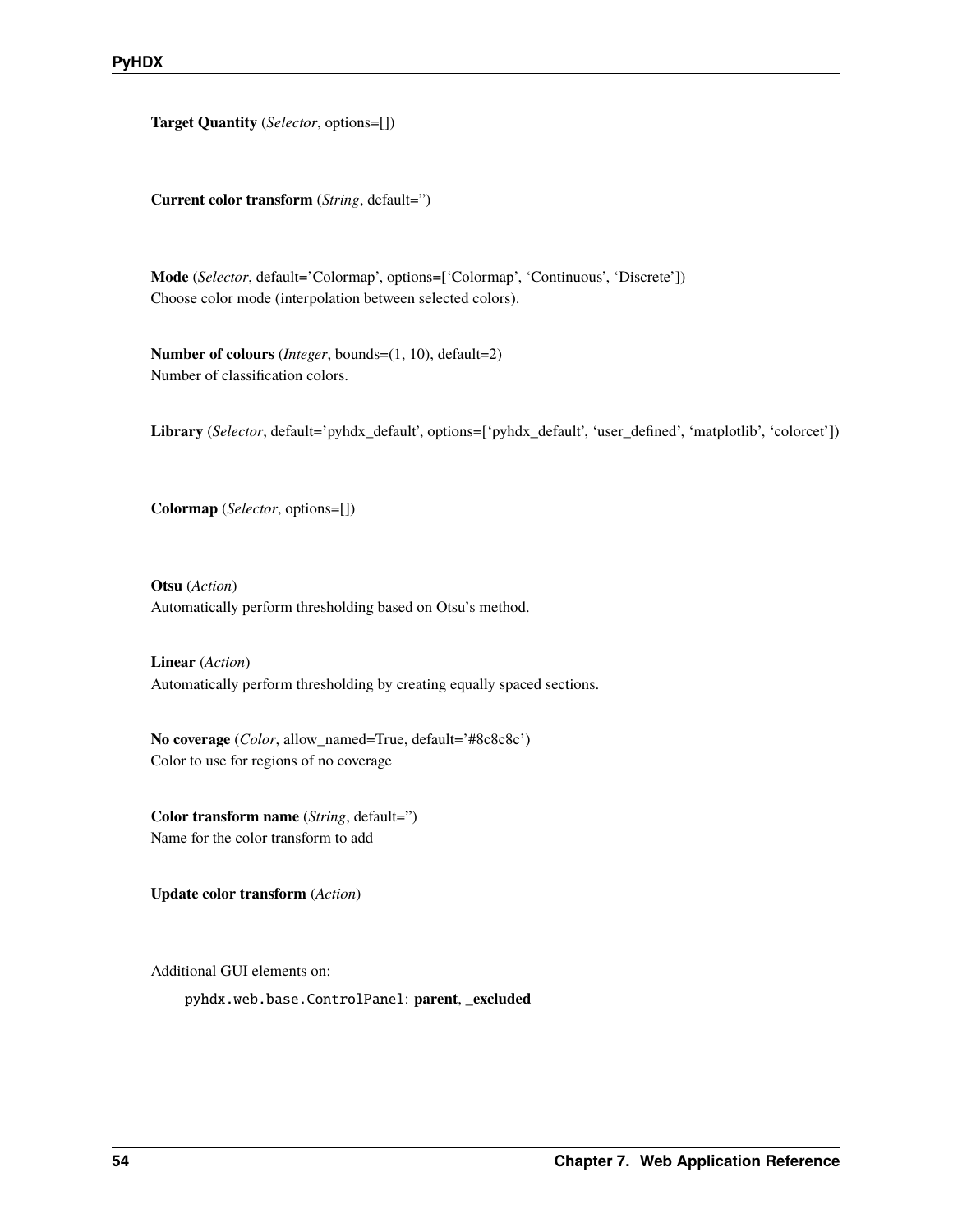### <span id="page-58-0"></span>class pyhdx.web.controllers.ProteinControl(*parent*, *\*\*params*) **Protein Control**

**Input mode** (*Selector*, default='RCSB PDB Download', options=['RCSB PDB Download', 'PDB File']) Method of protein structure input

**File binary** (*Parameter*) Corresponds to file upload value

Pdb id (*String*, default=") RCSB ID of protein to download

**Load structure** (*Action*)

**Highlight mode** (*Selector*, default='Single', options=['Single', 'Range'])

**Highlight range** (*Range*, default=(1, 2), length=2, step=1)

**Highlight value** (*Integer*, default=1)

**Highlight** (*Action*)

**Clear highlight** (*Action*)

Additional GUI elements on:

pyhdx.web.base.ControlPanel: **parent**, **\_excluded**

class pyhdx.web.controllers.GraphControl(*parent*, *\*\*params*) **Graph Control** Additional GUI elements on:

pyhdx.web.base.ControlPanel: **parent**, **\_excluded**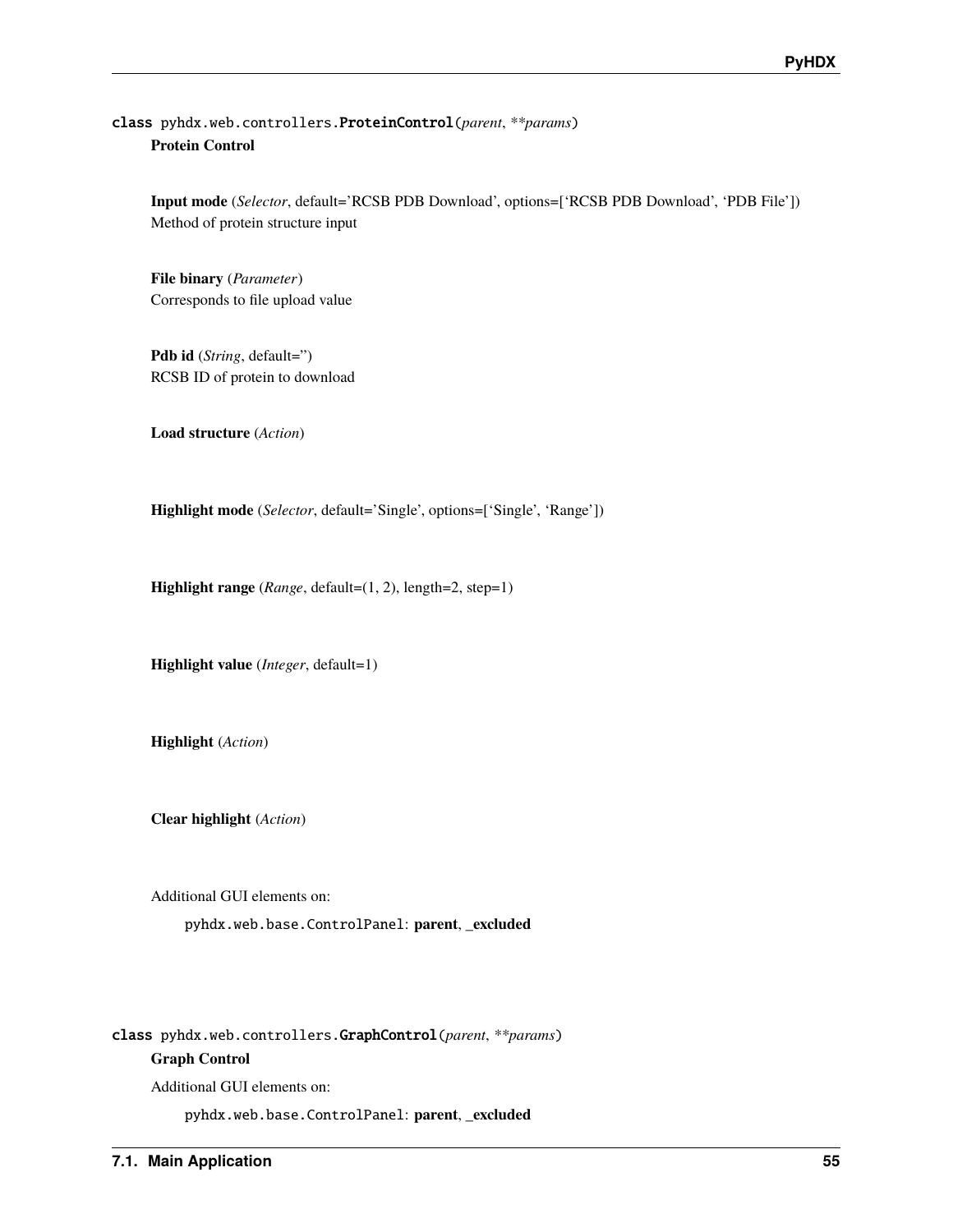<span id="page-59-0"></span>class pyhdx.web.controllers.FileExportControl(*parent*, *\*\*param*)

#### **File Export**

<outdated docstring> This controller allows users to export and download datasets.

All datasets can be exported as .txt tables. 'Mappable' datasets (with r\_number column) can be exported as .pml pymol script, which colors protein structures based on their 'color' column.

**Target dataset** (*Selector*, options=[]) Name of the dataset to export

**Export format** (*Selector*, default='csv', options=['csv', 'pprint']) Format of the exported tables.'csv' is machine-readable, 'pprint' is human-readable format

Additional GUI elements on:

pyhdx.web.base.ControlPanel: **parent**, **\_excluded**

### class pyhdx.web.controllers.FigureExportControl(*parent*, *\*\*param*) **Figure Export**

**Figure** (*Selector*, default='scatter', options=['scatter', 'linear\_bars', 'rainbowclouds'])

**Table** (*Selector*, options=[]) which table data to use for figure

**Selection** (*Selector*, options=[]) for scatter / rainbowclouds, which fit to use

**Groupby** (*Selector*, options=[]) for linear bars, how to group the bars

**Reference** (*Selector*, options=[])

**Figure format** (*Selector*, default='png', options=['png', 'pdf', 'svg', 'eps'])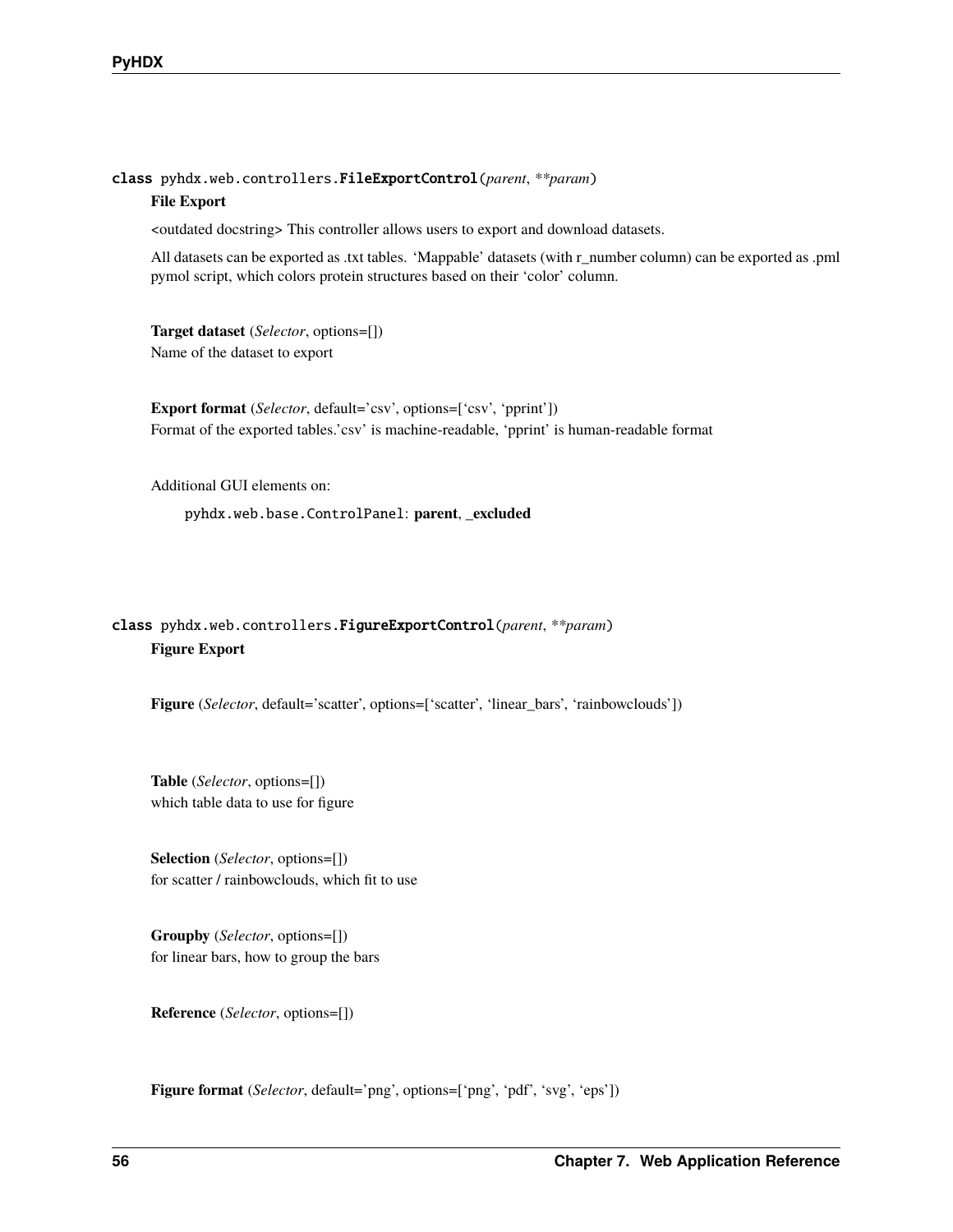<span id="page-60-0"></span>**Number of columns** (*Integer*, bounds=(1, 4), default=2) Number of columns in subfigure

**Aspect ratio** (*Number*, default=3.0) Subfigure aspect ratio

**Figure width (mm)** (*Number*, bounds=(50, None), default=160.0) Width of the output figure

Additional GUI elements on:

pyhdx.web.base.ControlPanel: **parent**, **\_excluded**

### class pyhdx.web.controllers.SessionManagerControl(*parent*, *\*\*params*) **Session Manager**

**Session file** (*Parameter*)

**Load session** (*Action*)

**Reset session** (*Action*)

Additional GUI elements on:

pyhdx.web.base.ControlPanel: **parent**, **\_excluded**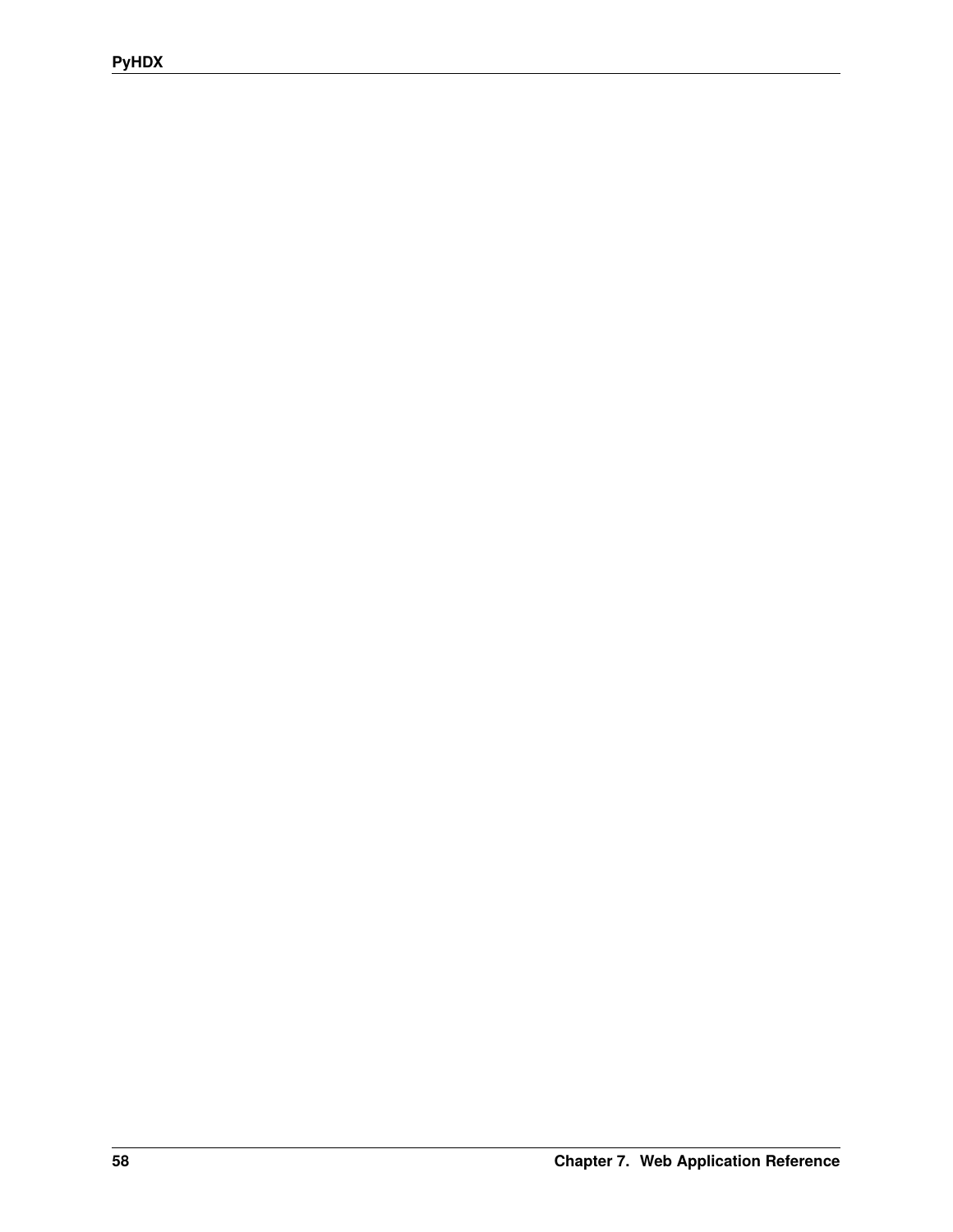### **CHAPTER**

## **EIGHT**

## **INDICES AND TABLES**

- <span id="page-62-0"></span>• genindex
- modindex
- search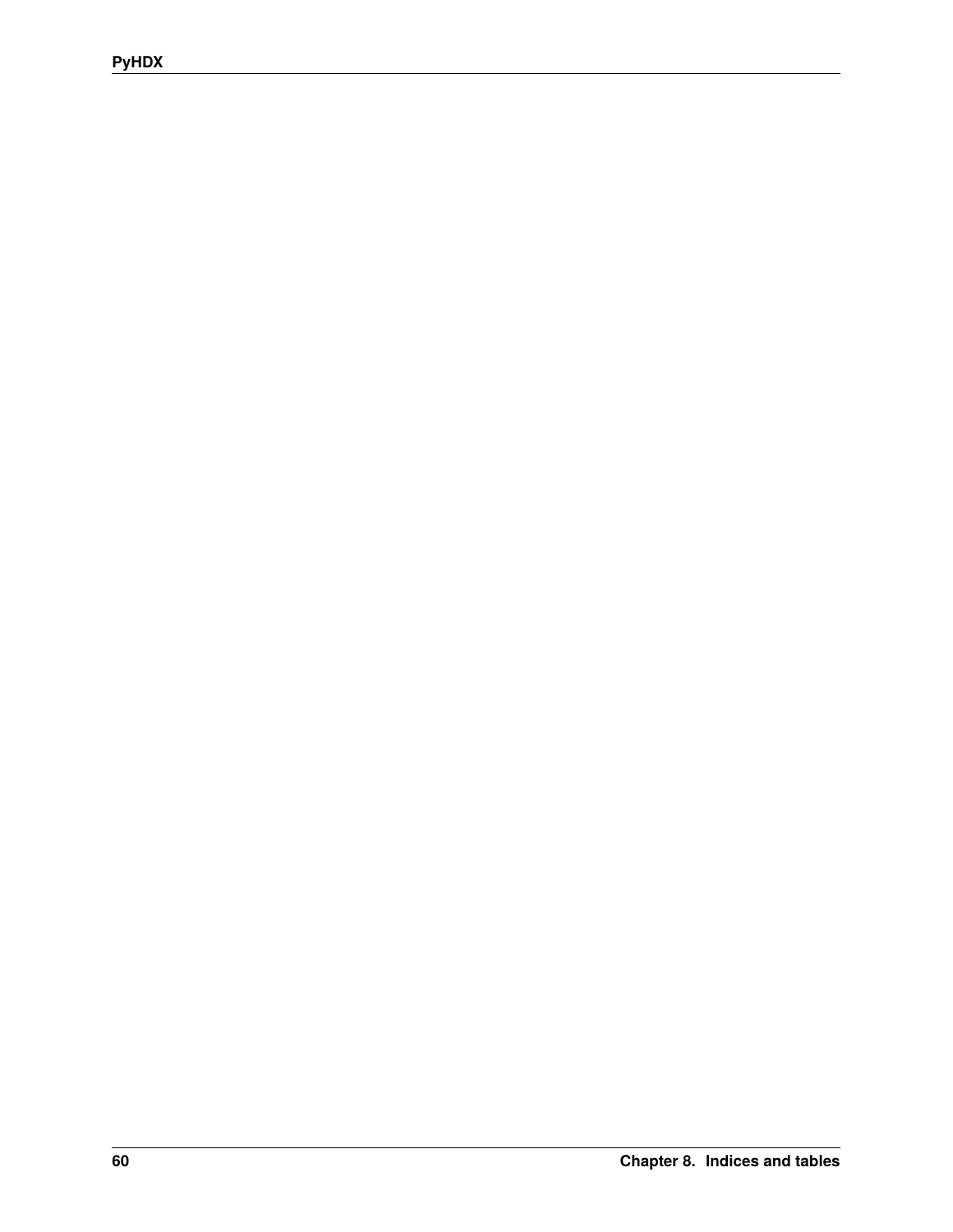## **PYTHON MODULE INDEX**

### <span id="page-64-0"></span>p

pyhdx.fileIO, [44](#page-47-0) pyhdx.fitting, [38](#page-41-0) pyhdx.fitting\_torch, [42](#page-45-0) pyhdx.models, [29](#page-32-1) pyhdx.output, [46](#page-49-0) pyhdx.support, [47](#page-50-0)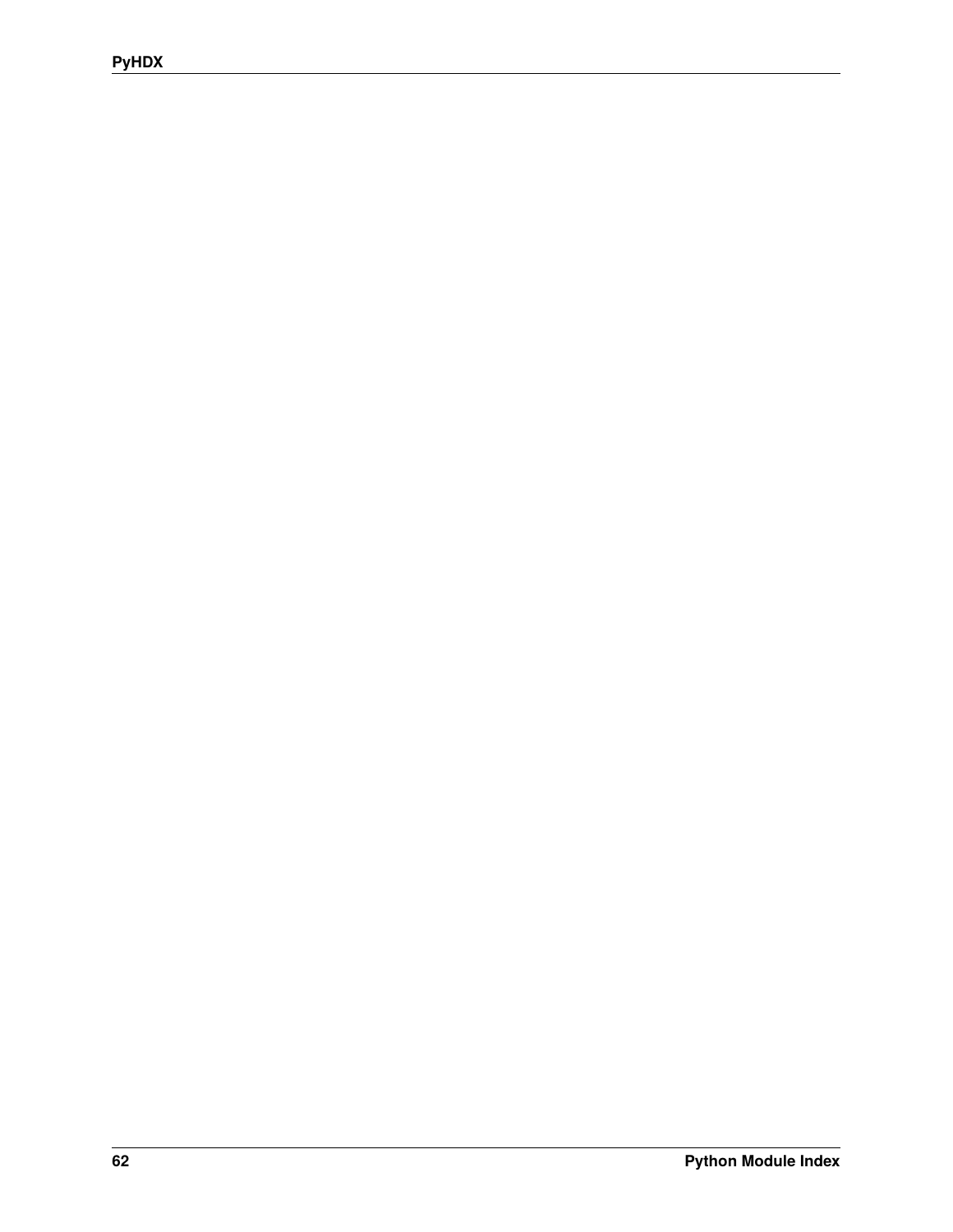### **INDEX**

### <span id="page-66-0"></span>A

#### add\_alignment() (*pyhdx.models.HDXMeasurementSet method*), [33](#page-36-1)

apply\_interval() (*pyhdx.models.Coverage method*), [30](#page-33-0)

apply\_interval() (*pyhdx.models.CoverageSet method*), [30](#page-33-0)

array\_intersection() (*in module pyhdx.models*), [37](#page-40-1) autowrap() (*in module pyhdx.support*), [47](#page-50-1)

## B

block\_length (*pyhdx.models.Coverage property*), [30](#page-33-0)

## C

calc\_rfu() (*pyhdx.models.HDXTimepoint method*), [34](#page-37-1) check\_bounds() (*in module pyhdx.fitting*), [39](#page-42-0) chi\_squared (*pyhdx.fitting.EmptyResult attribute*), [38](#page-41-2) colors\_to\_pymol() (*in module pyhdx.support*), [47](#page-50-1) ColorTransformControl (*class in pyhdx.web.controllers*), [53](#page-56-0) contiguous\_regions() (*in module pyhdx.models*), [37](#page-40-1) Coverage (*class in pyhdx.models*), [29](#page-32-3) coverage (*pyhdx.models.HDXMeasurement attribute*), [31](#page-34-1) CoverageSet (*class in pyhdx.models*), [30](#page-33-0) csv\_to\_dataframe() (*in module pyhdx.fileIO*), [44](#page-47-1) csv\_to\_hdxm() (*in module pyhdx.fileIO*), [44](#page-47-1) csv\_to\_protein() (*in module pyhdx.fileIO*), [44](#page-47-1)

## D

d\_exp (*pyhdx.models.HDXMeasurement property*), [31](#page-34-1) d\_exp (*pyhdx.models.HDXMeasurementSet attribute*), [33](#page-36-1) d\_exp (*pyhdx.models.HDXTimepoint property*), [34](#page-37-1) data (*pyhdx.models.HDXMeasurement attribute*), [31](#page-34-1) dataframe\_to\_file() (*in module pyhdx.fileIO*), [45](#page-48-0) dataframe\_to\_stringio() (*in module pyhdx.fileIO*), [45](#page-48-0) DeltaGFit (*class in pyhdx.fitting\_torch*), [42](#page-45-1) dG (*pyhdx.fitting\_torch.TorchFitResult property*), [42](#page-45-1)

DifferentialControl (*class in pyhdx.web.controllers*), [53](#page-56-0)

### E

EmptyResult (*class in pyhdx.fitting*), [38](#page-41-2)

estimate\_errors() (*in module pyhdx.fitting\_torch*), [44](#page-47-1)

eval() (*pyhdx.fitting\_torch.TorchFitResult method*), [43](#page-46-0) exchanges (*pyhdx.models.HDXMeasurementSet prop-*

*erty*), [33](#page-36-1) exposure (*pyhdx.models.HDXTimepoint attribute*), [34](#page-37-1)

exposures (*pyhdx.models.PeptideMasterTable property*), [36](#page-39-0)

### F

FigureExportControl (*class in pyhdx.web.controllers*), [56](#page-59-0)

FileExportControl (*class in pyhdx.web.controllers*), [56](#page-59-0)

fit\_gibbs\_global() (*in module pyhdx.fitting*), [39](#page-42-0)

fit\_gibbs\_global\_batch() (*in module pyhdx.fitting*), [39](#page-42-0)

fit\_gibbs\_global\_batch\_aligned() (*in module pyhdx.fitting*), [40](#page-43-0)

fit\_kinetics() (*in module pyhdx.fitting*), [40](#page-43-0)

fit\_rates() (*in module pyhdx.fitting*), [41](#page-44-0)

fit\_rates\_half\_time\_interpolate() (*in module pyhdx.fitting*), [41](#page-44-0)

fit\_rates\_weighted\_average() (*in module pyhdx.fitting*), [41](#page-44-0)

FitControl (*class in pyhdx.web.controllers*), [52](#page-55-0)

FitReport (*class in pyhdx.output*), [46](#page-49-1)

forward() (*pyhdx.fitting\_torch.DeltaGFit method*), [42](#page-45-1)

## G

gen\_subclasses() (*in module pyhdx.support*), [47](#page-50-1) generate\_output() (*pyhdx.fitting\_torch.TorchFitResult static method*), [43](#page-46-0) GenericFitResult (*class in pyhdx.fitting*), [38](#page-41-2)

get() (*pyhdx.models.HDXMeasurementSet method*), [33](#page-36-1) get\_bounds() (*in module pyhdx.fitting*), [41](#page-44-0)

get\_d() (*pyhdx.fitting.KineticsFitResult method*), [38](#page-41-2)

get\_data() (*pyhdx.models.PeptideMasterTable method*), [36](#page-39-0)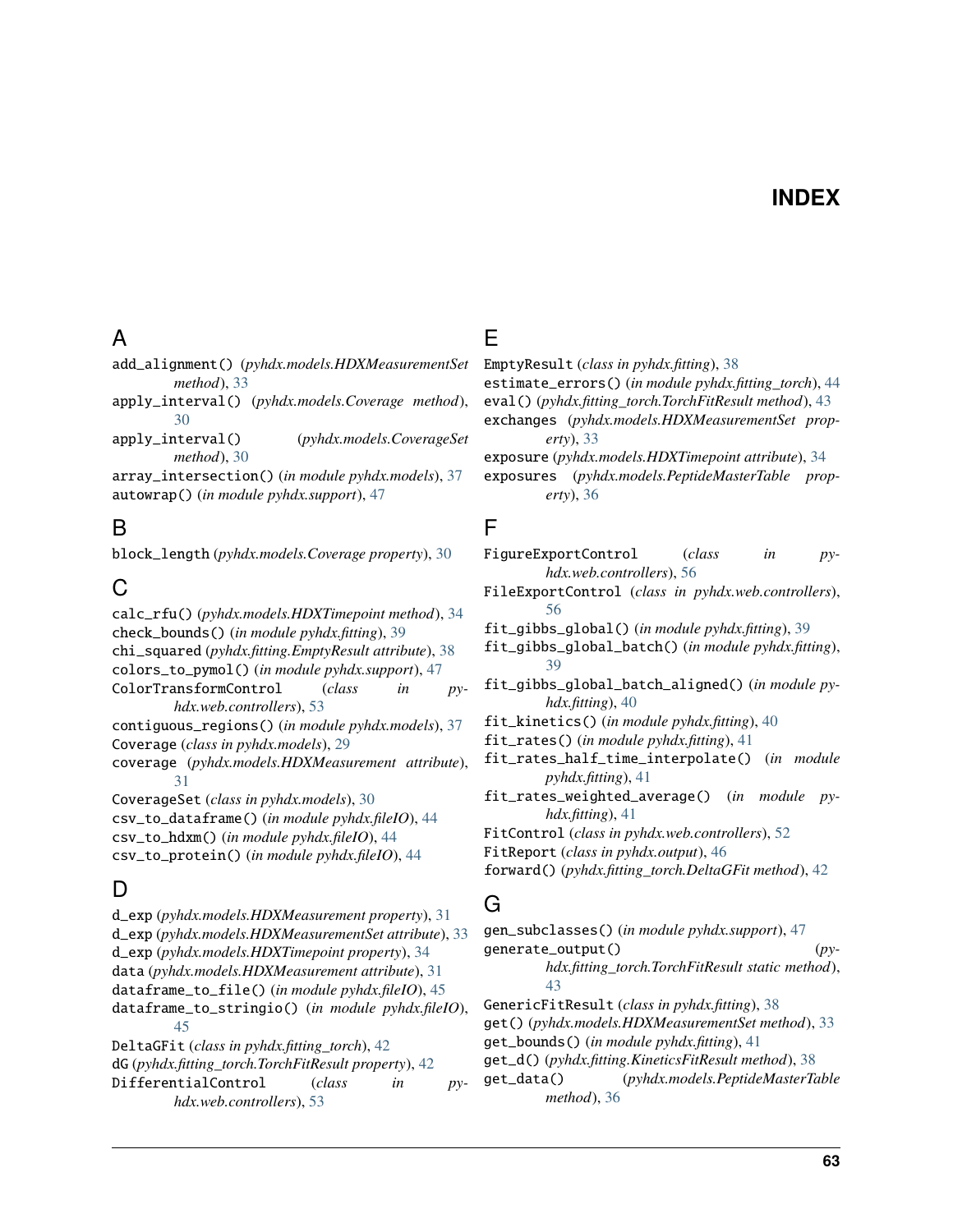| get_dcalc()<br>(pyhdx.fitting_torch.TorchFitResult    |
|-------------------------------------------------------|
| method), 43                                           |
| get_k_int()(pyhdx.models.Protein method), 37          |
| get_masks()(pyhdx.models.CoverageSet method), 30      |
| get_p() (pyhdx.fitting.KineticsFitResult method), 38  |
| get_param() (pyhdx.fitting.KineticsFitResult method), |
| 38                                                    |
| get_peptide_mse()<br>$(py-$                           |
| hdx.fitting_torch.TorchFitResult<br>method),          |
| 43                                                    |
| get_residue_mse()<br>$(py-$                           |
| hdx.fitting_torch.TorchFitResult<br>method),          |
| 43                                                    |
| get_sections()(pyhdx.models.Coverage method), 30      |
| get_squared_errors()<br>$(py-$                        |
| method),<br>hdx.fitting_torch.TorchFitResult          |
| 43                                                    |
| (pyhdx.models.PeptideMasterTable<br>get_state()       |
| method), 36                                           |
| (pyhdx.models.HDXMeasurement<br>get_tensors()         |
| $method$ , 31                                         |
| get_tensors() (pyhdx.models.HDXMeasurementSet         |
| $method$ , 33                                         |
| GraphControl (class in pyhdx.web.controllers), 55     |
| grouper() (in module pyhdx.support), 47               |
|                                                       |
| $method$ , 32                                         |
| guess_deltaG() (pyhdx.models.HDXMeasurementSet        |
| method), 33                                           |
|                                                       |
| н                                                     |

## H

hdx\_intersection() (*in module pyhdx.models*), [37](#page-40-1) HDXMeasurement (*class in pyhdx.models*), [31](#page-34-1) HDXMeasurementSet (*class in pyhdx.models*), [33](#page-36-1) HDXTimepoint (*class in pyhdx.models*), [34](#page-37-1) hex\_to\_rgb() (*in module pyhdx.support*), [47](#page-50-1)

### I

index (*pyhdx.models.Coverage property*), [30](#page-33-0) index (*pyhdx.models.CoverageSet property*), [31](#page-34-1) InitialGuessControl (*class in pyhdx.web.controllers*), [51](#page-54-0)

## K

KineticsFitResult (*class in pyhdx.fitting*), [38](#page-41-2)

## L

load\_fitresult() (*in module pyhdx.fileIO*), [45](#page-48-0) LocalThreadExecutor (*class in pyhdx.output*), [46](#page-49-1)

## M

make\_color\_array() (*in module pyhdx.support*), [47](#page-50-1) make\_monomer() (*in module pyhdx.support*), [47](#page-50-1)

module pyhdx.fileIO, [44](#page-47-1) pyhdx.fitting, [38](#page-41-2) pyhdx.fitting\_torch, [42](#page-45-1) pyhdx.models, [29](#page-32-3) pyhdx.output, [46](#page-49-1) pyhdx.support, [47](#page-50-1) mse\_loss (*pyhdx.fitting\_torch.TorchFitResult property*), [43](#page-46-0) multi\_otsu() (*in module pyhdx.support*), [47](#page-50-1)

## N

name (*pyhdx.models.HDXMeasurement property*), [32](#page-35-1) name (*pyhdx.models.HDXTimepoint property*), [35](#page-38-0) Np (*pyhdx.models.Coverage property*), [29](#page-32-3) Np (*pyhdx.models.HDXMeasurement property*), [31](#page-34-1) Nr (*pyhdx.models.Coverage property*), [29](#page-32-3) Nr (*pyhdx.models.HDXMeasurement property*), [31](#page-34-1) Nt (*pyhdx.models.HDXMeasurement property*), [31](#page-34-1)

## O

output (*pyhdx.fitting.KineticsFitResult property*), [38](#page-41-2)

## P

params (*pyhdx.fitting.EmptyResult attribute*), [38](#page-41-2) PeptideFileInputControl (*class in pyhdx.web.controllers*), [49](#page-52-2) PeptideMasterTable (*class in pyhdx.models*), [35](#page-38-0) peptides (*pyhdx.models.HDXMeasurement attribute*), [32](#page-35-1) percent\_coverage (*pyhdx.models.Coverage property*), [30](#page-33-0) pH (*pyhdx.models.HDXMeasurement property*), [32](#page-35-1) pprint\_df\_to\_file() (*in module pyhdx.support*), [47](#page-50-1) Protein (*class in pyhdx.models*), [37](#page-40-1) ProteinControl (*class in pyhdx.web.controllers*), [54](#page-57-0) pyhdx.fileIO module, [44](#page-47-1) pyhdx.fitting module, [38](#page-41-2) pyhdx.fitting\_torch module, [42](#page-45-1) pyhdx.models module, [29](#page-32-3) pyhdx.output module, [46](#page-49-1) pyhdx.support module, [47](#page-50-1)

### R

r\_number (*pyhdx.models.Coverage property*), [30](#page-33-0) rate (*pyhdx.fitting.KineticsFitResult property*), [39](#page-42-0) RatesFitResult (*class in pyhdx.fitting*), [39](#page-42-0)